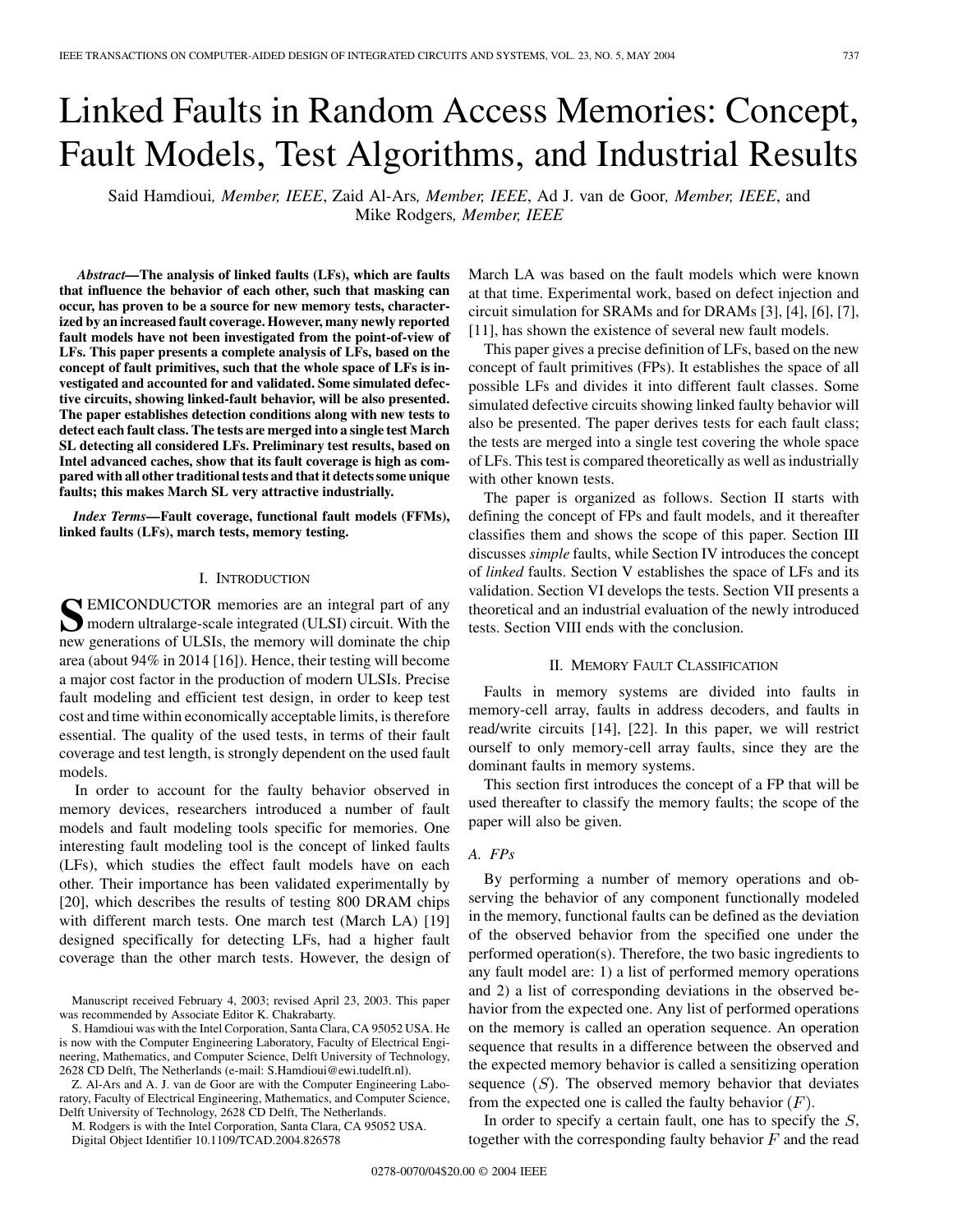

Fig. 1. Fault-primitive classification.

results  $(R)$  of  $S$ , in case  $S$  contains a read operation applied to the faulty cell. The combination of  $S, F$ , and R for a given memory failure is called a FP [\[18](#page-19-0)], and is denoted as  $\langle S/F/R \rangle$ .  $S$  describes the sensitizing operation sequence that sensitizes the fault,  $F$  describes the value or the behavior of the faulty cell (e.g., the cell flips from 0 to 1), while  $R$  describes the logic output level of a read operation (e.g., 0) in case  $S$  contains a read operation applied to the faulty cell.

The concept of FPs allows for establishing a complete framework of all memory faults, since for all allowed operation sequences in the memory, one can derive all possible types of faulty behavior. In addition, the concept of a FP makes it possible to give a precise definition of a functional fault model (FFM) as it has to be understood for memory devices [\[18](#page-19-0)]: an FFM is a nonempty set of FPs.

#### *B. Classification*

Fig. 1 shows the different classifications of the FPs. They can be classified based on:

- 1) the number of simultaneous operations required in  $S$ , into single-port and multiport faults.
- 2) the number of sequential operations required in  $S$ , into static and dynamic faults.
- 3) the way the FPs manifest themselves, into simple and LFs.

It is important to note that the three ways of classifying FPs are independent, since their definition is based on independent factors of  $S$  (see Fig. 1). For example, a dynamic FP can be single-port or multiport, simple or static.

*1)* Single-Port Versus Multiport Faults: Let  $\#P$  define the number of ports required simultaneously to apply a  $S$ . For example, if a single read operation applied to cell  $c_1$  causes that cell to flip, then  $\#P = 1$ ; if two simultaneous read operations applied to the cell  $c_1$  cause that cell to flip, then  $\#P = 2$ . Depending on  $\#P$ , FPs can be divided into single-port faults, and multiport faults.

- *Single-port faults*: These are FPs that require at most one port in order to be sensitized; that is  $\#P \leq 1$ . Note that single-port faults can be sensitized in single-port memories as well as in multiport memories.
- *Multiport faults:* These are FPs that can be only sensitized by performing two or more simultaneous operations via the different ports. For example, two-port faults can only be sensitized by performing two simultaneous operations

via two different ports. Testing multiport faults is more complicated than testing single-port faults; they require specific patterns [\[8](#page-19-0)], [\[13](#page-19-0)].

2) Static Versus Dynamic Faults: Let  $\#O$  define the number of different operations performed sequentially in a  $S$ . For example, if a single read operation applied to a certain cell causes that cell to flip, then  $\#O = 1$ . Depending on  $\#O$ , FPs can be divided into static and dynamic faults:

- *Static faults*: These are FPs sensitized by performing at most one operation; that is  $\#O \leq 1$ . For example, the state of the cell is always stuck at one ( $\#O = 0$ ), a read operation to a certain cell causes that cell to flip ( $\#O =$  $1)$ , etc.
- *Dynamic faults*: These are FPs that can only be sensitized by performing more than one operation sequentially; that is  $\#O > 1$ . Experimental analysis of SRAMs and DRAMs, based on defect injection and SPICE simulation, shows that dynamic faulty behavior can take place in the absence of static faults [[4\]](#page-19-0), [[10\]](#page-19-0). This faulty behavior requires more than one operation in order to be sensitized. For example, a write operation followed immediately with a read operation jointly cause the cell to flip; however, if only a write or a read operation is performed, the cell will not flip. Such faults may not necessarily be detected by conventional tests, and therefore adequate fault models and tests for dynamic faults are required [\[10](#page-19-0)].

*3) Simple Versus LFs:* Depending on the way FPs manifest themselves, they can be divided into simple faults and LFs.

- *Simple faults*: These are faults which cannot influence the behavior of each other. That means that the behavior of a simple fault cannot change the behavior of another one; therefore masking cannot occur.
- *LFs*: These are faults that do influence the behavior of each other. That means that the behavior of a certain fault can change the behavior of another one such that masking can occur [[15\]](#page-19-0), [\[22](#page-19-0)]. Note that LFs consist of two or more simple faults. Due to masking, testing of LFs is more complicated than testing of simple faults.

In the rest of this paper, we will focus on single-port, static, LFs; they will be discussed after presenting single-port, static, simple faults (see Fig. 1). From here on, the term "linked fault" refers to a "single-port, static linked fault," while the term "simple fault" refers to a "single-port, static simple fault."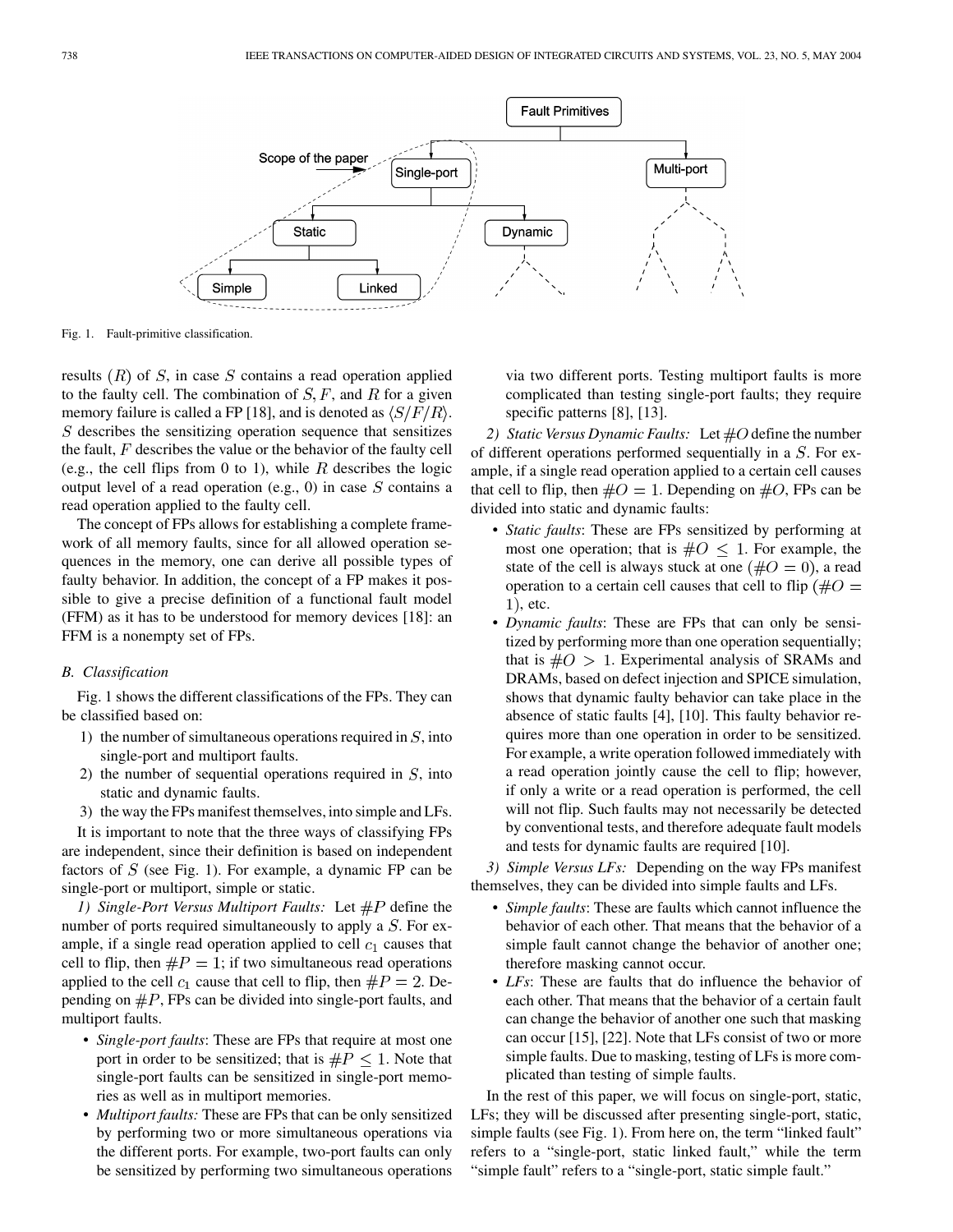## III. SIMPLE FAULTS

Simple faults can be divided into single-cell FPs (FPs) and multicell FPs. Single-cell FPs are FPs involving a single cell, while multicell FPs are FPs involving more than one cell. For multicell FPs, we will restrict our analysis to two-cell FPs (i.e., two-coupling FPs), because they are the vast majority of observed multicell FPs in practice [[2\]](#page-19-0)–[\[4](#page-19-0)], [[6\]](#page-19-0), [\[7\]](#page-19-0), [\[11](#page-19-0)]. Below, single-cell simple and two-cell simple faults will be described.

## *A. Single-Cell Simple Faults*

Before listing the possible single-cell FPs, the to-be-used notation will be explained.

 $\langle S/F/R \rangle$  (or  $\langle S/F/R \rangle$ ): denotes an FP involving a singlecell; the cell (victim cell) used to sensitize a fault is the same cell as where the fault appears.

S describes the value/operation sensitizing the fault;  $S \in$  $\{0, 1, 0w0, 1w1, 0w1, 1w0, 0r0, 1r1\}$ , whereby 0 (1) denotes a zero (one) value,  $0w0(1w1)$  denotes a write 0 (1) operation to a cell which contains a  $0(1)$ ,  $0w1(1w0)$  denotes an up (down) transition write operation, and  $0r0$   $(1r1)$  denotes a read 0  $(1)$ operation from a cell containing 0 (1).

 $F$  describes the value of the faulty cell (v-cell) due to a certain sensitizing operation;  $F \in \{0, 1\}.$ 

R describes the logical value which appears at the output of the memory if the sensitizing operation applied to the v-cell is a read operation:  $R \in \{0, 1, -\}$ . A "-" in R means that S does not contain a read operation applied to the v-cell, such that the output data is not applicable; e.g., if  $S = 1w0$ , then no data will appear at the memory output, and therefore  $R$  is replaced by a  $``$  "

Because all possible values of  $S$ ,  $F$ , and  $R$  can be enumerated for single-cell simple faults, it is possible to list all detectable FPs using the notation  $\langle S/F/R \rangle$ . It can be verified easily that there are 12 possible FPs [[18\]](#page-19-0), which have also been shown (based on SPICE simulation) to exist in real designs [[2\]](#page-19-0), [\[4](#page-19-0)], [\[6](#page-19-0)], [[7\]](#page-19-0), [\[11](#page-19-0)]. These FPs are compiled into a set of six FFMs. They are listed in Table I together with their FPs:

- 1) *State Fault* (SF): A cell is said to have an SF if the logic value of the cell flips before it is accessed, even if no operation is performed on it. This fault is special in the sense that no operation is needed to sensitize it. Therefore, it only depends on the initial stored value in the cell. The SF consists of two FPs:  $\langle 0/1/- \rangle$  and  $\langle 1/0/- \rangle$ .
- 2) *Transition Fault* (TF).
- 3) *Write Destructive Faults* (WDF).
- 4) *Read Destructive Fault* (RDF) [[2](#page-19-0)].
- 5) *Deceptive Read Destructive Fault* (DRDF) [[2\]](#page-19-0).
- 6) *Incorrect Read Fault* (IRF).

Note the above FFMs describe all possible single cell simple faults. Two additional FFMs will be mentioned: stuck-at fault (SAF) and stuck-open fault (SOF) [\[6](#page-19-0)]. Both FFMs can be considered as a composite FFM. The SAF can be denoted as  $\langle \forall /0/-\rangle$  and  $\langle \forall /1/-\rangle$ .  $\forall$  symbolizes all possible sensitizing operations. Therefore,  $S = \forall$  can be replaced by any operation that sensitizes the fault. This leads to the following equivalent definitions of the SAF FPs:

TABLE I LIST OF SINGLE-CELL SIMPLE FFMS

| #              | <b>FFM</b>  | FP                        | FP description            |
|----------------|-------------|---------------------------|---------------------------|
| $\overline{1}$ | <b>SF</b>   | SF <sub>0</sub>           | $<1/0/-$                  |
|                |             | SF <sub>1</sub>           | $\langle 0/1/->$          |
| $\mathcal{D}$  | ТF          | $TF_0$                    | $\sqrt{2}w/1/->$          |
|                |             | TF <sub>1</sub>           | $\sqrt{w(1/0)}$           |
| 3              | <b>WDF</b>  | WDF <sub>0</sub>          | $< 0 \cdot w0/1 / - >$    |
|                |             | $\overline{\text{WDF}}_1$ | $\sqrt{2w1/0/-}$          |
| $\frac{1}{4}$  | <b>RDF</b>  | RDF <sub>0</sub>          | $\langle 0r0/1/1 \rangle$ |
|                |             | RDF <sub>1</sub>          | $\langle 1r1/0/0 \rangle$ |
| $\overline{5}$ | <b>DRDF</b> | DRDF <sub>0</sub>         | $\langle 0r0/1/0 \rangle$ |
|                |             | DRDF <sub>1</sub>         | $\langle 1r1/0/1 \rangle$ |
| 6              | <b>IRF</b>  | IRF <sub>0</sub>          | $\sqrt{0r(0/1)}$          |
|                |             | IRF <sub>1</sub>          | $\sqrt{1-r^2/1/0} >$      |

• 
$$
\langle \forall/0/- \rangle = \{ \langle 1/0/- \rangle, \langle 0w1/0/- \rangle \}
$$
  
•  $\langle \forall/1/- \rangle = \{ \langle 0/1/- \rangle, \langle 1w0/1/- \rangle \}$ 

For example, if the faulty behavior of a cell is said to resemble  $\langle \forall /0/- \rangle$ , then the cell exhibits the faulty behavior of each of the two FPs  $\{\langle 1/0/- \rangle, \langle 0w1/0/- \rangle\}.$ 

The SOF is defined to describe the faulty behavior due to an open word line in the memory. Traditionally, an open line in the memory is expected to result in a failing  $0w1$  or  $1w0$  operation. Furthermore, it may and may not, depending on the technology of the sense amplifier, result in an incorrect read value. Using the FPs, the SOF can be defined as:

$$
= \{ \langle 0w1/0/- \rangle, \langle 1w0/1/- \rangle, \langle 0r0/0/1 \rangle, \langle 1r1/1/0 \rangle \} =
$$
  
TF  $\cup$  IRF

## *B. Two-Cell Simple Faults*

Two-cell simple faults consist of FPs sensitized by performing at most one operation, while considering the effect two different cells have on each other; they are also known as coupling faults. Such FPs can be presented as  $\langle S/F/R \rangle = \langle S_a; S_v/F/R \rangle_{a,v}$ , where  $S_a$  and  $S_v$  are the sequences performed on the aggressor (a-cell) and the v-cell, respectively. The a-cell is the cell to which the sensitizing operation (or state) should be applied in order to sensitize the fault, while the v-cell is the cell where the fault appears; or alternatively, the operation applied to the v-cell will sensitize the fault in the v-cell, provided that the a-cell is in a given state. Note that in the notation  $\langle S_a; S_v/F/R \rangle_{a,v}$ , if  $S_a$  is an operation, then  $S_v$ should be a state; while if  $S_a$  is a state, then  $S_v$  can be a state or an operation.  $S_a, S_v \in \{0, 1, 0w0, 1w1, 0w1, 1w0, 0r0, 1r1\}.$ For example,  $\langle S_a; S_v/F/R \rangle_{a,v} = \langle 0w1; 0/1/- \rangle_{a,v}$  means that applying a 0w1 operation to the a-cell  $(S_a = 0w1)$  causes the v-cell to flip from 0 to 1 ( $S_v = 0$  and  $F = 1$ ). Since the output data is not applicable,  $R$  is replaced with " $-$ ." There are 36 possible two-cell FPs [[18\]](#page-19-0) which have been shown to exist in real designs [\[3](#page-19-0)], [\[6](#page-19-0)], [[7](#page-19-0)], [[11\]](#page-19-0). These FPs are compiled into seven FFMs listed in Table II.

1) State coupling fault (CFst): Two cells are said to have a CFst if the v-cell is forced into a given logic state only if the a-cell is in a given state, without performing any operation on the v-cell or on the a-cell. The CFst consists of four FPs; e.g.,  $\langle 0; 0/1/\rightarrow$ : the v-cell will be forced to 1 if the a-cell is in the state 0.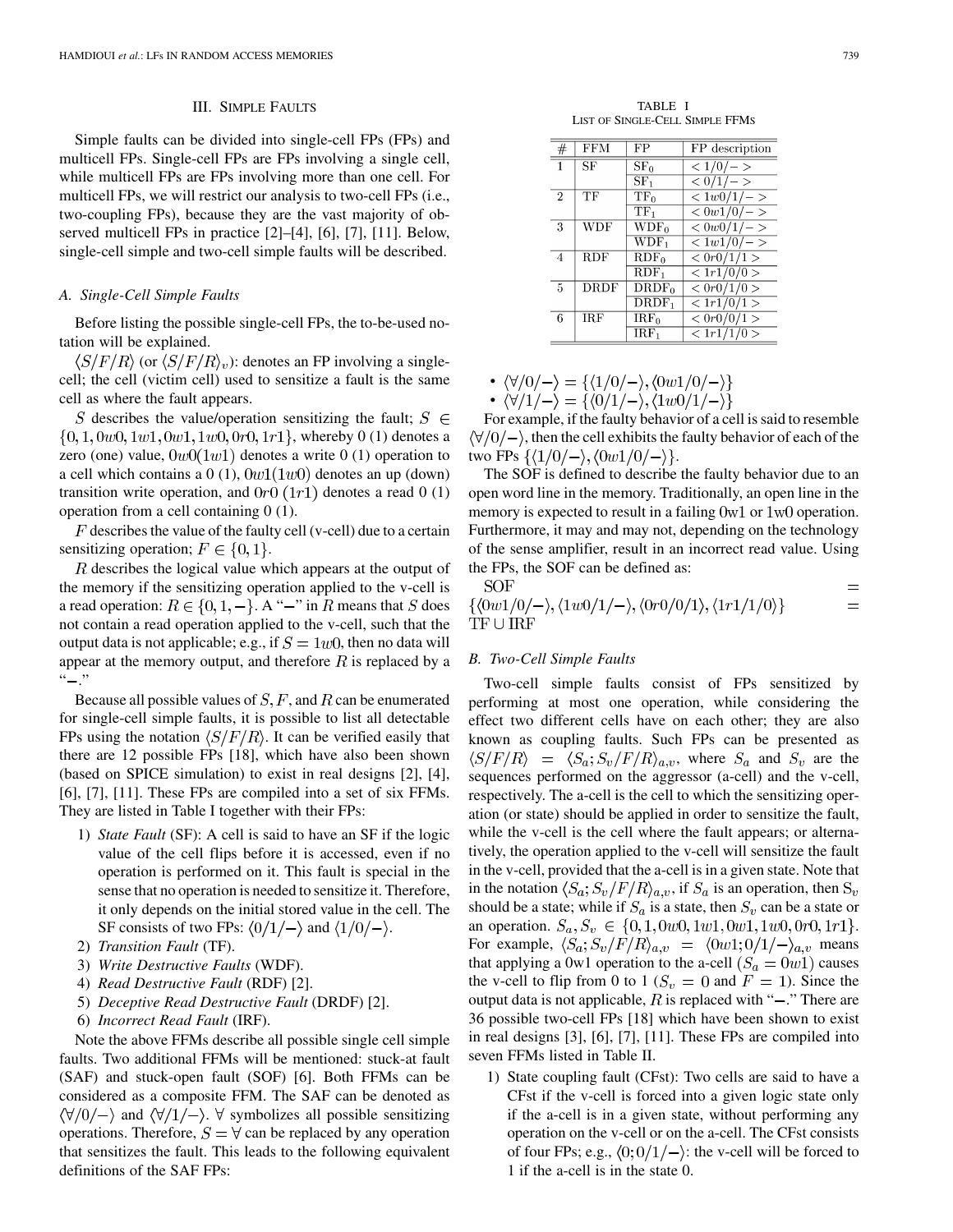- 2) *Disturb coupling fault (CFds)*: Two cells are said to have a CFds if an operation (read, transition or nontransition write) performed on the a-cell causes the v-cell to flip. The CFds consists of 12 FPs; e.g.,  $CFds_{xwy;0} = \langle xwy; 0/1/- \rangle$ ,  $CFds_{xrx;1}$  $\langle xrx; 1/0 \rangle$ ;  $x, y \in \{0, 1\}$ , w denotes a write operation, and  $r$  denotes a read operation.
- 3) *Transition coupling fault (CFtr)*.
- 4) *Write Destructive coupling fault (CFwd)*.
- 5) *Read Destructive coupling fault (CFrd)*.
- 6) *Deceptive Read Destructive coupling fault (CFdr)*.
- 7) *Incorrect Read coupling fault (CFir)*.

Note that the above FFMs describe all possible two-cell simple faults. However, two additional FFMs will be mentioned for historical reasons: the idempotent coupling fault (CFid) and the inversion coupling fault (CFin). The CFid is a subset of the CFds and consists of FPs that are only based on transition write operation. The CFin is defined as: an up (or down) transition write operation in the a-cell causes an inversion in the v-cell; i.e., the v-cell flips to 0 if its content was 1, and flips to 1 if its content was 0; it can be denoted as  $\langle x w \bar{x}; y/\bar{y}/\rangle$ . The CFin, which has an academical origin, has never been shown to occur in real designs [[3\]](#page-19-0), [[4\]](#page-19-0), [[7\]](#page-19-0), [[11\]](#page-19-0).

# IV. LINKED FAULTS (LFs) CONCEPT

LFs describe an interesting type of faulty behavior that takes place when more than one FP is sensitized in a defective memory. The definition of an LF is as follows:  $LF_1 = FP_1 \rightarrow FP_2$ . This means that linked fault 1 consists of  $FP_1$  linked to  $FP_2$  (i.e.,  $FP_1$  and  $FP_2$  are the linking FPs). If the sensitizing operation sequence  $(S_1)$  of  $FP_1$  is applied first, it sensitizes a fault in the v-cell, and when the  $S_2$  of  $FP_2$ is applied next, it also sensitizes a fault in the same v-cell, but with a fault effect opposite to that of the  $S_1$  of  $FP_1$ . The net result is that the fault effect of  $FP<sub>2</sub>$  masks the fault effect of  $FP<sub>1</sub>$ .

LFs are very important for memory testing, because they reduce the fault coverage of tests, unless those tests have been designed specifically to cope with LFs [[19\]](#page-19-0), [\[20](#page-19-0)]. In order to clarify the idea of LFs, this section starts with two examples discussing the conditions FPs need to satisfy in order to be linked. The examples are followed by the definition of LFs, which is used to divide the space of possible LFs into a number of different classes. However, first the march notation will be given since it will be used in the two examples.

# *A. March Notation*

A march test consists of a finite sequence of march elements [[17\]](#page-19-0). A march element is a finite sequence of operations applied to each cell in the memory before proceeding to the next cell, according to a specified address order; i.e., ascending  $(\uparrow)$ , descending  $(\Downarrow)$ , or irrelevant  $(\Uparrow)$ .

A complete march test is delimited by the " $\{\cdots\}$ " bracket pair; while a march element is delimited by the " $( \cdots )$ " bracket pair. The march elements are separated by semicolons, and the operations within a march element are separated by commas. The MATS+ march test [\[1](#page-19-0)]  $\{\mathcal{L}(w0); \mathcal{L}(r0, w1); \mathcal{L}(r1, w0)\}$ 

TABLE II LIST OF TWO-CELL SIMPLE FFMS;  $x, y \in \{0, 1\}$ 

| #              | FFM         | FP                                           | FP description                                                                                                                                                                                                                                                                                                                                                                                                                                  |
|----------------|-------------|----------------------------------------------|-------------------------------------------------------------------------------------------------------------------------------------------------------------------------------------------------------------------------------------------------------------------------------------------------------------------------------------------------------------------------------------------------------------------------------------------------|
| $\mathbf{1}$   | CFst.       | $\overline{\text{C}\text{F}}\text{st}_{x;0}$ | $< 0$ ; 0/1/ - >, $< 1$ ; 0/1/ - >                                                                                                                                                                                                                                                                                                                                                                                                              |
|                |             | $\overline{\text{CFst}}_{x;1}$               | $< 0; 1/0/->, 1; 1/0/->$                                                                                                                                                                                                                                                                                                                                                                                                                        |
| -2             | CFds        | $\overline{\text{CF}}_{\text{ds}_{xwy;0}}$   | $\langle xwy: 0/1/\rangle$                                                                                                                                                                                                                                                                                                                                                                                                                      |
|                |             | $\overline{\text{CFd}}s_{xwy;1}$             | $\langle xwy: 1/0/\rangle$                                                                                                                                                                                                                                                                                                                                                                                                                      |
|                |             | $\overline{\text{CF}}_{\text{ds}_{xrx;0}}$   | $< 0r0; 0/1/- >, < 1r1; 0/1/- >$                                                                                                                                                                                                                                                                                                                                                                                                                |
|                |             | $\overline{\text{CFds}}_{xrx;1}$             | $\langle 0r0; 1/0/\rangle \rangle, \langle 1r1; 1/0/\rangle \rangle$                                                                                                                                                                                                                                                                                                                                                                            |
| 3              | CFtr        | $\overline{\mathrm{CFr}}\mathrm{tr}_{x;0}$   | $< 0$ ; 1w0/1/->, $< 1$ ; 1w0/1/->                                                                                                                                                                                                                                                                                                                                                                                                              |
|                |             | $\overline{\mathrm{CFr}}_{x;1}$              | $< 0$ ; 0w1/0/->, $< 1$ ; 0w1/0/->                                                                                                                                                                                                                                                                                                                                                                                                              |
| $\overline{4}$ | CFwd        | $\overline{\text{CFwd}}_{x;0}$               | $< 0$ ; 0w0/1/->, $< 1$ ; 0w0/1/->                                                                                                                                                                                                                                                                                                                                                                                                              |
|                |             | $\overline{\mathrm{CFwd}_{x;1}}$             | $< 0$ ; 1w1/0/->, $< 1$ ; 1w1/0/->                                                                                                                                                                                                                                                                                                                                                                                                              |
| $\overline{5}$ | CFrd        | $\overline{\text{CFrd}}_{x;0}$               | $< 0$ ; 0r0/1/1 >, $< 1$ ; 0r0/1/1 >                                                                                                                                                                                                                                                                                                                                                                                                            |
|                |             | $\overline{\text{CFrd}}_{x;1}$               | $< 0; \frac{1}{r} \frac{1}{0} \left(0, \frac{1}{r} \cdot \frac{1}{1} \cdot \frac{1}{r} \cdot \frac{1}{1} \cdot \frac{1}{r} \cdot \frac{1}{1} \cdot \frac{1}{r} \cdot \frac{1}{r} \cdot \frac{1}{r} \cdot \frac{1}{r} \cdot \frac{1}{r} \cdot \frac{1}{r} \cdot \frac{1}{r} \cdot \frac{1}{r} \cdot \frac{1}{r} \cdot \frac{1}{r} \cdot \frac{1}{r} \cdot \frac{1}{r} \cdot \frac{1}{r} \cdot \frac{1}{r} \cdot \frac{1}{r} \cdot \frac{1}{r} \$ |
| 6              | CFdr        | $\overline{\text{CF}}\text{dr}_{x;0}$        | $< 0$ ; 0r0/1/0 >, $< 1$ ; 0r0/1/0 >                                                                                                                                                                                                                                                                                                                                                                                                            |
|                |             | $\overline{\text{CFdr}_{x;1}}$               | $< 0$ ; 1r1/0/1 >, $< 1$ ; 1r1/0/1 >                                                                                                                                                                                                                                                                                                                                                                                                            |
| $\overline{7}$ | <b>CFir</b> | $\overline{\text{CFir}}_{x;0}$               | $< 0$ ; $0r0/0/1$ >, $< 1$ ; $0r0/0/1$ >                                                                                                                                                                                                                                                                                                                                                                                                        |
|                |             | $\overline{\text{CFix}_{x;1}}$               | $< 0$ ; 1r1/1/0 >, $< 1$ ; 1r1/1/0 >                                                                                                                                                                                                                                                                                                                                                                                                            |



 $\mbox{Fig. 2.}\quad \mbox{LF}_1 \,=\, \mbox{FP}_1 \,\rightarrow\, \mbox{FP}_2.$ 

consists of the march elements  $\hat{\psi}(w0), \hat{\psi}(r0, w1)$ , and  $\downarrow$   $(r1,w0)$ .

#### *B. Understanding LFs*

Originally, faults would be called linked if a memory test (a march test, in particular) was capable of detecting the faults in isolation, yet the test may be unable to detect the faults when linked. The following two examples show how such a situation takes place.

*Example 1:* Consider  $LF_1 = FP_1 \rightarrow FP_2$  (see Fig. 2), whereby  $FP_1 = \langle 0; 0w1/0/- \rangle$  and  $FP_2 = \langle 0w1; 0/1/- \rangle$ ; note that  $FP_1$  is a CFtr FP and  $FP_2$  is a CFds FP; see Table II. Additionally, assume that the addresses of the a-cells  $C_{a1}$  and  $C_{a2}$  and of the v-cell  $C_v$  have the following relationship:  $v <$  $a1 < a2$ . Then, MATS+ test  $\{\mathcal{D}(w0); \mathcal{D}(r0, w1); \mathcal{L}(r1, w0)\}$ cannot detect  $LF<sub>1</sub>$ . This can be explained as follows: the first march element  $M_0$  (i.e.,  $\hat{\psi}(w_0)$ ) sets all cells to 0. Next, when  $M_1$  is applied to  $C_v$  it fails to set a 1 in that cell, because of  $FP_1$ . When  $M_1$  is applied to  $C_{a2}$ , a 1 is written into  $C_{a2}$ , but also in  $C_v$  because of  $FP_2$ . Next,  $M_2$  will not detect the fault because  $C_v$  contains a 1 (i.e., the fault effects mask each other). Note, however, that the test is able to detect both  $FP<sub>1</sub>$  and  $FP<sub>2</sub>$ when they are not linked (e.g., when  $FP_1$  and  $FP_2$  have different victims).

It is important to note that if  $FP_2$  is sensitized first, then  $FP_1$ will not be able to mask the fault effect of  $\text{FP}_2$ . This shows that if  $FP_1 \rightarrow FP_2$  does not imply that  $FP_2 \rightarrow FP_1$  (i.e., the linked to relationship between FPs is not commutative).

*Example 2:* Consider now  $LF_2 = FP_1 \rightarrow FP_2$  (see Fig. 3), whereby  $FP_1 = \langle 0w1; 0/1/\rightarrow \rangle$  and  $FP_2 = \langle 0w1; 1/0/\rightarrow \rangle$ ; note that both  $FP<sub>1</sub>$  and  $FP<sub>2</sub>$  are FPs of the CFds (see Table II).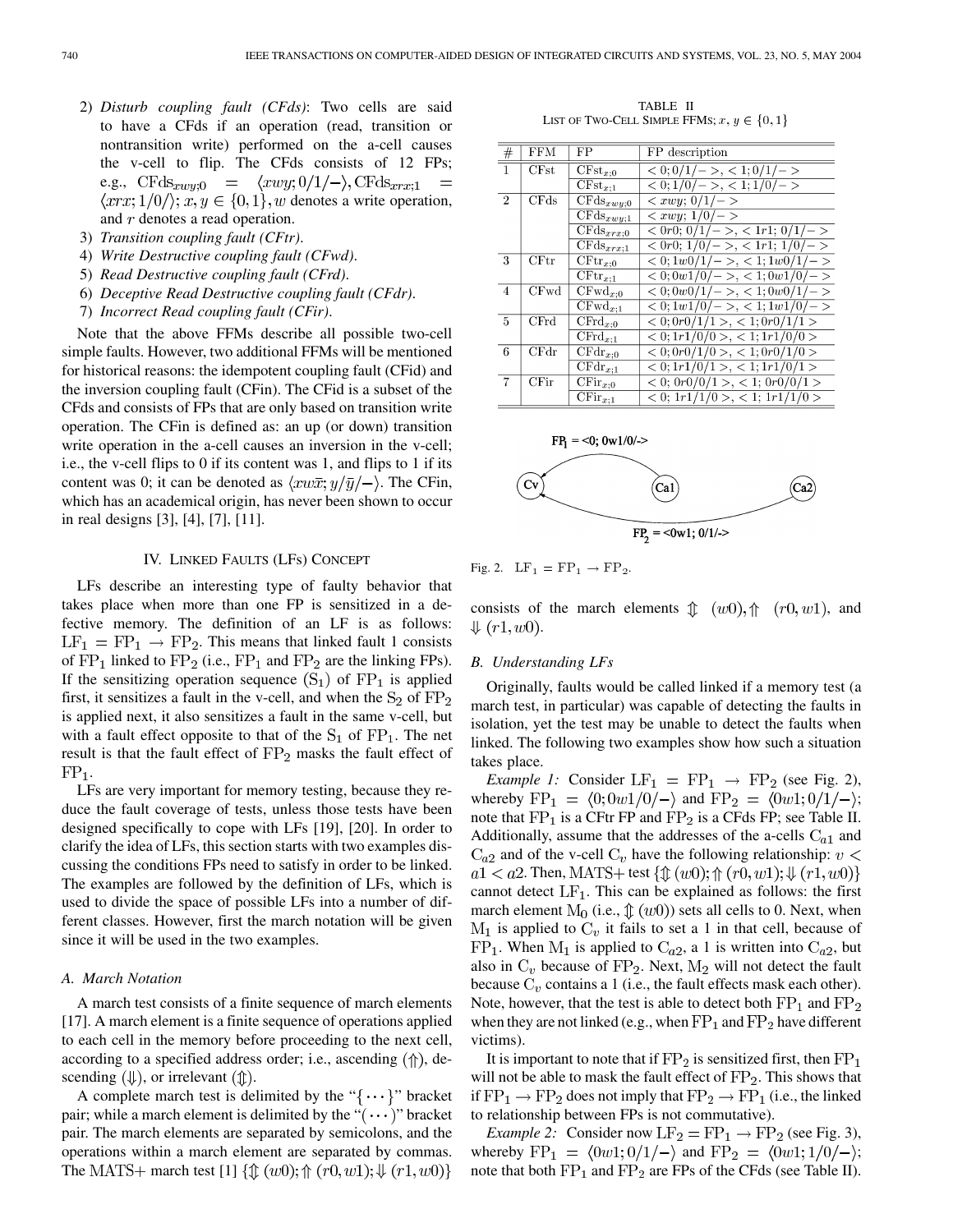

Fig. 3.  $LF_2: FP_1 \rightarrow FP_2$ .

Additionally, assume that the addresses of the a-cells  $C_{a1}$  and  $C_{a2}$  and of the v-cell  $C_v$  have the following relationship: al <  $a2 < v$ .

Then the well-known March C-test [[12\]](#page-19-0), [\[22](#page-19-0)]:  $\{\text{D}(w0)$ ;  $\text{D}(w0)$  $(r0, w1); \Uparrow (r1, w0); \Downarrow (r0, w1); \Downarrow (r1, w0); \Uparrow (r0)$  cannot detect  $LF_2$ . This can be explained as follows. When  $M_1$  (i.e.,  $\Uparrow$   $(r0, w1)$  is applied to  $C_{a1}$ , a 0 is first read, then 1 is written in that cell. Due to  $FP_1$ , 1 will be also written into  $C_v$ . Next,  $C_{a2}$  will be read within  $M_1$ , and then will be written with a 1. Due to  $\text{FP}_2$ , a 0 will be written into  $\text{C}_v$ ; the fault is then masked. As a consequence, the read operation of  $M_1$  applied to  $C_v$  will return the correct value; and the write operation will pass correctly.  $M_2$  will also not detect the faults, since it does not contain an up transition write operation, required to sensitize  $FP_1$  as well as  $FP_2$ . M<sub>3</sub> will first read 0 from  $C_v$  and then set it to 1. Next, it will read  $C_{a2}$  and set it to 1. However, due to  $FP_2$ , the  $C_v$  cell will flip to 0. Further,  $M_3$  will read  $C_{a1}$  and set it to 1. Due to  $FP_1$ , the  $C_v$  cell will now flip to 1, which is the correct value that the  $C_v$  cell should contain.  $M_4$  will, therefore, read the correct value from the v-cell. The fault  $LF_2$  is thus not detected. Example 2 shows clearly that, even with a widely used test such as March C-, LFs will be not detected.

## *C. LFs Definition*

Next, a definition of LFs, based on single-cell and two-cell FPs, will be given. If we assume that the faulty behavior of a memory contains two FPs that share the same v-cell, then  $FP_1 = \langle S_1/F_1/R_1 \rangle$  is said to be linked to  $FP_2 = \langle S_2/F_2/R_2 \rangle$ (denoted as  $\text{FP}_1 \rightarrow \text{FP}_2$ ) if the following three conditions are satisfied.

- 1) **Read operations of**  $\mathbf{FP}_1$  **and**  $\mathbf{FP}_2$  **do not detect a fault.** This condition guarantees that both  $FP<sub>1</sub>$  and  $FP<sub>2</sub>$  are not detectable by read operations that  $S_1$  or  $S_2$  may contain. This is because if one of the FPs is detected, then it will make no sense to talk about a LFs, since the fault is already detected. For example,  $RDF_1 = \langle 1r1/0/0 \rangle$  (see Table I) cannot be linked to any other FP since this fault is immediately detected on the output.
- 2)  $\mathbf{FP}_2$  masks  $\mathbf{FP}_1$ . This means that  $F_2 = \overline{F_1}$ . This condition ensures that the faulty behavior of  $FP<sub>2</sub>$  hides the faulty behavior sensitized by  $FP<sub>1</sub>$  by masking it. For example, in the example of Fig. 3, sensitizing  $FP<sub>1</sub>$  by performing  $S_1 = 0w1$ , then sensitizing FP<sub>2</sub> by performing  $S_2 = 0w1$ , results in setting  $C_v$  to  $F_1 = 1$  first, and then to  $F_2 = \overline{F_1} = 0$ , thereby masking the faulty behavior.
- 3)  $\mathbf{FP}_2$  is compatible with  $\mathbf{FP}_1$ . This condition applies only in the case  $S_2$  of the  $FP_2$  is applied immediately after  $S_1$  to the the same cell as the a-cell or the v-cell of  $FP_1$ . In that case, the final state of the a-cell (or of

the v-cell) after performing  $S_1$ , should be the same as the initial state required by  $S_2$  of  $FP_2$ . Condition 3 ensures that  $FP<sub>2</sub>$  can be sensitized after sensitizing  $FP<sub>1</sub>$ . For example,  $FP_2 = \langle 1r1/0/0 \rangle$  cannot be sensitized after  $FP_1 = \langle 0w1/0/- \rangle$ , since after  $FP_1$  the state of the v-cell is a faulty 0 which does not allow performing  $1r1$  to sensitize  $FP<sub>2</sub>$ .

#### V. LFs SPACE

This section determines the space of LFs. The classification of LFs will be given; each fault class will be discussed separately. Thereafter, some simulated defective circuits showing linked faulty behavior will be presented. However, first, the linking faults that do not require any operation to be sensitized will be presented.

# *A. Linking SF's and CFst's*

SF's and CFst's are faults sensitized by an initialization part only (i.e., no operation part is required by their Ss). This makes them behave in a special way. An analysis of the behavior of these faults reveals two different cases [[9](#page-19-0)], [\[21](#page-19-0)]:

- 1) SF's and CFst's can be linked among themselves. By assuming that the result of the fault effect is deterministic, these LFs will be simplified to a simple SF or CFst, which are detectable by the known march tests. If the result of the fault effect is not deterministic, then the faults can only be detected probabilistically by march tests, since the read operation may return random values.
- 2) SF's (or CFst's) can be linked to any other FP, and can other FPs be linked to SF's (or CFst's). SF's and CFst's are sensitized by the states of the a-cell, whereas the other faults (e.g., RDFs, CFds's) are sensitized by operations. Therefore, SF's and CFst's dominate the other single-cell and two-cell faults, respectively. SF's and CFst's will be present as long as the a-cell contains the sensitizing value, regardless of the fact that the v-cell is influenced by other faults and, therefore, they are detectable by the known march tests.

Based on the above, the SF's and the CFst's will not be treated further in this paper.

## *B. Classification of LFs*

LFs can be divided into single-cell LFs, which involve a single cell, and multicell LFs, which involve more than one cell. Since the considered LFs are based on a combination of two simple FPs, and the the vast majority of observed simple FPs in practice are either single-cell FPs or two-cell FPs [[2\]](#page-19-0)–[\[4](#page-19-0)], [\[6](#page-19-0)], [\[7](#page-19-0)], [[11\]](#page-19-0), the LFs can involve at most three cells (i.e.,  $\#C \leq 3$ ). Fig. 4 shows the three classes of the LFs, whereby  $\#C \leq 3$ . Because the "linked to" relationship is not commutative, the classification also takes the order in which the two FPs are sensitized into consideration.

1) **The LFs involving a single cell (LF1s)**: They are based on a combination of two single-cell FPs. Both linked FPs have the same a-cell, which is also the v-cell. The LF is sensitized by sensitizing the two FPs sequentially in time.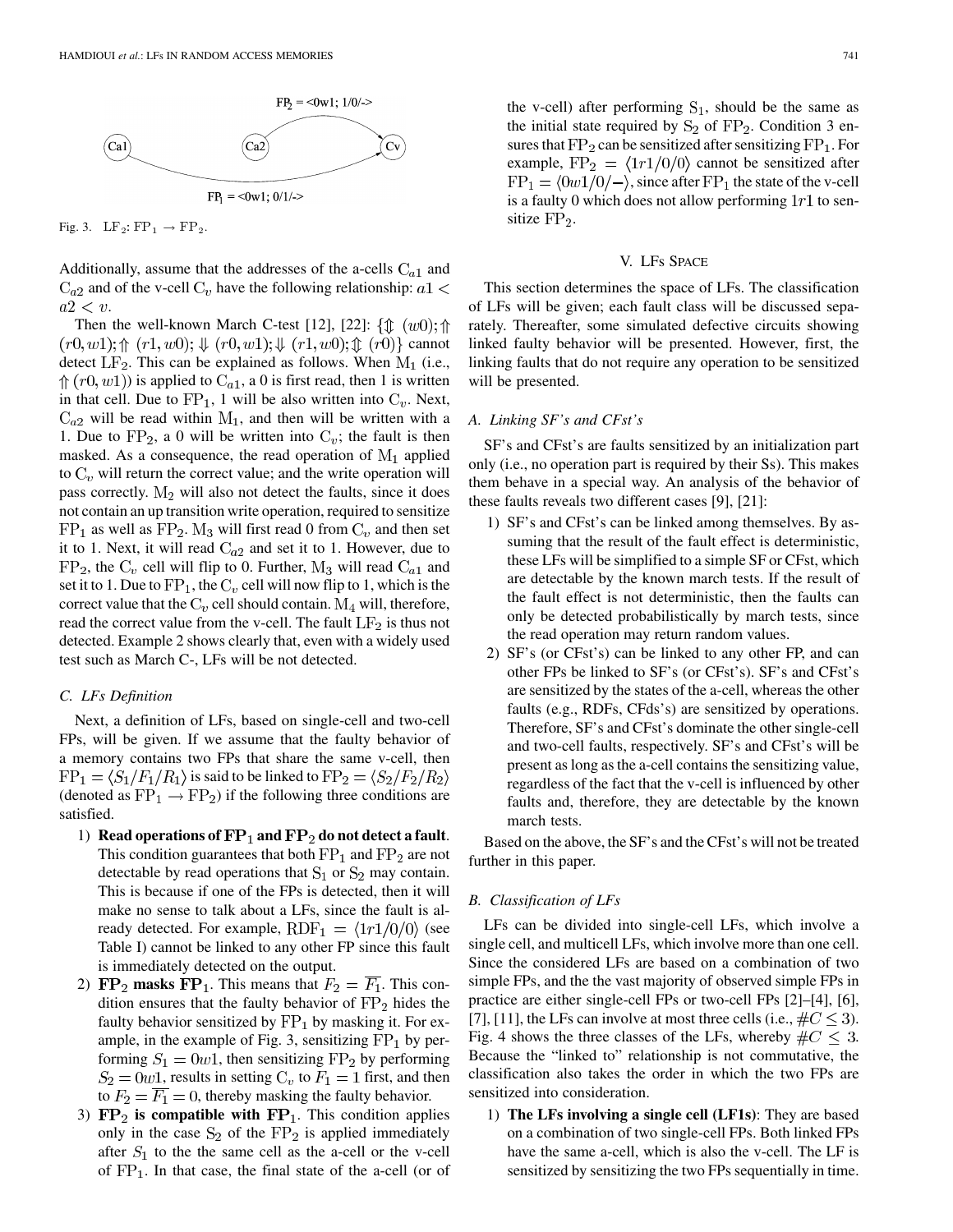

Fig. 4. Classification of LFs.

TABLE III LF1s SPACE

|                                               |                |                 |                |                |                | FP <sub>2</sub>  |         |                  |                   |                   |
|-----------------------------------------------|----------------|-----------------|----------------|----------------|----------------|------------------|---------|------------------|-------------------|-------------------|
| FP <sub>1</sub>                               | $TF_0$         | TF <sub>1</sub> | WDF0           | WDF1           | $RDF_0$        | RDF <sub>1</sub> | $IRF_0$ | IRF <sub>1</sub> | DRDF <sub>0</sub> | DRDF <sub>1</sub> |
| $TF_0$ : $\langle 1w0/1/\rangle$              | М              | С               | М              | $\mathbf{L}_1$ | М              | $\mathbf{L}_2$   | C       | М                | М                 | D                 |
| $TF_1$ : <0w1/0/->                            | $\overline{C}$ | Μ               | $L_3$          | М              | ${\bf L}_4$    | М                | М       | $\overline{C}$   | D                 | М                 |
| $WDF_0$ : $\langle 0w0/1/\rangle$             | М              | С               | М              | $\mathbf{L}_5$ | M              | $\mathbf{L}_{6}$ | C       | M                | М                 | D                 |
| $WDF_1$ : $\langle 1w1/0/\rangle$             | C              | Μ               | $\mathbf{L}_7$ | М              | $\mathbf{L}_8$ | М                | М       | $\mathcal{C}$    | D                 | М                 |
| $RDF_0$ : < 0r0/1/1>                          | D              | D               | D              | D              | D              | D                | ת       | D                | D                 | D                 |
| $RDF_1$ : <1r1/0/0>                           | D              | D               | D              | D              | D              | D                | ח       | D                | D                 | D                 |
| IRF <sub>0</sub> : $\langle 0r0/0/1 \rangle$  | D              | D               | D              | D              | ת              | D                | D       | D                | D                 | D                 |
| $IRF_1$ : $\langle 1r1/1/0 \rangle$           | D              | D               | D              | D              | D              | D                | D       | D                | D                 | D                 |
| $DRDF_0$ : < $Or0/1/0>$                       | M              | С               | M              | Lq             | M              | $L_{10}$         | C       | M                | М                 | D                 |
| DRDF <sub>1</sub> : $\langle 1r1/0/1 \rangle$ | $\overline{C}$ | М               | ${\bf L}_{11}$ | М              | $L_{12}$       | М                | М       | $\overline{C}$   | D                 | М                 |

- 2) **The LFs involving two cells (LF2s)**: These are based on a combination of two two-cell FPs, or on a combination of a single-cell FP and a two-cell FP. They are therefore divided into three types:
	- a) The  $LF2_{aa}$ : This LF is based on a combination of two two-cell FPs; both FPs have the same a-cell as well as the same v-cell.
	- b) The  $LF2_{av}$ : This LF is based on a combination of one two-cell  $FP_1$  and one single-cell  $FP_2$ ; whereby the two-cell FP is sensitized first.
	- c) The  $LF2_{va}$ : This LF is similar to  $LF2_{av}$ . However, in this case, first the single-cell FP should be sensitized; thereafter the two-cell FP.
- 3) **The LFs involving three cells (LF3s)**: They are based on a combination of two two-cell FPs which have different a-cells, but the same v-cell.

In the remainder of this section, the domain of all possible LFs for LF1s–LF3s will be presented.

### *C. Single-Cell Faults*

Table III shows all single-cell FPs (see also Table I) and the way they may be linked (i.e., whether  $FP_1 \rightarrow FP_2$ ), with the exception of SF's, since they are not considered; each of the FPs can be any of those of Table I. The FPs are listed both horizontally  $(FP_1)$  and vertically  $(FP_2)$ , and each potential  $LF_x = FP_1 \rightarrow FP_2$  is given an entry in the table, indicating if  $FP<sub>1</sub>$  can be (or not) linked to  $FP<sub>2</sub>$ . There are four different entries used in the table:

TABLE IV INSTANCES OF LF1s

|           | LF1                        |                                | LF1                        |
|-----------|----------------------------|--------------------------------|----------------------------|
| L۱        | $TF_0 \rightarrow WDF_1$   | L٥                             | $TF_0 \rightarrow RDF_1$   |
| $\rm L_3$ | $TF_1 \rightarrow WDF_0$   | L4                             | $TF_1 \rightarrow RDF_0$   |
| $\rm L_5$ | $ WDF_0 \rightarrow WDF_1$ | $\rm L_{\scriptscriptstyle B}$ | $WDF_0 \rightarrow RDF_1$  |
| $\rm L_7$ | $WDF_1 \rightarrow WDF_0$  | Lg                             | $ WDF_1 \rightarrow RDF_0$ |
| Lq        | $DRDF_0 \rightarrow WDF_1$ | L10                            | $DRDF_0 \rightarrow RDF_1$ |
|           | $DRDF_1 \rightarrow WDF_0$ |                                | $DRDF_1 \rightarrow RDF_0$ |

- 1)  $\mathbf{D}$ : This entry indicates that a fault is detected on the output by a read operation in  $FP<sub>1</sub>$  or  $FP<sub>2</sub>$ . In other words, Condition 1 of the definition of LFs is not satisfied.
- 2)  $\overline{M}$ : This entry indicates that  $FP_2$  does not mask  $FP_1$ ; i.e., Condition 2 is not satisfied.
- 3) C: This entry indicates that  $FP<sub>2</sub>$  is not compatible with  $FP<sub>1</sub>$ ; i.e., Condition 3 is not satisfied.
- 4)  $\mathbf{L}_{\mathbf{x}}$ : This entry indicates that FP<sub>1</sub> can be *linked* to FP<sub>2</sub> since all conditions of the definition of LFs are satisfied. The verification of  $FP_1 \rightarrow FP_2$  is done in such way that

the most intuitive condition to verify is checked first. If that condition is not satisfied, then it is listed in the corresponding entry in the table, irrespective of other linking conditions. For example, for FPs that are sensitized by a read operation, the detection condition (i.e., D) is checked first. Note that the entries in Table III are not symmetric with respect to the diagonal since the "*linked to*" relationship is not commutative.

As an example consider  $L_4 = TF_1 \rightarrow RDF_0$  in Table III, where an up-transition fault  $(\langle 0w1/0/- \rangle)$  is linked to an RDF  $0$  ( $\langle 0r0/1/1 \rangle$ ). This linked fault results from a failing transi-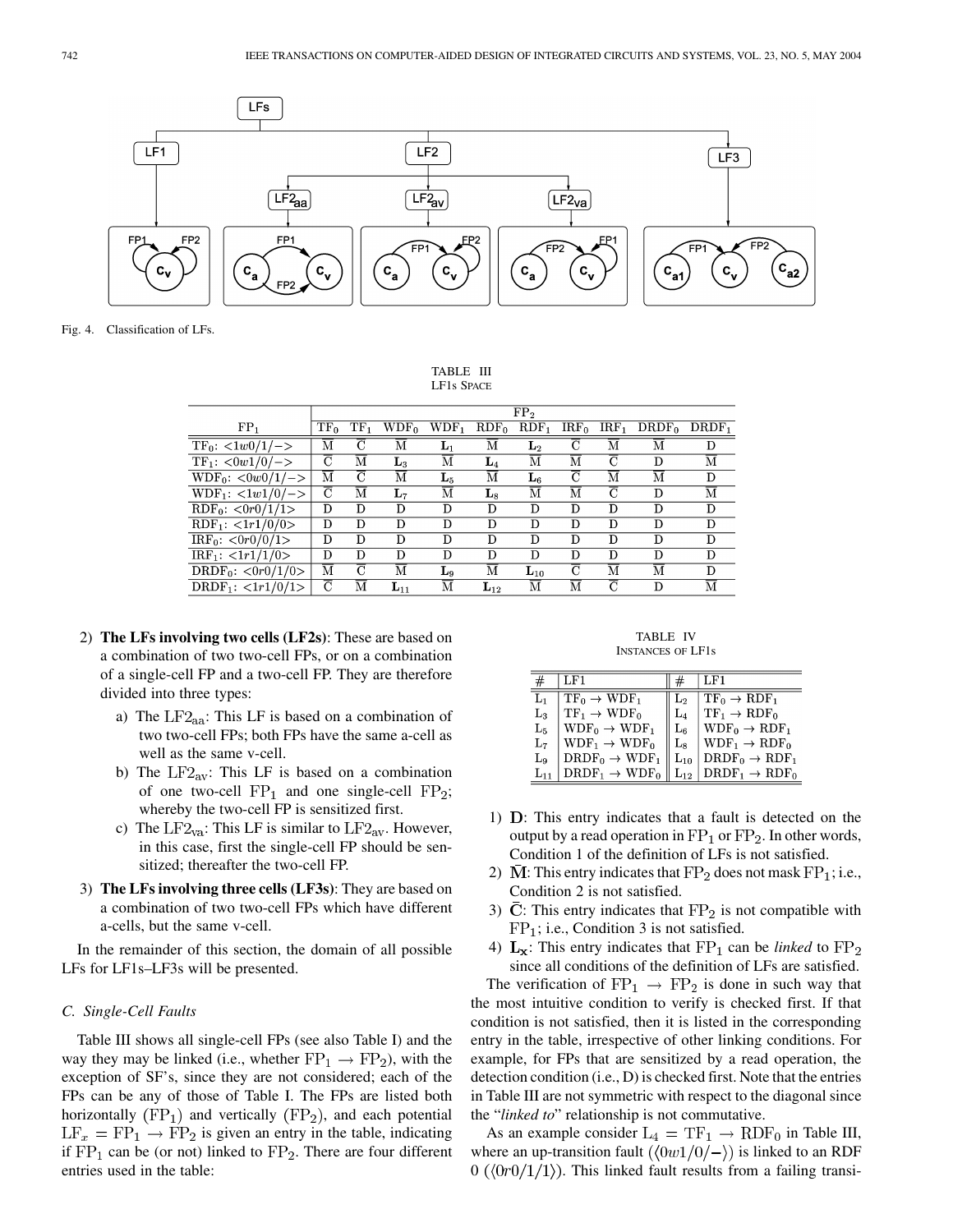| LF2 <sub>aa</sub> (FP <sub>1</sub> $\rightarrow$ CFds)                                                                                  |       | $\vert$ LF2 <sub>aa</sub> (FP <sub>1</sub> $\rightarrow$ CFwd)              | $\parallel \# \parallel \text{LF2}_{aa} (\text{FP}_1 \rightarrow \text{CFrd})$ |
|-----------------------------------------------------------------------------------------------------------------------------------------|-------|-----------------------------------------------------------------------------|--------------------------------------------------------------------------------|
| $L_1$ CFds <sub>x<sub>1</sub>O<sub>1</sub>y<sub>1</sub>;0</sub> $\rightarrow$ CFds <sub>x<sub>2</sub>O<sub>2</sub>y<sub>2</sub>;1</sub> | $L_9$ | $\vert \text{ CFds}_{xOy;0} \rightarrow \text{CFwd}_{y;1}$                  | $L_{17}$ CFds <sub><i>xOy</i>;0</sub> $\rightarrow$ CFrd <sub>y;1</sub>        |
| $L_2$ CFds <sub>x<sub>1</sub>O<sub>1</sub>y<sub>1</sub>;1</sub> $\rightarrow$ CFds <sub>x<sub>2</sub>O<sub>2</sub>y<sub>2</sub>;0</sub> |       | $L_{10}$ CFds <sub>xOy;1</sub> $\rightarrow$ CFwd <sub>y;0</sub>            | $L_{18}$ CFds <sub>xOy;1</sub> $\rightarrow$ CFrd <sub>y;0</sub>               |
| $L_3$ CFtr <sub>x;0</sub> $\rightarrow$ CFds <sub>xOy;1</sub>                                                                           |       | $L_{11}$ CFtr <sub>x;0</sub> $\rightarrow$ CFwd <sub>x;1</sub>              | $L_{19}$ CFtr <sub>x;0</sub> $\rightarrow$ CFrd <sub>x;1</sub>                 |
| $L_4$ CFtr <sub>x;1</sub> $\rightarrow$ CFds <sub>xOy;0</sub>                                                                           |       | $L_{12}$   CFtr <sub>x;1</sub> $\rightarrow$ CFwd <sub>x;0</sub>            | $L_{20}$ CFtr <sub>x;1</sub> $\rightarrow$ CFrd <sub>x;0</sub>                 |
| $L_5 \mid CFwd_{x;0} \rightarrow CFds_{xOy;1}$                                                                                          |       | $\vert\vert_{L_{13}}\vert \text{ CFwd}_{x;0} \rightarrow \text{CFwd}_{x;1}$ | $L_{21}$ CFwd <sub>x;0</sub> $\rightarrow$ CFrd <sub>x;1</sub>                 |
| $L_6$ CFwd <sub>x;1</sub> $\rightarrow$ CFds <sub>xOy;0</sub>                                                                           |       | $\mathsf{L}_{14} \mid \text{CFwd}_{x;1} \rightarrow \text{CFwd}_{x;0}$      | $L_{22}$ CFwd <sub>x;1</sub> $\rightarrow$ CFrd <sub>x;0</sub>                 |
| $L_7$ CFdr <sub>x;0</sub> $\rightarrow$ CFds <sub>xOy;1</sub>                                                                           |       | $L_{15}$ CFdr <sub>x;0</sub> $\rightarrow$ CFwd <sub>x;1</sub>              | $L_{23}$ CFdr <sub>x;0</sub> $\rightarrow$ CFrd <sub>x;1</sub>                 |
| $L_8   \text{CFdr}_{x;1} \rightarrow \text{CFds}_{xOy;0}$                                                                               |       | $L_{16}$ CFdr <sub>x;1</sub> $\rightarrow$ CFwd <sub>x;0</sub>              | $L_{24}$ CFdr <sub>x;1</sub> $\rightarrow$ CFrd <sub>x;0</sub>                 |

TABLE V INSTANCES OF  $\mathrm{LF2}_{\mathrm{aa}}$  FAULTS

tion write operation  $(0w1)$  followed by a read operation  $(r)$ . External to the memory, where the internal voltages of the cells are not known, the write-read sequence is represented by  $0w1r1$ . However, since we know that the failing  $0w1$  operation internally leaves the memory cell in state 0, the following read operation is in fact a  $0r0$ , instead of a 1r1. The read operation fails to read the faulty 0 in the cell, sets the cell to 1 and results in 1 on the output. Although each of the individual operations  $0w1$ and  $0r0$  results internally in a fault, performing both operations as the external sequence  $0w1r1$  does not result in any fault in the memory. From Table III one can conclude the following.

- 1) There are 12 LF1s, which are given in Table IV.
- 2) No LF1 =  $FP_1 \rightarrow FP_2$  exists whereby  $FP_1 \in \{RDF, IRF\}$  or  $FP_2 \in \{TF, IRF, DRDF\}.$

# *D. Two-Cell Faults*

The LF2s have been divided into three types (see Fig. 4). In the following, each of the three types will be discussed separately.

*1) The* LF2<sub>aa</sub> Faults: The LF2<sub>aa</sub> faults are LF2s, based on a combination of two two-cell FPs; both FPs have the same a-cell as well as the same v-cell. Thus the two FPs forming the  $\text{LF2}_{\text{aa}}$ faults can be any of the FPs of Table II. The space of  $\text{LF2}_{\text{aa}}$ faults has been analyzed in a similar way as for LF1s, and the results show the following [\[9](#page-19-0)].

1) There are 24 possible  $LF2_{aa}$  faults given in Table V. A compact notation is used for FPs of Table II; e.g.,  $L_1$ ,  $x_1O_1y_1$  can take on one of the following  $\{0r0, 1r1, 0w0, 0w1, 1w0, 1w1\}$ . Note that  $L_1$  and  $L_2$ require  $x_2 = y_1$ , since the compatibility condition has to be satisfied. E.g.,  $\text{CFds}_{x_1O_1y_1;0} \rightarrow \text{CFds}_{x_2O_2y_2;1}$ requires that  $x_2 = y_1$  (i.e., the initial state required by  $S_2 = x_2O_2y_2$  should be the same as the final state of the a-cell after performing  $S_1 = x_1 O_1 y_1$ . Note also that each  $LF2_{aa}$  in Table V represents a set of two linked FPs; e.g., for  $L_1$  and depending on  $x_1O_1y_1$ , the following 18 LFs can be distinguished:

if 
$$
x_1O_1y_1 = 0r0
$$
, then  $x_2O_2y_2 \in \{0r0, 0w1, 0w0\}$   
if  $x_1O_1y_1 = 0w0$ , then  $x_2O_2y_2 \in \{0r0, 0w1, 0w0\}$   
if  $x_1O_1y_1 = 1w0$ , then  $x_2O_2y_2 \in \{0r0, 0w1, 0w0\}$   
if  $x_1O_1y_1 = 1r1$ , then  $x_2O_2y_2 \in \{1r1, 1w1, 1w0\}$   
if  $x_1O_1y_1 = 0w1$ , then  $x_2O_2y_2 \in \{1r1, 1w1, 1w0\}$   
if  $x_1O_1y_1 = 1w1$ , then  $x_2O_2y_2 \in \{1r1, 1w1, 1w0\}$ 

TABLE VI INSTANCES OF  $\mathrm{LF2}_{\mathrm{av}}$  FAULTS

|       | $\#$   LF2 <sub>av</sub> (FP <sub>1</sub> $\rightarrow$ WDF)        | #                 | LF2 <sub>av</sub> (FP <sub>1</sub> $\rightarrow$ RDF) |
|-------|---------------------------------------------------------------------|-------------------|-------------------------------------------------------|
|       | $L_1$   CFds <sub><i>xOy</i>;0</sub> $\rightarrow$ WDF <sub>1</sub> | Lq                | $CFds_{xOy;0} \rightarrow RDF_1$                      |
|       | $L_2$   CFds <sub><i>xOy</i>;1</sub> $\rightarrow$ WDF <sub>0</sub> | $L_{10}$          | $\mathrm{CFds}_{xOy;1}\to\mathrm{RDF}_0$              |
|       | $L_3 \vert \text{CFtr}_{x;0} \to \text{WDF}_1 \vert$                | $L_{11}$          | $C Ftr_{x;0} \rightarrow RDF_1$                       |
|       | $L_4 \mid CFtr_{x;1} \rightarrow WDF_0$                             | $L_{12}$          | $CFr_{x;1} \rightarrow RDF_0$                         |
|       | $L_5 \mid CFwd_{x;0} \rightarrow WDF_1$                             | $\mathsf{L}_{13}$ | $CFwd_{x;0} \rightarrow RDF_1$                        |
|       | $L_6$   $CFwd_{x:1} \rightarrow WDF_0$                              | $ L_{14} $        | $CFwd_{x;1} \rightarrow RDF_0$                        |
| $L_7$ | $\vert \text{ CFdr}_{x;0} \rightarrow \text{WDF}_1 \vert$           | $L_{15}$          | $C Fdr_{x;0} \rightarrow RDF_1$                       |
|       | $L_8$   CFdr <sub>x;1</sub> $\rightarrow$ WDF <sub>0</sub>          | $L_{16}$          | $C Fdr_{x;1} \rightarrow RDF_0$                       |

2) No  $LF_{aa} = FP_1 \rightarrow FP_2$  exists, whereby

 $FP_1 \in \{CFrd, CFir\}$  or  $FP_2 \in \{CFtr, CFir, CFdr\}.$ 

2) The  $\text{LF2}_{av}$  Faults: The  $\text{LF2}_{av}$  faults are based on a combination of one two-cell  $FP<sub>1</sub>$  and one single-cell  $FP<sub>2</sub>$ . In order to sensitize such a  $LF2<sub>av</sub>$ , the two-cell  $FP<sub>1</sub>$  has to be sensitized first, and thereafter the single-cell  $FP_2$ . The  $FP_1$  can be any FP of those of Table II; while  $FP<sub>2</sub>$  can be any FP of those of Table I. The space of  $LF2_{av}$  faults has been analyzed in a similar way as for LF1s, and the results show the following [[9\]](#page-19-0).

1) There are 16  $LF2<sub>av</sub>$  faults, given in Table VI.

2) No  $LF_{av} = FP_1 \rightarrow FP_2$  exists, whereby

$$
FP_1 \in \{CFrd, CFir\} \quad \text{or} \quad FP_2 \in \{TF, IRF, DRDF\}.
$$

*3) The*  $\text{LF2}_{\text{va}}$  *Faults:* The  $\text{LF2}_{\text{va}}$  faults are based on a combination of one single-cell  $FP<sub>1</sub>$  and one two-cell  $FP<sub>2</sub>$ . The  $FP<sub>1</sub>$ can be any FP of those of Table I, while  $FP<sub>2</sub>$  can be any FP of those of Table II. The space of  $LF2_{va}$  faults has been analyzed and the results show that [[9\]](#page-19-0):

- 1) There are 18  $LF2_{va}$  faults given in Table VII.
- 2) No  $LF<sub>va</sub>$  =  $FP<sub>1</sub>$   $\rightarrow$   $FP<sub>2</sub>$  exists, whereby  $FP_1 \in \{RDF, IRF\}$  or  $FP_2 \in \{CFtr, CFir, CFdr\}.$

# *E. Three-Cell Faults*

LF3s describe linking two two-cell FPs with different a-cells and the same v-cell; see Fig. 4. The instances of this class of LFs are exactly the same as those for two-cell  $\text{LF2}_{\text{aa}}$  discussed in Section V-D1 and shown in Table V. The only difference is that for the instances of LF3, the compatibility condition does not apply since two different a-cells are used. For example  $CFds_{x_1O_1y_1;1} \rightarrow CFds_{x_2O_2y_2;0}$  where  $x_1Oy_1 = 0w1$  and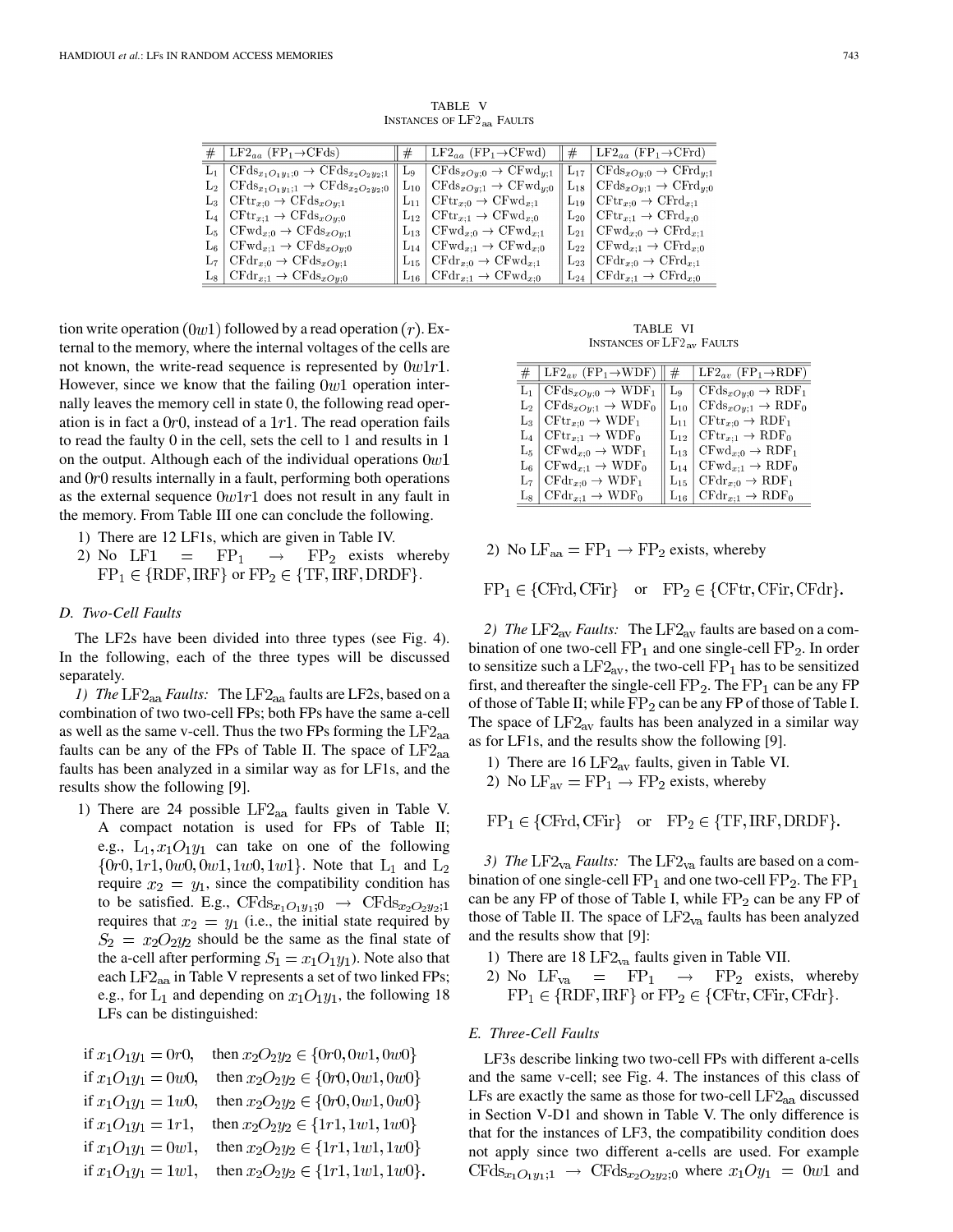TABLE VII INSTANCES OF  $\mathrm{LF2}_{\mathrm{va}}$  FAULTS.  $LF2_{va}$  (TF $\rightarrow$ FP<sub>2</sub>)  $TF_0 \rightarrow CFds_{xOy;1}$  $\mathrm{LF}_{1}$  $LF<sub>4</sub>$  $TF_1 \rightarrow CFds_{xOy;0}$  $\mathrm{LF}_{5}$  $TF_0 \rightarrow CFwd_{x;1}$  $TF_1 \rightarrow CFwd_{x;0}$  $LF<sub>2</sub>$  $TF_0 \rightarrow CFrd_{x,1}$  $TF_1 \rightarrow CFrd_{x;0}$  $LF<sub>3</sub>$  $LF<sub>6</sub>$  $LF2_{va}$  (WDF $\rightarrow$ FP<sub>2</sub>)  $WDF_0 \rightarrow CFds_{xOy;1}$  $LF<sub>7</sub>$  $LF_{10}$  $WDF_1 \rightarrow CFds_{xOy;0}$  $LF<sub>8</sub>$  $WDF_0 \rightarrow CFwd_{x;1}$  $WDF_1 \rightarrow CFwd_{x;0}$  $LF_{11}$  $WDF_0 \rightarrow CFrd_{x,1}$  $WDF_1 \rightarrow CFrd_{x;0}$  $LF<sub>9</sub>$  $LF_{12}$  $LF2_{va}$  (DRDF $\rightarrow$ FP<sub>2</sub>  $\overline{\rm LF_{13}}$  $DRDF_0 \rightarrow CFds_{xOy;1}$  $LF_{16} | DRDF_1 \rightarrow CFds_{xOy;0}$  $\mathrm{LF}_{14}$  $\mathrm{DRDF}_0 \rightarrow \mathrm{CFwd}_{x;1}$  $\mathrm{LF}_{17}$  $DRDF_1 \rightarrow CFwd_{x;0}$  $\mathrm{LF}_{15}$  $DRDF_0 \rightarrow CFrd_{x,1}$  $\mathrm{LF}_{18}$  $DRDF_1 \rightarrow CFrd_{x;0}$ 

 $x_2Oy_2 = 0r0$  is a linked fault if LF3 is considered, but not if  $LF2<sub>aa</sub>$  is considered.

# *F. Validation of the Linked Fault Space*

In [\[3](#page-19-0)]–[\[4](#page-19-0)], [\[6](#page-19-0)]–[\[8](#page-19-0)], and [\[11](#page-19-0)], all possible resistive defects at the electrical level of the memory cell array for SRAMs and DRAMs have been defined, located, and simulated, using industrial designs. The simulation is based on a single-defect-at-a-time approach; i.e., only a single defect is simulated at a time. The found electrical faults have been transformed into FPs, and thereafter compiled into FFMs. All FPs considered for LFs in the previous section have been shown to exist. If a single-defect-at-a-time approach is considered for LFs, then it will be required that a single defect has to cause two different FPs with opposite fault effects. The set of LFs in that case will be empty for SRAMs and very small for DRAMs [\[9](#page-19-0)].

Since LFs are based on a combination of two FPs that have to be sensitized sequentially in time, the analysis of such faults has to consider a double-defect-at-a-time approach. This means that each defect can sensitize a FP which has an opposite fault effect compared with the other one, such that masking takes place.

Based on the "double-defect-at-a-time" approach, all introduced LFs in the previous section have to be considered realistic. If we assume that the defects are independent, then each of them can cause any FP, as has been shown in [[3\]](#page-19-0), [[4\]](#page-19-0), [\[6](#page-19-0)]–[[8\]](#page-19-0), and [[11\]](#page-19-0), and therefore all combinations satisfying the LF conditions are realistic. Note that the possible LFs caused by a single-defect are a subset of the LFs caused by two defects. Below, two examples (which have been simulated) of defective circuits show that linked faulty behavior will be present [[9\]](#page-19-0).

*Example of LF1:* An LF1 example,  $TF_0 \rightarrow RDF_1$ , is shown in Fig. 5 for SRAMs. The  $TF_0 = \langle 1w0/1/- \rangle$  is caused by the resistive defect D1, while the RDF<sub>1</sub> =  $\langle 1r1/0/0 \rangle$  is caused by the resistive defect D2 in case the resistances of the two defects belong to certain ranges [[2\]](#page-19-0), [\[7](#page-19-0)], [\[8](#page-19-0)]. If now the sequence "w1, w0, r0" is applied to the cell. Then, the down transition write operation (1w0) will fail, and will be followed by a read operation  $(r)$ , which will cause the cell to flip from 1 to 0; hence the linked fault  $TF_0 \rightarrow RDF_1$  will result. The linking process starts by performing  $0w1$  on a cell, which fails to set the cell to 1. Then, performing the read operation fails to read the faulty 1 in the cell, sets the cell to 0 and results in 0 on the output. Although each of the individual operations  $1w0$  and  $1r1$  results



Fig. 5. Defects causing  $TF_0 \rightarrow RDF_1$ .

internally in a fault, performing both operations as an external sequence does not result in any observable fault in the memory.

*Example of LF2*: The LF2s are divided into three types (see Fig. 4), namely,  $\text{LF2}_{\text{aa}}$ ,  $\text{LF2}_{\text{av}}$ , and  $\text{LF2}_{\text{va}}$ . Fig. 6 shows an example of an LF2<sub>av</sub> fault: CFds<sub>0w1;0</sub>  $\rightarrow$  RDF<sub>1</sub> in SRAMs, where  $CFds_{0w1;0} = \langle 0w1; 0/1/\rangle$  and  $RDF_1 = \langle 1r1/0/0 \rangle$ . Assume that the following sequence of operations will be performed in the following order:

- 1) Initialize the a-cell and the v-cell to 0.
- 2) Apply "r0, w1" to the a-cell.
- 3) Apply "r0, w1" to the v-cell.

First, the a-cell and the v-cell are initialized to 0. Next, the sequence "r0, w1" is performed to the a-cell: the read value will return a correct value and the w1 operation will operate correctly. However, due to  $CFds_{0w1;0} = \langle 0w1; 0/1/\rangle_{a,v}$  caused by D1, the v-cell will flip to 1 [\[7](#page-19-0)], [[11\]](#page-19-0). Next, the sequence "r0, w1" will be performed to the v-cell. Externally the r0 operation will return a correct value 0. However, since we know that the v-cell is flipped to 1, the performed operation internally is r1 and not r0. Due to  $RDF_1 = \langle 1r1/0/0 \rangle$  caused by D2, the read operation will return 0 and cause the cell to flip back to 0, as no fault will be detected. Although the write operation applied to the a-cell, and the read operation, applied to the v-cell, each internally result in a fault; externally they do not result in any fault.

#### VI. TESTS FOR LINKED FAULTS

This section presents tests for LFs. They have been divided into three classes: LF1s, LF2s, and LF3s (see Fig. 4). The tests for each class will be discussed separately, in such a way that first the test conditions will be established, which thereafter will be used to develop test algorithms.

### *A. Testing Single-Cell LFs*

The set of LF1s consist in total of 12 faults (see Table IV). In the following, first the detection conditions for LF1s will be presented. Thereafter, they will be compiled into a march test.

*1) Detection Conditions:* Below, detection conditions are given for detecting the LF1 =  $FP_1 \rightarrow FP_2$  faults of Table IV, based on the idea that any LF1 is detectable when at least one of the linking FPs, forming LF1, can be sensitized and detected in isolation (i.e., without allowing the other FP to mask the fault).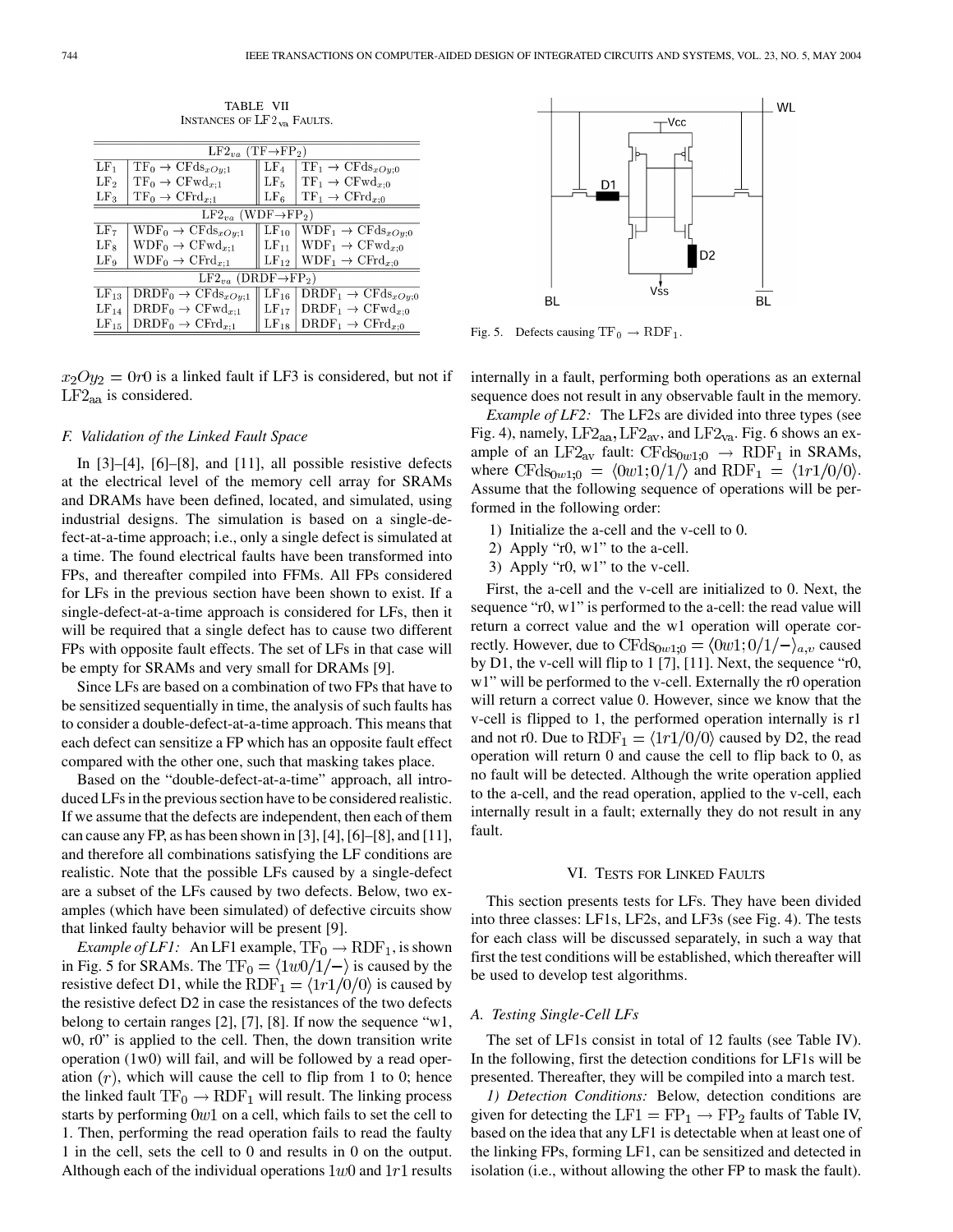

Fig. 6. Defects causing  $LF2_{av}$ : CFds $_{0w1,0}$   $\rightarrow$  RDF<sub>1</sub>.

*a)* Detection Condition for  $\text{FP}_1 \rightarrow \text{WDF}_1$ : The LF1,  $FP_1 \rightarrow WDF_1$ , whereby  $FP_1 \in \{TF_0, WDF_0, DRDF_0\}$ (i.e.,  $L_1, L_5$ , and  $L_9$  in Table IV) are detectable if the  $WDF_1$ is sensitized and detected in isolation. That is, any test detecting  $WDF_1$  in isolation (if possible), will detect  $L_1, L_5$ , and  $L_9$ .

For the *simple*  $WDF_1 = \langle 1w1/0/- \rangle$ , one can easily develop the detection condition a test has to satisfy in order to detect this fault. The fault is detectable by a march test which contains the three march elements:  $\hat{\psi}(w_1); \hat{\psi}(w_1); \hat{\psi}(r_1,...),$  where the three march elements can be merged into one or two elements.

The fault is first sensitized by applying a non transition "w1" operation (i.e., applying a "w1" to the cell which contains 1), and detected by reading the same cell. Since the sensitizing operation is 1w1, one has to make sure that the content of the v-cell is 0 before the first w1 operation. Otherwise, the fault may not be detected. If before performing the first "w1" operation, the content's cell was 1, then the first "w1" will be a nontransition write operation and therefore will cause the cell to flip to 0 due to  $WDF_1 = \langle 1w1/0/- \rangle$ , while the second "w1" will be an up transition write and will put the correct 1 in the cell. The "r1" will then return a correct value, and the fault is therefore not detected. Thus one has to guarantee the the content of the v-cell is 0 before the first w1 operation; this can be done by adding a march element  $\text{D}(\ldots, O0)$  to the begin of the test; the "O" denotes any operation, and " $O0$ " guarantees that the content of the accessed cell is 0 before the first "w1" operation is applied. Now, the first write operation will be an up transition and the second "w1" operation will be a nontransition "w1" operation, which is required to sensitize the fault. The fault will be then detected by the "r1" operation, which will return a wrong value 0, rather than the expected value 1. Thus, a simple  $WDF_1$  is detectable by a march test which contains the four march elements:  $\hat{w}$  (..., O0);  $\hat{w}$  (w1);  $\hat{w}$  (w1);  $\hat{w}$  (r1,...), where the four march elements can be merged into one, two, or three elements.

For a *linking*  $WDF_1$ , however, the above condition is not sufficient, due to the masking. The " $O0$ " in the condition can be:

- 1) a transition write operation (1w0): this can sensitize a  $TF_0$  that can be linked to  $WDF_1$  (see Table IV). Masking will take place and the fault will be not detected.
- 2) a nontransition write operation (0w0): this can sensitize a  $WDF_0$  that can be linked to  $WDF_1$ . Masking will take place and the fault will be not detected.

3) a read operation (0r0): this can sensitize a  $DRDF_0$  that can be linked to  $WDF_1$ . The fault will be then not detected due to the masking.

Only by allowing "O0" to be "r0," will the  $TF_0 \rightarrow WDF_1$ and the  $WDF_0 \rightarrow WDF_1$  be detected by detecting  $WDF_1$  in isolation, since " $r0$ " will not sensitize TF<sub>0</sub> nor WDF<sub>0</sub>. However, DRDF<sub>0</sub>  $\rightarrow$  WDF<sub>1</sub> will not be detected since the "r0" can sensitize a  $DRDF_0$  that can be linked to  $WDF_1$ . Adding an extra " $r0$ " after  $\hat{\mu}$  (...,  $r0$ ) in the detection condition will detect  $DRDF_0 \rightarrow WDF_1$  by detecting the  $DRDF_0$  in isolation. The test condition detecting all  $FP_1 \rightarrow WDF_1$ , where  $FP_1 \in \{TF_0, WDF_0, DRDF_0\}$  will then be the following.  $Condition$   $lWDF_1$  ( $l$  in  $lWDF$  stands for linked): Any  $FP_1 \rightarrow W\overline{DF}_1$ , whereby  $FP_1 \in \{TF_0, WDF_0, DRDF_0\}$ , is detectable by a march test which contains the following five march elements in the given order:

$$
\text{L}(\ldots,r0); \quad \text{L}(r0); \quad \text{L}(w1); \quad \text{L}(w1); \quad \text{L}(r1,\ldots).
$$

The five march elements can be merged into one, two, three or four march elements.

The  $DRDF_0 \rightarrow WDF_1$  is detected by detecting  $DRDF_0$ , which is sensitized by the first march element (i.e.,  $\mathcal{D}$   $(\ldots, r0)$ ), and detected by the second one. The  $TF_0 \rightarrow WDF_1$  and the  $WDF_0 \rightarrow WDF_1$  are detected by detecting  $WDF_1$ , which is sensitized by the third followed by the fourth march element, and detected by the fifth one.

*b)* Detection Condition for  $\text{FP}_1 \rightarrow \text{RDF}_1$ : The LF1s,  $FP_1 \rightarrow RDF_1$ , whereby  $FP_1 \in \{TF_0, WDF_0, DRDF_0\}$  (i.e.,  $L_2, L_6$ , and  $L_{10}$  in Table IV) are detectable if the  $RDF_0$  is sensitized and detected in isolation.

*Condition*  $lRDF_1$ : The  $RDF_1$  is detectable in isolation by a march test if the test contains the march element:  $\mathcal{D}$  (...,  $r1$ ,...). Applying a "r1" operation will flip the cell to 0 and return the incorrect value 0.

Any operation performed before "1r1" operation of the march element, can be a "r1," a transition "w1" operation ("0w1"), or a non transition write-operation ("1w1"). By inspecting  $FP<sub>1</sub>$ in  $FP_1 \rightarrow RDF_1$  (see Table IV), one can see that there is no FP that can be linked to  $RDF_1$ , and sensitized by "1r1", "0w1", or "1w1." Therefore, there is no possible masking, and  $\text{L}(\ldots, r1, \ldots)$  will detect all  $\text{FP}_1 \rightarrow \text{RDF}_1$  of Table IV.

*c) Detection Condition for All LF1s:* In a similar way as above, detection conditions for FPs linked to  $WDF_0$  and to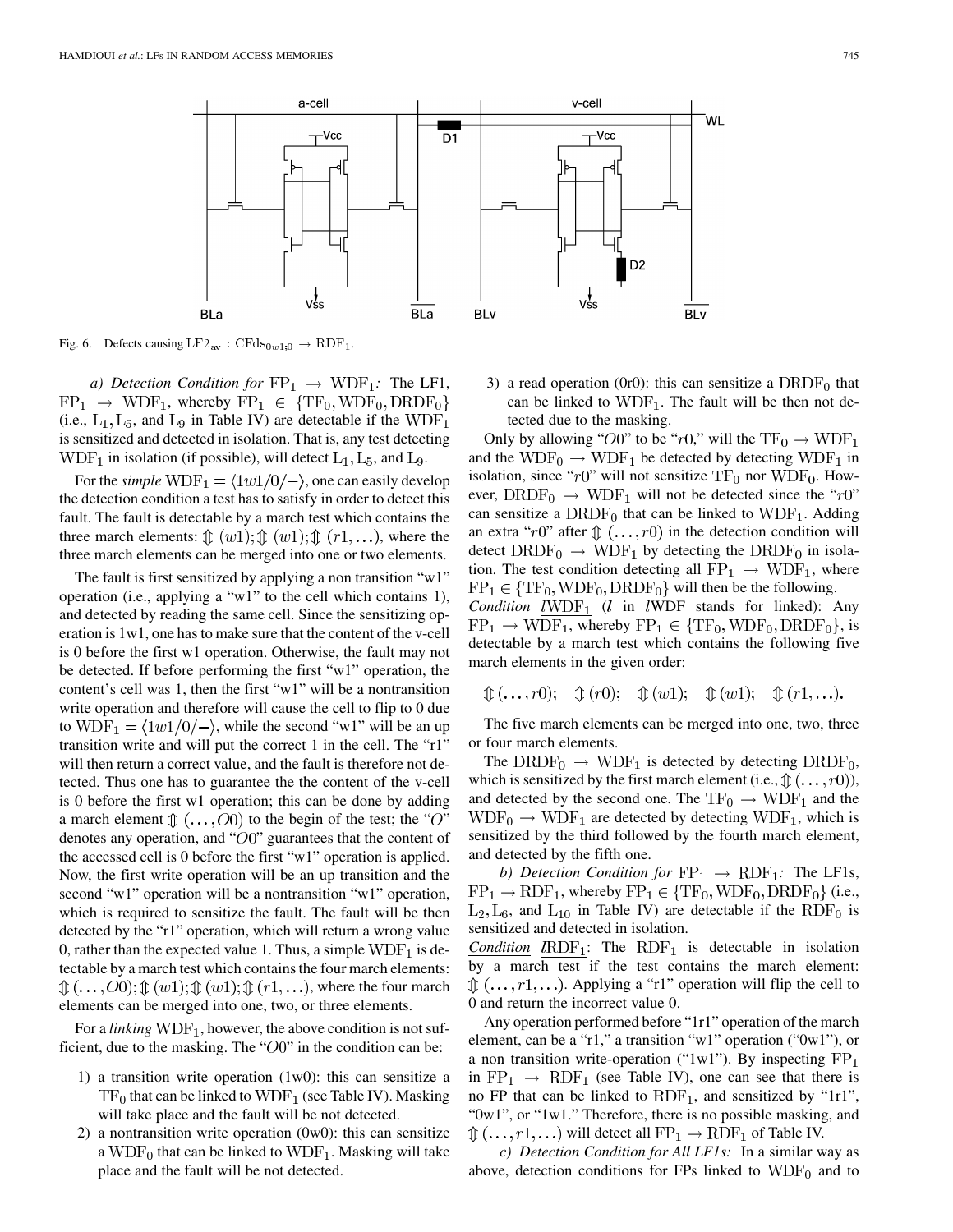$RDF_0$  (see Table IV) have been developed. All these detection conditions have been merged into the following condition [\[9](#page-19-0)]: *Condition LF1*: Any LF1 of Table IV is detectable by a march test which contains the five march elements of Case A and the five march elements of Case B. The ten march elements can be merged into one to nine elements.

• Case A: to detect  $L_1, L_2, L_5, L_6, L_9$ , and  $L_{10}$ and the state of the state of the

$$
\mathbb{U}(\ldots,r0); \quad \mathbb{U}(r0); \quad \mathbb{U}(w1); \quad \mathbb{U}(w1); \quad \mathbb{U}(r1,\ldots).
$$

• Case B: to detect  $L_3, L_4, L_7, L_8, L_{11}$ , and  $L_{12}$ 

$$
\text{L}(\ldots,r1); \quad \text{L}(r1); \quad \text{L}(w0); \quad \text{L}(w0); \quad \text{L}(r0,\ldots).
$$

*2) Test for LF1s:* The test detecting all LF1s is shown in Fig. 7, and referred as March LF1. It has a test length of  $11n(n)$ is the size of the memory), including the initialization. It can be verified easily that the test satisfies Condition LF1: the second march element (i.e.,  $M_1$ ) of the test contains the five march elements of Case A; while  $M_2$  contains the five march elements of Case B. Note that the first-read operation of  $M_2$  can be removed without having any impact on the fault coverage of the test;  $M_1$  will then contain the first march element of Case B, and  $M<sub>2</sub>$  will contain the other four march elements of Case B. However, the symmetrical structure of the test is desirable because it facilitates its implementation. Note also that the three march elements of the test can be merged into one or two elements.

#### *B. Testing LF2s*

LF2s are divided into three types:  $\text{LF2}_{\text{aa}}, \text{LF2}_{\text{av}},$  and  $\text{LF2}_{\text{va}}$ (see Section V-B). In the following, for each type, the detection conditions, as well as the tests, will be established.

*1) Testing*  $LF2<sub>aa</sub>$  *Faults:* The set of  $LF2<sub>aa</sub>$  faults consist of 24 faults; see Table V. Below detection conditions for all 24 faults will be given. Again, the idea is to detect one of the FPs of  $LF_{aa} = FP_1 \rightarrow FP_2$  in isolation. Thereafter, the detection conditions will be used to derive the test.

*a) Detection Conditions for* LF2<sub>aa</sub>: The introduction of the detection conditions for the  $LF2<sub>aa</sub>$  faults will be divided into three parts. First, the detection condition for the  $FP_1 \rightarrow CFds$ (listed in the second column of Table V) will be established; then for the  $FP_1 \rightarrow CFwd$  (listed in the fourth column of Table V); and thereafter for the  $FP_1 \rightarrow CFrd$  (listed in the sixth column of Table V).

# **Detection Condition for**  $\mathbf{FP}_1 \rightarrow \mathbf{CFds}$

The FP<sub>1</sub>  $\rightarrow$  CFds consists of LFs that can be FP<sub>1</sub>  $\rightarrow$  $\text{CFds}_{xOy;1}$  (i.e.,  $\text{L}_1, \text{L}_3, \text{L}_5$ , and  $\text{L}_7$ ) and  $\text{FP}_1 \rightarrow \text{CFds}_{xOy;0}$ (i.e.,  $L_2$ ,  $L_4$ ,  $L_6$ , and  $L_8$ ); see the second column in Table V. They are detectable if the  $CFds_{xOy;1}$  and the  $CFds_{xOy;0}$  are sensitized and detected in *isolation*. That means that the detection of CFds in isolation will detect all  $L_i$ :  $1 \le i \le 8$ .

To detect a *simple* CFds =  $\langle xOy; z/\overline{z}/\rangle$ , where  $x, y, z \in$  $\{0,1\}$  and O can be a read or a write, one can easily develop a detection condition.

Let us start with developing a detection condition for a simple  $CFds = \langle xOy; 0/1/- \rangle$ , when the v-cell has a higher address than the a-cell  $(v > a)$ . Below detection conditions are given for all possible  $xOy$ . It should be noted that extra operations may be inserted anywhere in the conditions as long as the required

$$
\{\begin{array}{c}\n\updownarrow(w0) \\
M_0\n\end{array};\ \begin{array}{c}\n\updownarrow(r0,r0,w1,w1,r1) \\
M_1\n\end{array};\ \begin{array}{c}\n\updownarrow(r1,r1,w0,w0,r0) \\
M_2\n\end{array}\}
$$

Fig. 7. March LF1.

sensitizing operations are not impacted. For example, the sensitization of  $\langle 1r1; 0/1/\rangle$  requires a 1r1 operation; the condition  $\Uparrow$  (r0, w1, r1, ...) can be extended with extra 0r0 or 1w1 operations; e.g.,  $\Uparrow$   $(r0, w1, w1, r1, \ldots)$ .

| $CFds = \langle xOy; 0/1/- \rangle$ | Detection condition; $v > a$      |
|-------------------------------------|-----------------------------------|
| 1. $\langle 0w1; 0/1/- \rangle$ :   | $\Uparrow$ $(r0, w1, \ldots)$     |
| 2. $\langle 1w0; 0/1/- \rangle$ :   | $\Uparrow$ $(r0, w1, w0, \ldots)$ |
| 3. $\langle 0w0; 0/1/- \rangle$ :   | $\Uparrow$ (r0, w0, )             |
| 4. $\langle 1w1; 0/1/- \rangle$ :   | $\Uparrow$ (r0, w1, w1, )         |
| 5. $\langle 0r0; 0/1/- \rangle$ :   | $\Uparrow$ $(r0,)$                |
| 6. $\langle 1r1; 0/1/- \rangle$ :   | $\Uparrow$ (r0, w1, r1, )         |

The above subconditions can be merged into a single shortdetection condition that has to be satisfied in order to detect  $CFds = \langle xOy; 0/1/\rangle$  when  $v > a$ . By merging the subconditions in the following sequence: 5, 1, 4, 6, 2, and 3, while considering the possibility of inserting extra operations without impacting the sensitizing operations, the condition will be: Condition A.1: when  $v > a$ ;  $\Uparrow (r0, w1, w1, r1, w0, w0, ...)$ Note that the sequence of two w0 operations is required in order to guarantee that the second operation is a nontransition w0 operation; as required by  $FP3 = \langle 0w0; 0/1/- \rangle$ .

The table below shows which of the operations of the march element of Condition A.1 are responsible for the sensitization and the detection of each of the six FPs of CFds =  $\langle xOy; 0/1/- \rangle$ ; these are given in bold font. For example a nontransition write 0 operation required to sensitize the FP3 (i.e.,  $\langle 0w0; 0/1/- \rangle$ ) is achieved by the last operation of the march element; the r0 operation will then detect the fault.

| $CFds = \langle xOy; 0/1/\rightarrow$ | Detection condition; $v > a$          |
|---------------------------------------|---------------------------------------|
| 1. $\langle 0w1; 0/1/- \rangle$ :     | $\Uparrow$ (r0, w1, w1, r1, w0, w0, ) |
| 2. $\langle 1w0; 0/1/- \rangle$ :     | $\Uparrow$ (r0, w1, w1, r1, w0, w0, ) |
| 3. $\langle 0w0; 0/1/- \rangle$ :     | $\Uparrow$ (r0, w1, w1, r1, w0, w0, ) |
| $4. \langle 1w1; 0/1/- \rangle$ :     | $\Uparrow$ (r0, w1, w1, r1, w0, w0, ) |
| 5. $\langle 0r0; 0/1/- \rangle$ :     | $\Uparrow$ (r0, w1, w1, r1, w0, w0,)  |
| 6. $\langle 1r1; 0/1/- \rangle$ :     | $\Uparrow$ (r0, w1, w1, r1, w0, w0,)  |

In a similar way, we can develop the detection condition for  $\text{CFds}_{xOv:0}$  when  $v < a$  as well as for  $\text{CFds}_{xOv:1}$  when  $v > a$ and when  $v < a$ . The result is given in the next detection condition.

*Condition CFds*: A march test which contains both pairs of march elements of Case A, and both pairs of march elements of Case B detects all CFds ( $x$  and  $y$  can be 0 or 1; while  $O$  can be a read or a write operation).

• Case A: to detect  $CFds_{xOy;0} = \langle xOy; 0/1/- \rangle$ : A.1 If  $v > a : \Uparrow (r0, w1, w1, r1, w0, w0, ...)$ ; A.2 If  $v < a : \Downarrow (r0, w1, w1, r1, w0, w0, ...)$ ; • Case B: to detect  $CFds_{xOy;1} = \langle xOy; 1/0/- \rangle$ : B.1 If  $v > a : \Uparrow (r1, w0, w0, r0, w1, w1, ...)$ ; B.2 If  $v < a : \Vdash (r1, w0, w0, r0, w1, w1, ...)$ ; The condition can be explained as follows. Case A de-

tects the CFds when the value of fault effect is 1 (i.e.,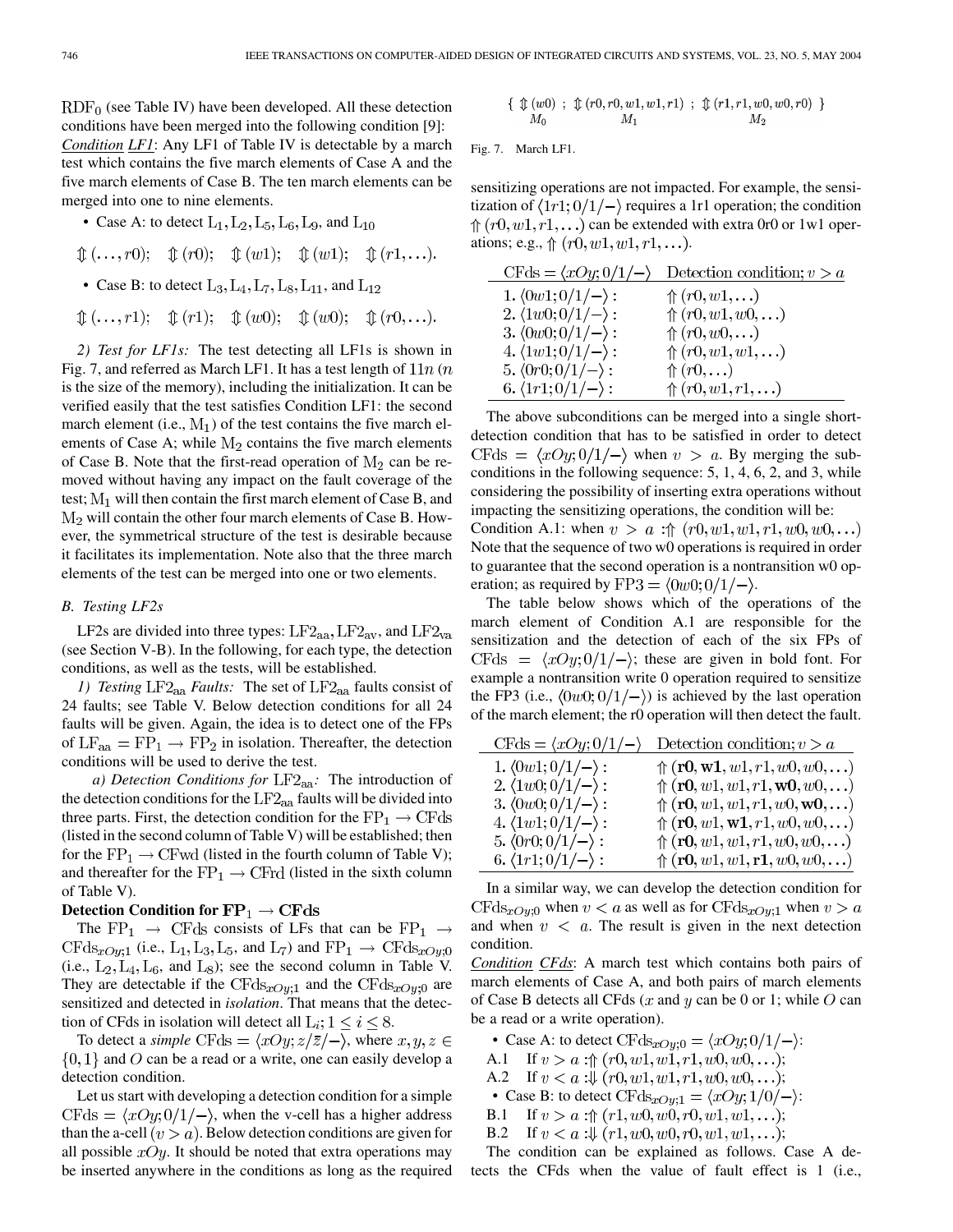$CFds_{xOy;0} = \langle xOy; 0/1/- \rangle$ . Case A.1 sensitizes and detects the  $CFds_{xOy,0}$  when the address of the v-cell is higher than the address of the a-cell  $(v > a)$ . Case A.2 sensitizes and detects the CFds<sub>xOu:0</sub> when  $v < a$ . Note that each march element contains all possible sensitizing operation sequences  $xOy \in \{0w0, 0w1, 1w0, 1w1, 0r0, 1r1\}$  since CFds consists of 12 FPs.

On the other hand, Case B is required to detect the CFds when the value of the fault effect is 0 (i.e.,  $\text{CFds}_{xOy:1} = \langle xOy; 1/0/- \rangle$ . Case B.1 sensitizes and detects the fault when  $v > a$ , while Case B.2 sensitizes and detects the fault when  $v < a$ .

Consider now faults linked to CFds. In order to facilitate the understanding of their detection condition, three cases will be distinguished (see the second column in Table V):

- a)  $FP_1 \rightarrow CFds$  whereby  $FP_1 \in \{CFtr, CFwd\}$ . Note that  $FP<sub>1</sub>$  requires the application of the sensitizing operation to the v-cell while the a-cell is put in a certain state.
- b)  $\text{FP}_1 \rightarrow \text{CFds}$  whereby  $\text{FP}_1 = \text{CFdr}$ .
- c) CFds  $\rightarrow$  CFds; i.e., L<sub>1</sub>, L<sub>2</sub> of the second column in Table V.

First, it will be shown that Condition CFds also detects the  $FP_1 \rightarrow CFds$  of Case a and Case b, but does not detect  $C F ds \rightarrow C F ds$  of Case c. Thereafter, the condition will be transformed into a strong one taking masking into consideration such that all faults linked to CFds will be detected.

**Case a:** To detect  $\text{FP}_1 \rightarrow \text{CFds}$  by detecting CFds in isolation, the test condition has to guarantee that the  $FP_1 \in \{CFtr, CFwd\}$  (see Table II) is not sensitized first. The sensitization of  $FP<sub>1</sub>$  requires the application of an operation to the v-cell while the a-cell has to be in a certain state. Selecting the a-cell first, applying a sequence of operations to it in order to sensitize the CFds; and then reading the v-cell will detect  $FP_1 \rightarrow CFds$  by detecting the CFds in isolation, such that masking can not occur.

Consider for example the march element of Case A.1; i.e.,  $\Uparrow$   $(r0, w1, w1, r1, w0, w0, ...)$ ; this element will detect all  $FP_1 \rightarrow CFds$  where  $CFds_{xOv:0} = \langle xOy; 0/1/- \rangle$  and  $v > a$ . First the a-cell is accessed to perform the sensitizing operation sequence. Next the v-cell is read; the " $r0$ " operation will return 1 instead of the expected value 0 and, therefore, the linked fault is detected. It is important that by applying " $r0$ " to the v-cell no masking can occur. In  $FP_1 \rightarrow CFds$ , where  $FP_1 \in \{CFtr, CFwd\}$ , the sensitization of CFtr and CFwd requires write operations. Therefore, they cannot be sensitized with the " $r0$ " operation.

In a similar way, one can show that Case B detects all  $FP_1 \rightarrow$  $\text{CFds}_{xOy,0}$  by detecting  $\text{CFds}_{xOy,0}$  in isolation. Case B.1 detects the fault when  $v > a$ , while Case B.2 detects the fault when  $v < a$ .

**Case b:** To detect CFdr  $\rightarrow$  CFds by detecting CFds in isolation, the detection condition has to guarantee that the  $C F dr =$  $\langle x; yry/\bar{y}/y \rangle$  (see Table II) is not sensitized first. The sensitization of CFdr requires the application of a read operation to the v-cell while the a-cell has to be in a certain state. Selecting the a-cell first, applying a sequence of operations to it in order to sensitize the CFds; and then reading the v-cell will detect  $CFd**r** \rightarrow CFds$  by detecting the CFds in isolation; masking can not occur due to the nature of CFdr as will be shown in the next example.

Consider Case A.1 =  $\uparrow$   $(r0, w1, w1, r1, w0, w0, ...)$ ; this element will detect all CFdr  $\rightarrow$  CFds where  $CFds_{xOy;0} = \langle xOy; 0/1/- \rangle$ , and  $v > a$ ; for example it will detect:  $\langle 0; 1r1/0/1 \rangle \rightarrow \langle 1w0; 0/1/- \rangle$  as explained next. First, the a-cell is accessed to perform the sensitizing operation sequence " $r1, w0$ ." The v-cell flips then form 0 to 1. Next, the v-cell is read and the CFdr is sensitized (i.e., the v-cell will flip back to 0). However, and due to the nature of CFdr, the read operation will return to 1 instead of the expected value 0 and, therefore, the linked fault is detected.

In a similar way, one can show that Case B detects all  $C F dr \rightarrow C F ds_{xOy;0}$  by detecting  $C F ds_{xOy;0}$  in isolation. Case B.1 detects the fault when  $v > a$ , while Case B.2 detects the fault when  $v < a$ .

**Case c:** To detect CFds  $\rightarrow$  CFds (i.e., L<sub>1</sub> and L<sub>2</sub> in Table V), one has to detect one of the two CFds's in isolation. Since the two CFds's involve the same a-cell as well as the same v-cell, masking may occur when the operation sequences are applied to the a-cell in order to sensitize the two CFds's. For instance, consider the following linked fault (i.e.,  $L_1$  of Table V):

$$
\mathrm{C} \mathrm{F} \mathrm{d} s_{x_1O_1y_1;0} \to \mathrm{C} \mathrm{F} \mathrm{d} s_{x_2O_2y_2;1}
$$

where, for example,

$$
\text{CFds}_{x_1O_1y_1;0} = \langle 0w1; 0/1/- \rangle \quad \text{and}
$$
\n
$$
\text{CFds}_{x_2O_2y_2;1} = \langle 1w0; 1/0/- \rangle.
$$

It will be shown next that condition CFds can not detect the above fault, and therefore needs to be transformed into a strong condition taking masking into consideration.

As it has been mentioned previously, condition CFds is

A.1  $\Uparrow$  (r0, w1, w1, r1, w0, w0, ...)

A.2  $\Downarrow$  (r0, w1, w1, r1, w0, w0, ...)

B.1  $\Uparrow$   $(r1, w0, w0, r0, w1, w1, ...)$ 

B.2  $\downarrow$  (r1, w0, w0, r0, w1, w1, ...)

Case A.1 will *not* detect the fault  $CFds_{x_1O_1y_1;0}$  $\text{CFds}_{x_2O_2y_2;1}$  when  $v > a$  due to masking: the application of  $x_1O_1y_1 = 0w1$  to the a-cell will cause the v-cell to flip to 1, and the  $x_2O_2y_2 = 1w0$  will cause the cell to re-flip to 0. The " $r0$ " operation, when applied to the v-cell, will return the expected value and the fault is thus not detected. Case A.2 will also *not* detect the fault when  $v < a$ , also due to the masking; a similar explanation can be given.

Case B.1 will *not* detect the fault when  $v > a$  also due to the masking: the application of  $x_2O_2y_2 = 1w0$  to the a-cell will cause the v-cell to flip from 1 to 0, and the  $x_1O_1y_1 = 0w1$  will cause the cell to re-flip to 1. The " $r1$ " operation, when applied to the v-cell, will return the expected value and the fault is thus not detected. Case B.2 will also *not* detect the fault when  $v > a$ , also due to the masking; a similar explanation can be given.

Therefore, Condition CFds can not detect  $CFds \rightarrow CFds$ , due to the masking. However, the condition can be transformed into a strong one, taking the masking into consideration and therefore detecting the fault.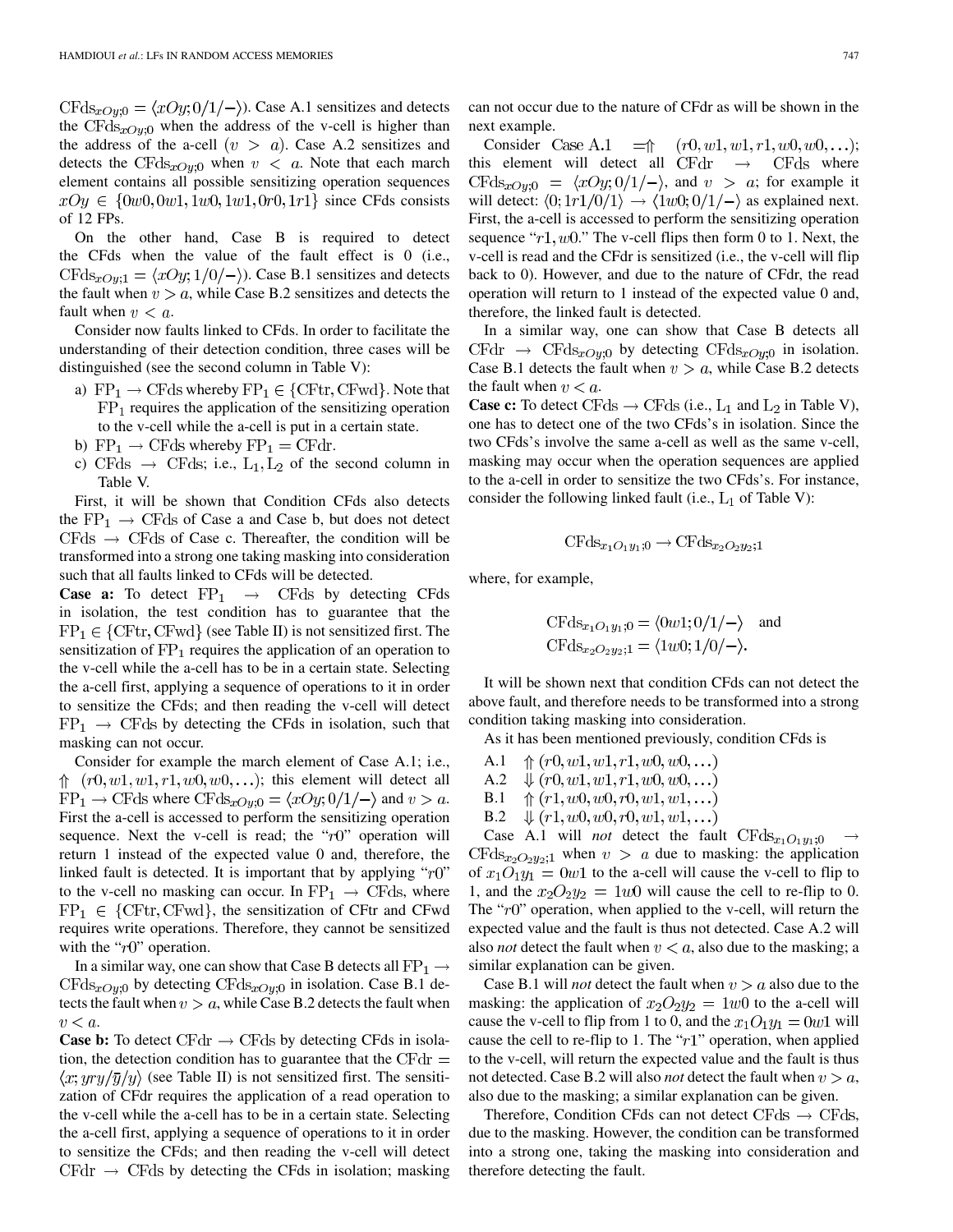Consider again the fault  $L_1$  of Table V

$$
\mathrm{CFds}_{x_1O_1y_1;0} \to \mathrm{CFds}_{x_2O_2y_2;1}
$$

where

$$
\text{CFds}_{x_1O_1y_1;0} = \langle 0w1; 0/1/- \rangle \quad \text{and} \quad
$$

$$
\text{CFds}_{x_2O_2y_2;1} = \langle 1w0; 1/0/- \rangle.
$$

For  $v > a$ , it is impossible to detect the fault with the march elements of Case A.1, since masking will always occur. However, the march element can be modified and used to detect the fault, not when  $v > a$ , but when  $v < a$ . The modification can be done as follows.

1) Add " $O1$ " at the end of the march element of Case A.1, such that the contents of the cells become 1 after they have been accessed  $(O \text{ can be read or write})$ . That is, change Case A.1 into

$$
\Uparrow (r0, w1, w1, r1, w0, w0, \ldots, O1).
$$

- 2) When now the a-cell with  $v < a$  is accessed, which occurs after the v-cell has been accessed because  $v < a$ and the  $\Uparrow$  addressing is used, the CFds<sub>x1</sub>O<sub>1</sub>y<sub>1</sub>:0</sub> will not be sensitized since the state of the v-cell is 1, while the  $C F d s_{x_1O_1y_1;0}$  requires the v-cell to be 0. However, the  $\text{CFds}_{x_2O_2y_2;1}$  will be sensitized, and will cause the v-cell  $(v < a)$  to flip to 0.
- 3) Adding the march element  $\Uparrow$   $(r1,...)$  after the modified march element of Case A.1 will detect the fault, since the v-cell  $(v < a)$  will be accessed first and the read operation will return the wrong value 0 instead of the expected one 1.
- 4) The  $\text{CFds}_{x_1O_1y_1,0} \to \text{CFds}_{x_2O_2y_2,1}$  is, thus, detectable when  $v < a$  with the two following march elements, performed in the given order

$$
\Uparrow (r0, w1, w1, r1, w0, w0, \ldots, O1); \quad \Uparrow (r1, \ldots).
$$

In a similar way, one can modify the march element of Case A.2 in order to detect the same linked fault when  $v > a$ . The fault will be detectable with the two following march elements, performed in the given order

$$
\Downarrow (r0,w1,w1,r1,w0,w0,\ldots,O1); \quad \Downarrow (r1,\ldots).
$$

The reader can easily verify that the new derived two pairs of march elements of Case A.1 and Case A.2 also detect the  $L_2$  of Table V (CFds<sub>x<sub>1</sub>O<sub>1</sub>y<sub>1</sub>;1</sub>  $\rightarrow$  CFds<sub>x<sub>2</sub>O<sub>2</sub>y<sub>2</sub>;0</sub>) by detecting  $\text{CFds}_{x_1O_1y_1;1}$  in isolation. Therefore, they detect all CFds  $\rightarrow$ CFds.

Note that with only Cases A.1 and A.2, all CFds  $\rightarrow$  CFds (i.e.,  $L_1$  and  $L_2$  of Table V) will be detected. Thus, only two of the four march elements of condition CFds are needed to be modified in order to cover all CFds  $\rightarrow$  CFds; the results are summarized in the following condition [\[9](#page-19-0)]. Cases B.1 and B.2 are obtained in a similar way as for Case A.1 and Case A.2. Condition  $CFds \rightarrow CFds$ : A march test, which contains both pairs of march elements of Case A, or both pairs of march elements of Case B, or both pairs of march elements of Case C, or both pairs of march elements of Case D, detects all CFds  $\rightarrow$ CFds.

• Case A:

A.1  $\Uparrow$  (r0, w1, w1, r1, w0, w0, ..., O1);  $\Uparrow$   $(r1,...)$ A.2  $\Downarrow$   $(r0, w1, w1, r1, w0, w0, \ldots, O1);$  $\downarrow$   $(r1,...)$ • Case B:  $\Uparrow$   $(r0,...)$ B.1  $\Uparrow$  (r1, w0, w0, r0, w1, w1, ..., O0);  $\downarrow$   $(r1, w0, w0, r0, w1, w1, \ldots, O0);$ B.2  $\downarrow$  (r0,...) • Case C: C.1  $\Uparrow(r0, w1, w1, r1, w0, w0, \ldots, O1);$  $\Uparrow$   $(r1,\ldots)$ C.2  $\Downarrow$   $(r1, w0, w0, r0, w1, w1, \ldots, O0);$  $\downarrow$   $(r0,...)$ • Case D: D.1  $\downarrow$  (r0, w1, w1, r1, w0, w0, ..., O1);  $\downarrow$   $(r1, \ldots)$ 

D.2  $\Uparrow (r1, w0, w0, r0, w1, w1, \ldots, O0); \Uparrow (r0, \ldots).$ 

It has been shown that condition CFds is required to detect all  $FP_1 \rightarrow CFds$  whereby  $FP_1 \in \{CFtr, CFwd, CFdr\},\$ and that condition CFds  $\rightarrow$  CFds is required to detect all  $CFds \rightarrow CFds$ . These two detection conditions can be merged into a single detection condition that has to be satisfied in order to detect all LF2<sub>aa</sub> faults,  $FP_1 \rightarrow CFds$ , given in the second column of Table V. The condition is given below.

*Condition lCFds*: A march test which contains both pairs of march elements of Case A, or both pairs of march elements of Case B, or both pairs of march elements of Case C, or both pairs of march elements of Case D, detects all  $LF2<sub>aa</sub>$  faults,  $FP_1 \rightarrow CFds$ , by detecting the CFds in isolation (Note: each march element takes on all possible operation sequences sensitizing a CFds: 0r0, 0w1, 1w1, 1r1, 1w0, and 0w0).

```
• Case A:
A.1
```

$$
\Uparrow (r0, w1, w1, r1, w0, w0, \dots, O1) \Uparrow (r1, w0, w0, r0, w1, w1, \dots)
$$

A.2

$$
\downarrow (r0, w1, w1, r1, w0, w0, \ldots, O1) \downarrow (r1, w0, w0, r0, w1, w1, \ldots)
$$

# • Case B:

```
B.1
```

$$
\Uparrow (r1, w0, w0, r0, w1, w1, ..., O0) \Uparrow (r0, w1, w1, r1, w0, w0, ...)
$$

B.2

$$
\Downarrow(r1, w0, w0, r0, w1, w1, \dots, O0) \Downarrow(r0, w1, w1, r1, w0, w0, \dots)
$$

• Case C: C.1

$$
\Uparrow (r0, w1, w1, r1, w0, w0, \dots, O1) \Uparrow (r1, w0, w0, r0, w1, w1, \dots)
$$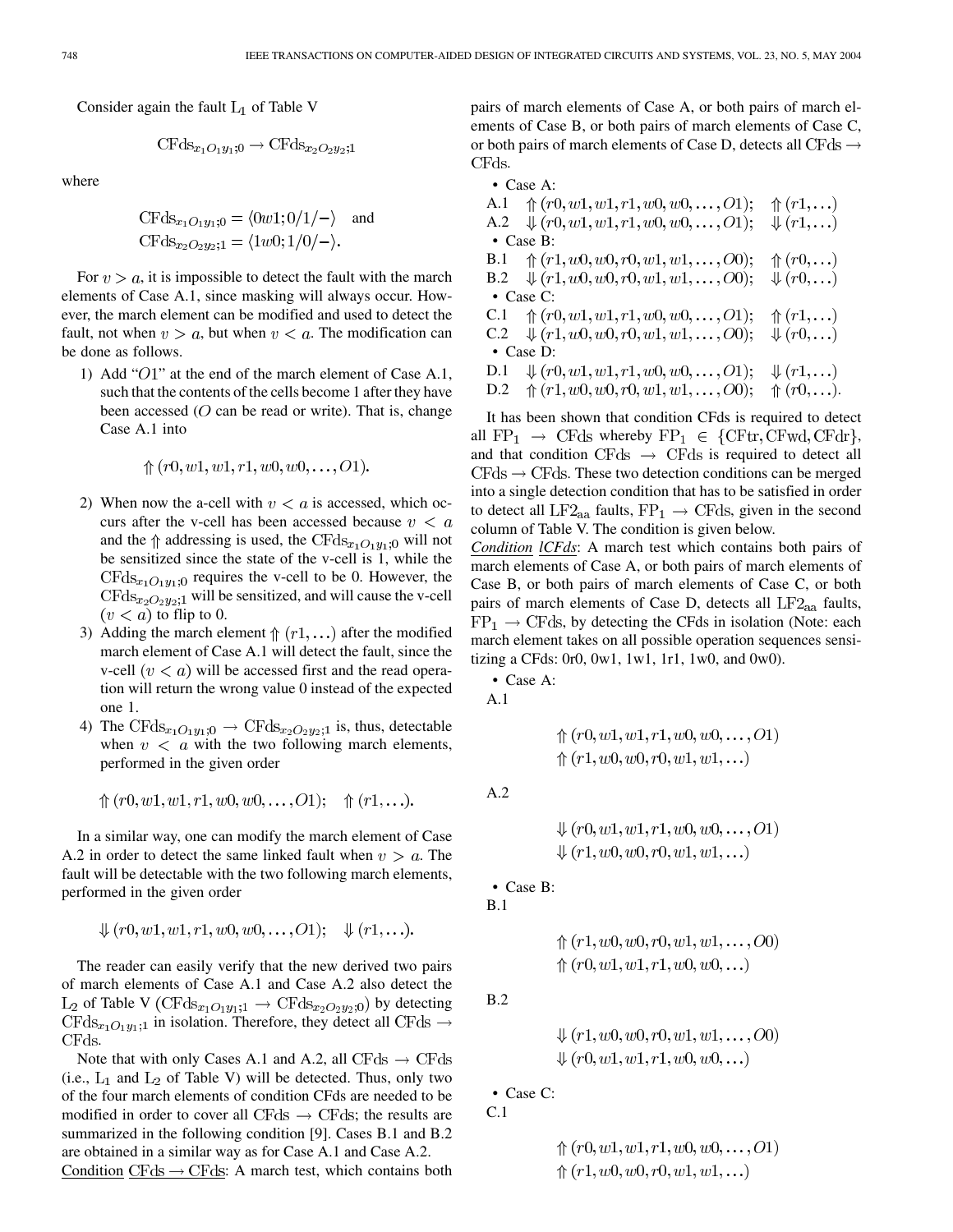C.2

$$
\Downarrow (r1, w0, w0, r0, w1, w1, \dots, O0) \Downarrow (r0, w1, w1, r1, w0, w0, \dots)
$$

• Case D: D.1

> $\downarrow$  (r0, w1, w1, r1, w0, w0, ..., O1)  $\downarrow$  (r1, w0, w0, r0, w1, w1,...)

D.2

$$
\Uparrow (r1, w0, w0, r0, w1, w1, \dots, O0) \Uparrow (r0, w1, w1, r1, w0, w0, \dots).
$$

# **Detection Condition for**  $\mathbf{FP}_1 \rightarrow \mathbf{CFwd}$

The FP<sub>1</sub>  $\rightarrow$  CFwd consists of the FP<sub>1</sub>  $\rightarrow$  CFwd<sub>x;1</sub> (i.e., L<sub>9</sub>, L<sub>11</sub>, L<sub>13</sub>, and L<sub>15</sub>) and the  $FP_1 \rightarrow CFwd_{x;0}$  (i.e.,  $L_{10}$ ,  $L_{12}$ ,  $L_{14}$ , and  $L_{16}$ ); see the fourth column in Table V. These faults are detectable if one of the FPs forming the LFs is sensitized and detected in isolation. For example the detection of  $CFwd_{x:1}$  and the  $CFwd_{x:0}$  in isolation will guarantee the detection of all  $L_i$ ;  $9 \le i \le 16$ .

Consider a simple  $CFwd_{x;0} = \langle x; 0w0/1/\rangle_{a,v}$ . To detect this fault, the a-cell has to be set first to the state " $x$ " ( $x \in$  $\{0,1\}$  and, thereafter, the v-cell has to be accessed with "0w0" to sensitize the fault, followed with "r0" to detect it. One possible detection condition is that the march test has to contain the following two pairs of march elements:

if 
$$
v < a
$$
:  $\hat{\psi}(\ldots, Ox)$ ;  $\hat{\Uparrow}(\ldots, w0, w0, r0, \ldots)$   
if  $v > a$ :  $\hat{\psi}(\ldots, Ox)$ ;  $\psi(\ldots, w0, w0, r0, \ldots)$ 

Where " $Ox$ " denotes " $rx$ " or " $wx$ ;"  $x \in \{0,1\}$ . The first march element of each pair will set all cells (including the a-cell) to the state " $x$ ." The second march element accesses first the v-cell to sensitize and detect the  $CFwd_{x:0}$ , before the a-cell is accessed. Since the sensitizing operation is "0w0," one has to make sure that the content of the v-cell is 1 before the first " $w0$ " in  $(\ldots, w0, w0, r0, \ldots)$  is applied; otherwise the fault may not be detected. For example, if the content of the v-cell is 0, before the first " $w0$ " is applied, then the first write in  $(\ldots, w_0, w_0, r_0, \ldots)$  will be a nontransition write and therefore will flip the v-cell to 1 due to  $CFwd_{x:0} = \langle x; 0w0/1/\rangle_{a,v}$ , while the second write will become a down transition write and will mask the fault by writing 0 in the v-cell, such that reading the v-cell will return the correct value 0, and the fault is therefore not detected. Thus, one has to guarantee that the content of the v-cell is 1 before the two successive "w0" operations are applied. This can be done as follows:

if 
$$
v < a
$$
:  $\hat{\psi}(\ldots, Ox)$ ;  $\hat{\Uparrow}(\ldots, O1, w0, w0, r0, \ldots)$   
if  $v > a$ :  $\hat{\psi}(\ldots, Ox)$ ;  $\psi(\ldots, O1, w0, w0, r0, \ldots)$ .

The " $O1$ " can be a "r1" operation, a transition "w1" operation, or a nontransition "w1" operation. For a linking  $CFwd_{x:0}$ , however, the above condition is not yet sufficient due to the masking. The " $O1$ " in the condition can sensitize FPs that can be linked to  $CFwd_{x:0}$  and, therefore, the fault will not be detected due to the masking (see also Table V).

- 1) If "O1" is a transition "w1" operation, the CFt $r_{x,1}$  may be sensitized. The CFtr<sub>x,1</sub> can be linked with CFwd<sub>x;0</sub>  $(L_{12}$  of Table V), and the fault will be not detected. In that case, when the transition "w1 operation" is applied to v-cell, the "w1" will fail and the cell will remain in its state 0 due to  $CFtr_{x:1}$ ; as a consequence the first "w0" in the second march element will describe a nontransition "w0" operation that will cause the v-cell to flip to 1 due to  $CFwd_{x:0}$ . When now the second 'w0' will be performed the cell will be put to 0 and the fault is then masked. The read operation will return a correct value, and the fault is not detected.
- 2) If " $O1$ " is a nontransition "w1" operation,  $CFwd_{x,1}$  may be sensitized. The CF wd<sub>x,1</sub> can be linked with CF wd<sub>x;0</sub>  $(L_{14}$  of Table V), and the fault will be not detected.
- 3) If " $O1 = r1$ ," the CFdr<sub>x,1</sub> may be sensitized. The  $CFAr_{x,1}$  can be linked with  $CFwd_{x,0}$  ( $L_{16}$  of Table V), and the fault will be not detected.

By allowing "O1" to be " $r1$ ," the CFtr<sub>x,1</sub> and CFwd<sub>x,1</sub> can not be sensitized and, therefore, the above detection condition will guarantee the detection of  $C_{\text{Ftr}_{x;1}} \rightarrow C_{\text{Fwd}_{x;0}}$  and  $CFwd_{x;1} \rightarrow CFwd_{x;0}$ , as well as  $CFds_{yOx;1} \rightarrow CFwd_{x;0}$ by detecting  $CFwd_{x;0}$  in isolation. However, this will *not* guarantee the detection of  $C F d r_{x;1} \rightarrow C F w d_{x;0}$ , because the " $r1$ " can sensitize the CFdr<sub>x;1</sub>. Adding an extra " $r1$ " after "O1" (where  $Q = r$ ) and before the first 'w0" in  $\Uparrow$   $(\ldots, O1, w0, w0, r0, \ldots)$  will detect  $C F dr_{x;1} \rightarrow C F w d_{x;0}$  by detecting the  $C F dr_{x;1}$  in isolation. The test condition for  $FP_1 \rightarrow CFwd_{x:0}$ , where  $FP_1 \in \{CFds_{yOx;1}, CFtr_{x;1}, CFwd_{x;1}, CFdr_{x;1}\}$  will then be the following:

if 
$$
v < a
$$
:  $\hat{\psi}(\ldots, Ox)$ ;  $\hat{\Uparrow}(\ldots, r1, r1, w0, w0, r0, \ldots)$   
if  $v > a$ :  $\hat{\psi}(\ldots, Ox)$ ;  $\psi(\ldots, r1, r1, w0, w0, r0, \ldots)$ .

where  $x \in \{0, 1\}$ .

In a similar way, one can construct the detection condition for detecting  $FP_1 \rightarrow CFwd_{x;1}$  (see the fourth column in Table V); the detection conditions will be

if 
$$
v < a
$$
:  $\hat{\psi}(\ldots, Ox)$ ;  $\hat{\Uparrow}(\ldots, r0, r0, w1, w1, r1, \ldots)$   
if  $v > a$ :  $\hat{\psi}(\ldots, Ox)$ ;  $\psi(\ldots, r0, r0, w1, w1, r1, \ldots)$ .

The two detection conditions together form the detection condition to detect all  $FP_1 \rightarrow CFwd$  faults given in the fourth column of Table V. The detection condition is given below [[9\]](#page-19-0). *Condition <i>lCFwd*: A march test detects all  $FP_1 \rightarrow CFwd_{x;1}$ (i.e., L<sub>9</sub>, L<sub>11</sub>, L<sub>13</sub>, and L<sub>15</sub>) and all  $FP_1 \rightarrow CFwd_{x:0}$  faults (i.e.,  $L_{10}$ ,  $L_{12}$ ,  $L_{14}$ , and  $L_{16}$ ) if the test contains the two pairs of march elements of Case A and the two pairs of march elements of Case B; since  $x \in \{0, 1\}$  each pair of march elements describes two pairs.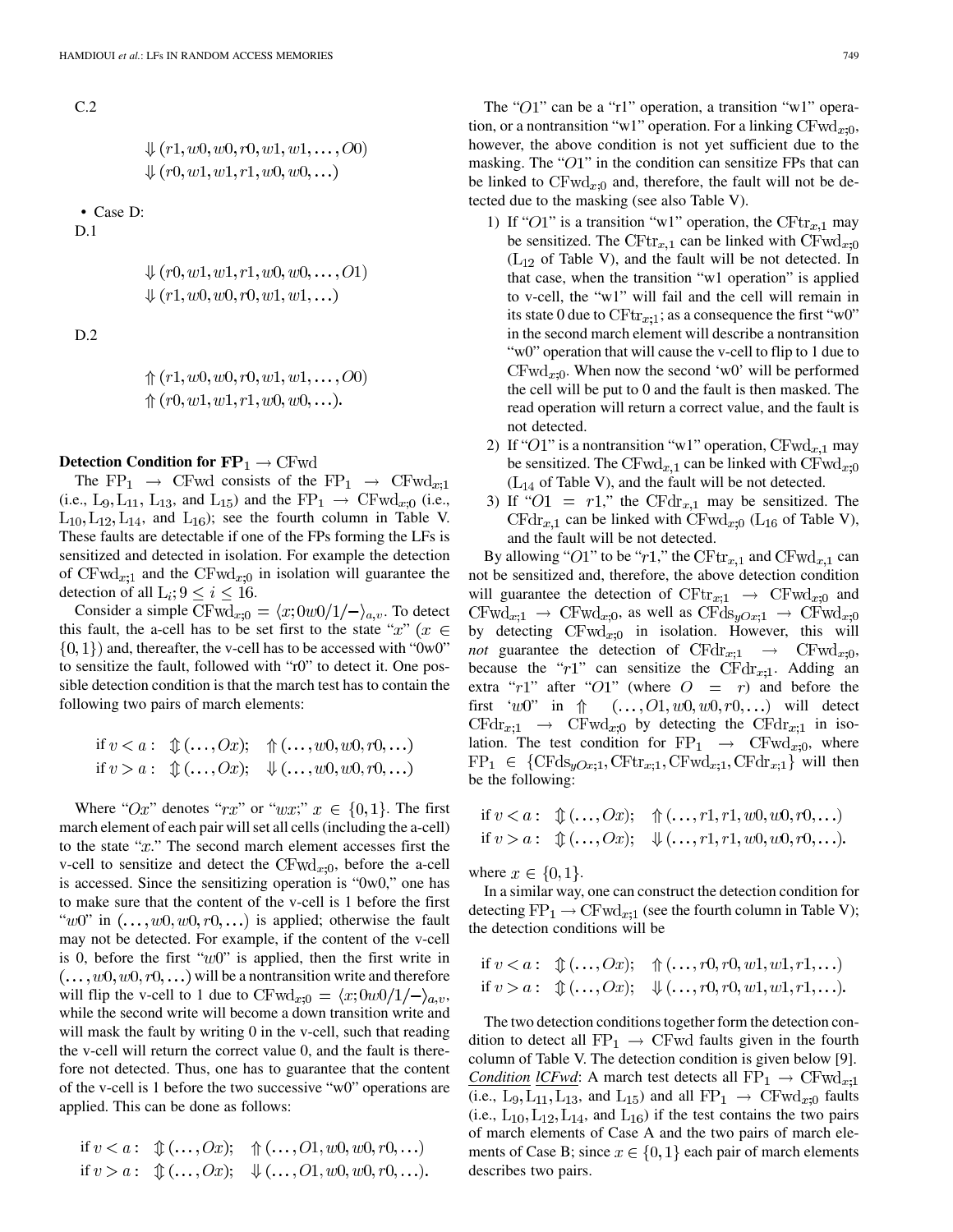• Case A: to detect  $\text{FP}_1 \rightarrow \text{CFwd}_{x;0}$ 

- A.1 if  $v < a$ :  $\mathcal{D}(\ldots, Ox);$  $\Uparrow$   $(\ldots, r1, r1, w0, w0, r0, \ldots)$ A.2 if  $v > a$ :
- $\Downarrow (\ldots, r1, r1, w0, w0, r0, \ldots)$  $\mathbb{D}(\ldots, Ox);$
- Case B: to detect  $FP_1 \rightarrow CFwd_{x;1}$
- B.1 if  $v < a$ :  $\mathcal{L}(\ldots, Ox); \quad \Uparrow (\ldots, r0, r0, w1, w1, r1, \ldots)$ **B.2** if  $v > a$ :  $\mathcal{L}(\ldots, Ox); \quad \mathcal{L}(\ldots, r0, r0, w1, w1, r1, \ldots).$

# **Detection Condition for**

The FP<sub>1</sub>  $\rightarrow$  CFrd consists of the FP<sub>1</sub>  $\rightarrow$  CFrd<sub>x:1</sub> (i.e.,  $L_{17}$ ,  $L_{19}$ ,  $L_{21}$ , and  $L_{23}$ ) and the FP<sub>1</sub>  $\rightarrow$  CFrd<sub>x;0</sub> (i.e.,  $L_{18}$ ,  $L_{20}$ ,  $L_{22}$ , and  $L_{24}$ ); see the sixth column of Table V. They are detectable if the  $CFrd_{x,1}$  and the  $CFrd_{x,0}$  are sensitized and detected in isolation. That means that the detection of CFrd in isolation will detect all  $L_i$ ;  $17 \le i \le 24$ . To detect the CFrd<sub>x;1</sub> and the CFrd<sub>x;0</sub>, the a-cell has to be set first to the state ' $x'$ , and thereafter the v-cell has to be accessed to sensitize and detect the fault. The two faults are detectable if the following condition is satisfied.

*Condition lCFrd*: A march test detects all CFrds in isolation if it contains the two pairs of march elements of Case A.1, and the two pairs of march elements of Case B.1 (since  $x \in \{0,1\}$ ) each pair of march elements describes two pairs).

• Case A: to detect  $CFrd_{x;0} = \langle x; r0/1/1 \rangle$ A.1 if  $v < a : \mathcal{D}(\ldots, Ox)$ ;  $\Uparrow (\ldots, r0, \ldots)$ A.2 if  $v > a : \hat{\mathbb{1}} (\ldots, Ox); \psi (\ldots, r0, \ldots)$ • Case B: to detect  $CFrd_{x:1} = \langle x; r1/0/0 \rangle$ B.1 if  $v < a : \mathcal{D}(\ldots, Ox)$ ;  $\Uparrow (\ldots, r1, \ldots)$ B.2 if  $v > a : \mathcal{D}(\ldots, Ox); \Downarrow (\ldots, r1, \ldots)$ 

The condition can be explained as follows. Case A will detect the CFrd in isolation when the value of the fault effect is 1 (i.e.,  $CFrd_{x,0}$ ). Case A.1 detects CFrd when  $v < a$ , while Case A.2 detects the same fault when  $v > a$ . Case A.1 detects the fault as follows. The first march element will initialize all memory cells to "x"  $(x \in \{0,1\})$  including the a-cell. In the second march elements, the operation " $r0$ " will sensitize and detect the fault in the v-cell, before the a-cell is accessed. Any operation performed before the "r0" operation within the same march element can be a "r0," a transition "w0" operation ("1w0"), or a non transition "w0" operation ("0w0"). By inspecting the sixth column in Table V, one can see that there is no FP that can be linked to  $CFrd_{x,0}$  and sensitized by "0r0", "1w0", or "0w0" applied to the v-cell. Therefore no masking is possible. A similar explanation applies to Case A.2.

Case B will detect the CFrd in isolation when the value of the fault effect is 0 (i.e.,  $CFrd_{x,1}$ ). Case B.1 will detect the  $CFrd_{x,1}$ when  $v \, \langle \, a, \, \text{while Case B.2 will detect the CFrd}_{x,1} \, \text{when}$  $v > a$ ,

Note that Condition lCFrd is a subset of Condition lCFwd; therefore any test detecting  $FP_1 \rightarrow CFwd$  also detects  $FP_1 \rightarrow$ CFrd.

*b) Tests for*  $LF2_{aa}$ : The test detecting all  $LF2_{aa}$  faults is shown in Fig. 8, and referred to as *March LF2aa*. It has a test

$$
\{\begin{array}{c}\n\{\begin{array}{c}\n\{\begin{array}{c}\n\{(w0)\end{array}\n;\ \text{ $\hat{r}$ (r0, r0, w1, w1, r1, r1, w0, w0, r0, w1)$ }\n\end{array}$ ;\n\quad &\quad$M_1$ \\
\text{ $\hat{r}$ (r1, r1, w0, w0, r0, r0, w1, w1, r1, w0)$ }\n\end{array}$ ;\n\quad &\quad$M_2$ \\
\Downarrow (r0, r0, w1, w1, r1, r1, w0, w0, r0, w1)$ \vdots\n\end{array}$ \\\n\Downarrow (r1, r1, w0, w0, r0, r0, w1, w1, r1, w0) \}\\
M_4\n\end{array}$ \end{array}
$$

Fig. 8. March  $LF2_{aa}$ .

length of  $41n$ . In order to show that the test detects all  $\text{LF2}_{\text{aa}}$ faults, it suffices to verify that the test satisfies condition lCFds and condition lCFwd. Condition lCFrd does not have to be verified since it is a subset of condition lCFwd.

Condition lCFds is satisfied as follows.  $M_1$  and  $M_2$  of the test contain the two march elements of Case A.1, while  $M_3$  and  $M_4$  contain the two march elements of Case A.2. Note that the last operation of  $M_1(M_3)$  is a "w1" and, therefore, the state of all cells before performing  $M_2(M_4)$  is 1, as required by the first march element of Case A.1 (Case A.2).

Condition lCFwd is satisfied as follows. For  $x = 0$  (i.e., for  $CFwd_{0,0}$  and  $CFwd_{0,1}$ ),  $M_0$  and  $M_1$  of the test contain the first pair of march elements of Case A.1 and of Case B.1; and  $M_2$ and  $M_3$  contain the second pair of Case A.1 and of Case B.1. For  $x = 1$  (i.e., for CFwd<sub>1,0</sub> and CFwd<sub>1,1</sub>), M<sub>1</sub> and M<sub>2</sub> of the test contain the first pair of Case A.1 and of Case B.1; and  $M_3$ and  $M_4$  contain the second pair of Case A.1 and of Case B.1.

It is interesting to note that the last operation of  $M_4$  (i.e., "w0") can be removed without having any impact on the fault coverage of the test. The operation is added to hold the symmetrical structure of the test which is suitable from the industrial point of view; it facilitate the implementation of the test.

2) Testing  $\text{LF2}_{av}$  Faults: The set of  $\text{LF2}_{av}$  faults consist of 16 faults; see Table VI. The detection of  $LF_{av} = FP_1 \rightarrow FP_2$ requires the detection of one of the FPs in isolation. If one chooses to detect  $FP_1$ , then there will be 8 two-cell FPs to be detected, as Table VI shows; however, if one chooses to detect  $FP<sub>2</sub>$ , then there will be 4 single-cell FPs to detect (which are  $WDF_1, WDF_0, RDF_1,$  and  $RDF_0$ ). Therefore, the detection of single-cell  $FP<sub>2</sub>$  will be considered. Note that the detection of single-cell FPs is easier than the detection of two-cell FPs, because they generally require shorter tests.

*a) Test Conditions for*  $LF2_{av}$ : From the above, it will be clear that the detection of  $LF2<sub>av</sub>$  can be done by detecting WDF and RDF in isolation. Although the same requirement as that for the detection of LF1s would be used; the detection condition for  $LF2<sub>av</sub>$  will be different because LF1s involve only a single cell. Hence, the detection of WDF and RDF in isolation for LF1s needs to consider only the v-cell, and detect the fault before another operation is performed to the same cell to prevent masking. However,  $LF2_{av}$  involves two cells: the a-cell and the v-cell. An operation applied to the a-cell, before the v-cell is accessed, can cause masking like in the case of  $\text{CFds}_{xOy,0} \rightarrow \text{WDF}_1$ . In addition, accessing the v-cell with successive operations while the a-cell is in a certain state, can also cause masking as is the case for  $C_{\text{Ftr}_{x;0}} \to \text{WDF}_1$ .

The detection of all  $\text{LF2}_{av}$  faults can be thus done by detecting  $WDF_0, WDF_1, RDF_0$  and  $RDF_1$  in isolation. To de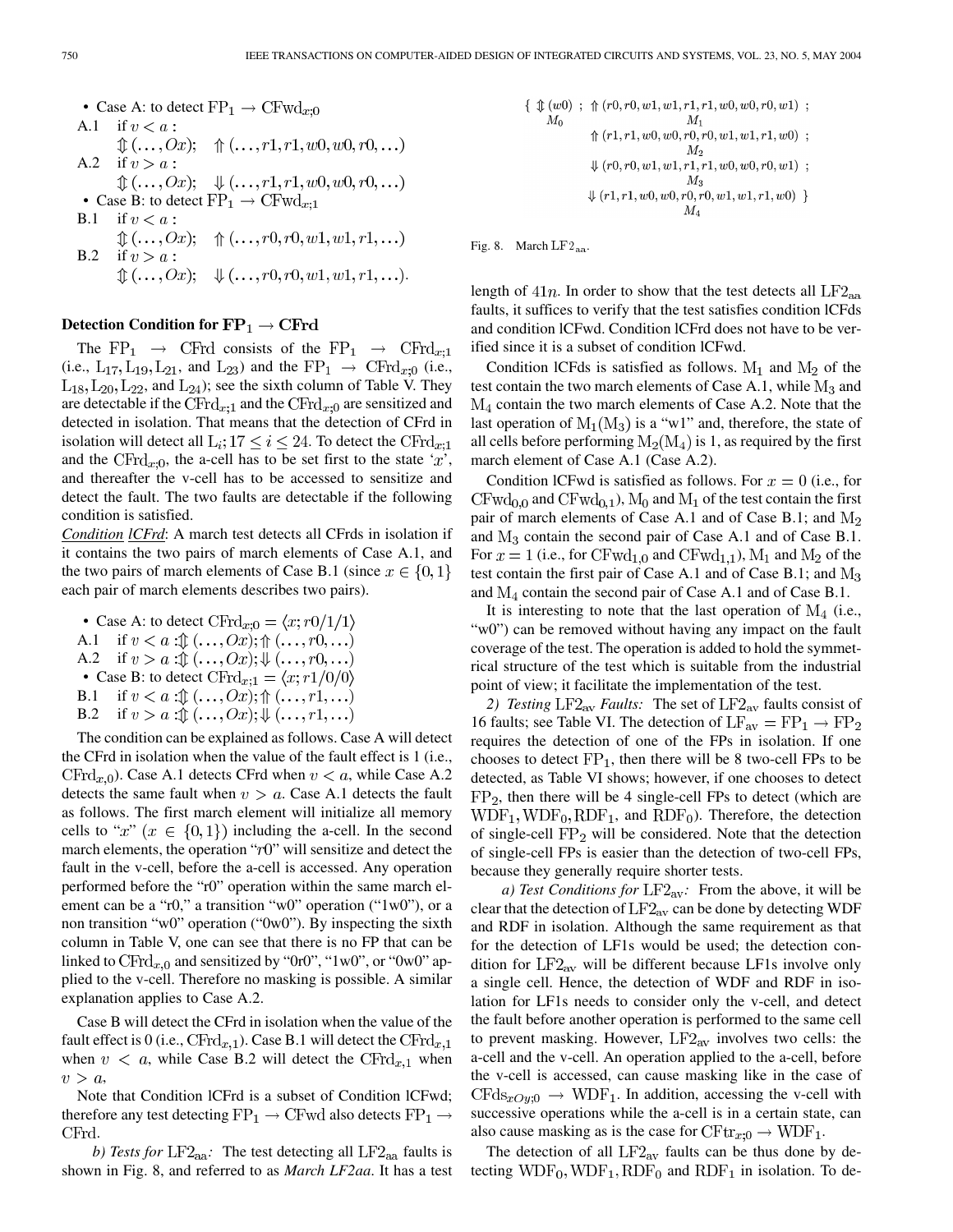tect  $WDF_0 = \langle 0w0/1/- \rangle$  involved in the LF2<sub>av</sub>, a march test has to contain the following march element:

$$
\mathbb{U}(\ldots, O1, w0, w0, r0, \ldots)
$$

where  $O$  can be a read or a write, and  $O1$  guarantees that the content of the v-cell is 1 before the first "w0" operation is applied; such that the first write operation will be down transition and the second "w0" operation will be a nontransition "w0" operation, as required to sensitize  $WDF_0$ . The fault will be then detected by 'r0' operation which will return a wrong value 1 rather than the expected value 0. In order to prevent sensitizing  $CFGs_{xOv,1}$  that can be linked to  $WDF_0$ , the march element can not be split (see Table VI). For example, if the march element is split into  $\text{D}(\ldots, O_1); \text{D}(\omega, w_0, w_0, \ldots)$ , then the  $CFds_{xOy,1} \rightarrow WDF_0$  where " $y = 1$ " may not be detected since the CFds<sub>*xOy*</sub>;1 may be sensitized by " $O1$ " and masked by  $\text{L}(w_0, w_0, r_0, \ldots)$  due to  $WDF_0$ .

In the march element  $\mathcal{L}(\ldots, O1, w0, w0, r0, \ldots)$ , required to detect  $WDF_0$  in isolation, the "O1" can be:

- 1) A transition write operation (0w1): this can sensitize a  $CFT_{x;1}$  which can be linked to  $WDF_0$  ( $L_4$  of Table VI). Masking will take place and the fault will be not detected.
- 2) A nontransition write operation  $(1w1)$ : this can sensitize a  $CFwd_{x:1}$  which can be linked to  $WDF_0$  ( $L_6$  of Table VI). Masking will take place and the fault will be not detected.
- 3) A read operation (1r1): this can sensitize a  $CFAr_{x:1}$  which can be linked to  $WDF_0$  ( $L_8$  of Table VI). The fault will then not be detected due to the masking.

By allowing "O1" to be " $r1$ ," the CFtr<sub>x;1</sub>  $\rightarrow$  WDF<sub>0</sub>, the  $CFwd_{x;0} \rightarrow WDF_0$  and the CFds<sub>yOx</sub>;<sub>1</sub>  $\rightarrow WDF_0$  will be detected by detecting  $WDF_0$  in isolation and using the same march element. However,  $C F dr_{x;1} \rightarrow WDF_0$  will be not detected since the " $r1$ " can sensitize a CF $dr_{x:1}$  that can be linked to WDF<sub>0</sub>. Adding a second " $r1$ " after " $O1 = r1$ " and before the first "w0" in  $\mathcal{D}$  (...,  $O1, w0, w0, r0, ...$ ) will detect  $CFAr_{x;1} \rightarrow WDF_0$  by detecting the  $CFAr_{x;1}$  in isolation. The test condition detecting all  $FP_1 \rightarrow WDF_0$  will, therefore, become

$$
\mathcal{L}(\ldots,r1,r1,w0,w0,r0,\ldots).
$$

If the state of the a-cell is " $x$ " when the operations are applied to the v-cell, then the fault is detected by detecting  $C F dr_{x,1}$ ; the latter will be sensitized by the first " $r1$ " operation and detected by the second one. If the sate of the a-cell was " $\bar{x}$ ," then the  $CFAr_{x;1}$  will not be sensitized since it required the a-cell to be in the state " $x$ ." In that case, the linked fault is detected by detecting WDF<sub>0</sub>; the latter will be sensitized by the " $w0, w0$ " and detected by " $r0$ " operation.

Note that the same detection condition can also detect all  $FP_1 \rightarrow RDF_0$ . In fact only the march element  $\text{if } (\ldots, w0, r0, \ldots)$  is required in order to detect this fault. Applying a "w0" before the read operation will overwrite any previous possible fault in the v-cell; and therefore it isolates the detection of  $RDF_0$ . There is no possible FP sensitized by that w0 operation that can be linked to  $RDF_0$ , therefore, no masking is possible.

$$
\{\begin{array}{c}\n\updownarrow(w0) ; \; \updownarrow(r0,r0,w1,w1,r1) ; \; \updownarrow(r1,r1,w0,w0,r0) \\
M_0 \qquad M_1 \qquad M_2\n\end{array}\}
$$

Fig. 9. March LF2av.

In a similar way, one can construct the detection condition for  $FP_1 \rightarrow WDF_1$  and  $FP_1 \rightarrow RDF_1$ . The results are summarized in the following.

*Condition LF2av*: Any LF2<sub>av</sub> is detectable by a march test which contains the march element of Cases A and of B.

• Case A: To detect  $FP_1 \rightarrow WDF_0$  and  $FP_1 \rightarrow RDF_0$ 

$$
\mathbb{U}(\ldots,r1,r1,w0,w0,r0,\ldots)
$$

• Case B: To detect  $FP_1 \rightarrow WDF_1$  and  $FP_1 \rightarrow RDF_1$ 

C.2.  $\mathcal{L}(\ldots, r0, r0, w1, w1, r1, \ldots).$ 

*b) Test for*  $LF2<sub>av</sub>$ : The above condition is compiled into a march test given in Fig. 9. It is referred to as *March LF2av* and has a test length of  $11n$ . March LF2av satisfies Condition  $LF2<sub>av</sub>$  as follows.  $M<sub>2</sub>$  contains the march element of Case A and  $M_1$  contains the march element of Case B. Note that March LF2av is the same as March LF1 (see Fig. 7); therefore, they have the same fault coverage. However, in general any test detecting  $\text{LF2}_{\text{av}}$ 's also detects LF1s, but not vice-versa (see Condition LF1 and Condition LF2av).

*3) Testing*  $LF2_{va}$  *Faults:* The set of  $LF2_{va}$  faults consist of 18 faults (see Table VII). To detect  $LF_{va} = FP_1 \rightarrow FP_2$ , one of the FPs has to be detected in isolation. There are 6 single-cell FPs for  $FP_1$  and 6 two-cell FPs for  $FP_2$ . Since the detection of single-cell FP is easier and requires shorter tests, the detection of the single-cell  $FP<sub>1</sub>$  will be considered.

*a) Detection Conditions for*  $LF2_{va}$ : Based on the above, one can conclude that the detection of all  $\text{LF2}_{\text{va}}$  faults can be done by detecting TF, WDF, and DRDF faults in isolation. Since the  $LF2_{va}$  faults involve two cells, one has to take into consideration the position of the two cells (a-cell and v-cell) in order to prevent the masking. A  $LF2_{va}$  is sensitized by first accessing the v-cell (to sensitize TF, WDF, or DRDF) and thereafter the a-cell (to sensitize, e.g., CFrd). The  $LF2_{va}$  can be detected by first accessing the v-cell to sensitize and detect the TF, the WDF and the DRDF in isolation, before proceeding to access the a-cell.

*Condition LF2va*: Any LF2<sub>va</sub> is detectable by a march test which contains one of two march elements of Case A, one of Case B, one of Case C, and one of Case D:

• Case A:

(To detect  $TF_0$ , WDF<sub>0</sub>, and DRDF<sub>0</sub> when  $v < a$ )

- A.1  $\Uparrow$  (..., O1, w0, w0, r0, r0, ...)
- A.2  $\Downarrow$   $(\ldots, O1); \Uparrow$   $(w0, w0, r0, r0, \ldots)$

• Case B:

(To detect  $TF_0$ , WDF<sub>0</sub>, and DRDF<sub>0</sub> when  $v > a$ )

- B.1  $\Downarrow$   $(\ldots, O1, w0, w0, r0, r0, \ldots)$ B.2  $\Uparrow$  (..., O1);  $\Downarrow$  (w0, w0, r0, r0, ...)
- Case C:

(To detect  $TF_1$ , WDF<sub>1</sub>, and DRDF<sub>1</sub> when  $v < a$ )

- C.1  $\Uparrow$   $(\ldots, O0, w1, w1, r1, r1, \ldots)$
- C.2  $\Downarrow$  (..., O0);  $\Uparrow$  (w1, w1, r1, r1, ...)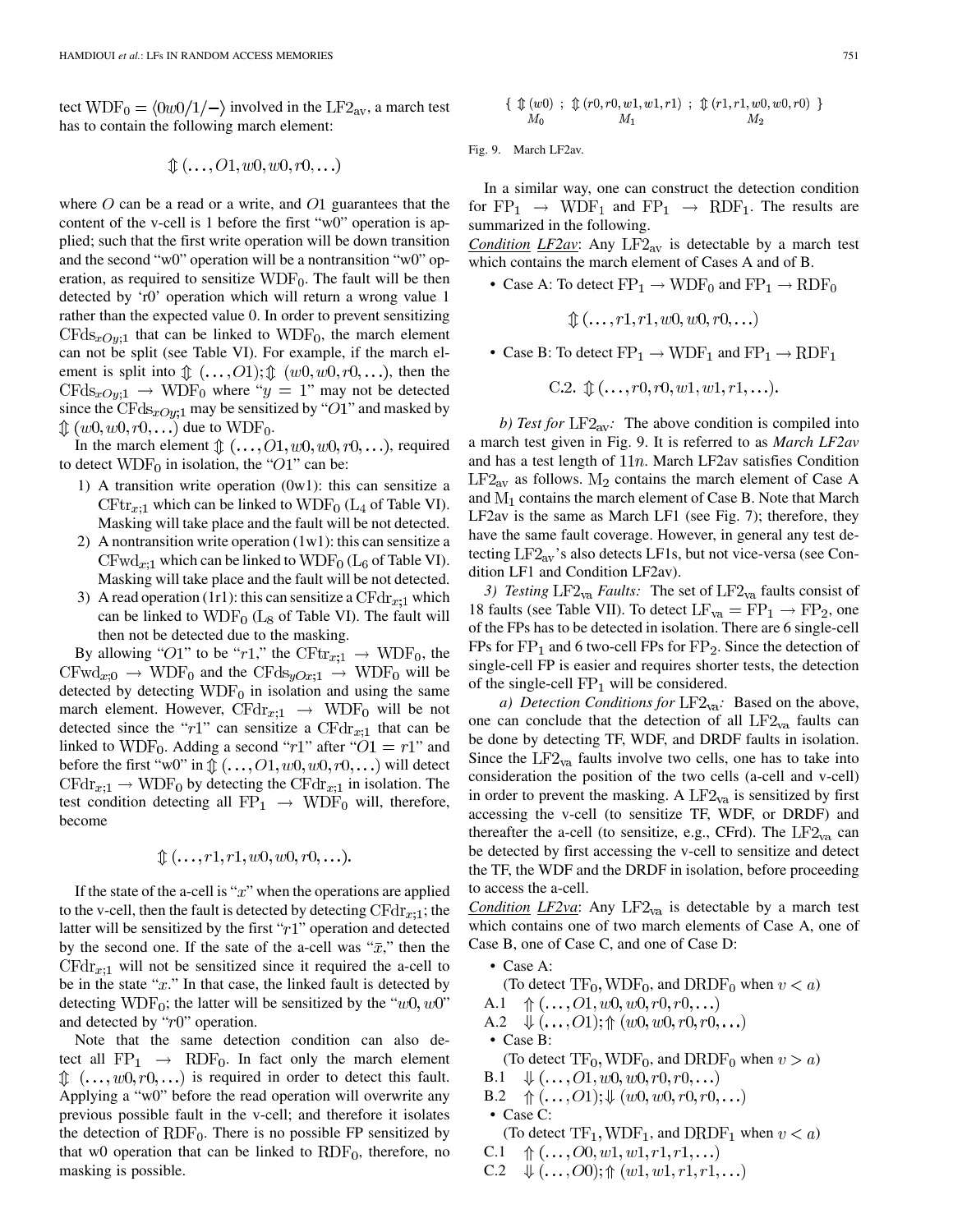$$
\{\begin{array}{c}\n\{\begin{array}{c}\n\oplus(w0) \\
\vdots\n\end{array} & \begin{array}{c}\n\oplus(w1,w0,w0,r0,r0) \\
\vdots\n\end{array} & \begin{array}{c}\n\oplus(w1,w1,r1,r1) \\
M_2\n\end{array} & \begin{array}{c}\n\oplus(w0,w1,w1,r1,r1) \\
\vdots\n\end{array} & \begin{array}{c}\n\oplus(w0,w0,r0,r0) \\
M_3\n\end{array}\n\end{array}\n\}
$$

Fig. 10. March LF2va.

• Case D:

(To detect  $TF_1$ , WDF<sub>1</sub>, and DRDF<sub>1</sub> when  $v > a$ )

 $\Downarrow$   $(..., O0, w1, w1, r1, r1,...)$ D.1

D.2  $\Uparrow$  (..., O0);  $\Downarrow$  (w1, w1, r1, r1, ...).

The march element of Case A.1 will sensitize and detect  $TF_0 = \langle 1w0/1/- \rangle$ ,  $WDF_0 = \langle 0w0/1/- \rangle$ , and  $DRDF_0 = \langle 0r0/1/0 \rangle$  in isolation when the v-cell of two-cell FP involved in  $LF2_{va}$  has a lower address than the a-cell  $(v < a)$ . The v-cell will thus be accessed first and tested before accessing the a-cell. The " $O1$ " guarantees that the v-cell is set to 1. The first "w0" operation will sensitize  $TF_0$ ; the second "w0" operation will sensitize  $WDF_0$ ; the "r0" will detect both faults and sensitizes the  $DRDF_0$ , which will be detected by the followed "r0" operation. It is interesting to note that  $TF_0$ , WDF<sub>0</sub>, and DRDF<sub>0</sub> have the same fault effect. Hence, no masking is possible. Case A.2 has the same capabilities as Case A.1, the only difference is that the operations of Case A.1 are divided over two march elements. Note that the first march elements of Case A.2 has a down addressing in order to guarantee that the v-cell has been accessed last and is initialized to 1, while in the second march element the v-cell will be accessed first; this will prevent possible masking.

Case B is required to detect  $TF_0$ , WDF<sub>0</sub>, and DRDF<sub>0</sub> in isolation when  $v > a$ . Case C and D are required to detect  $TF_1$ , WDF<sub>1</sub>, and DRDF<sub>1</sub> in isolation when  $v < a$ , respectively  $v > a$ .

*b) Test for*  $LF2_{va}$ : The test detecting all  $LF2_{va}$  faults is shown in Fig. 10, and referred as *March LF2va*. It has a test length of 19*n*, and satisfies Condition LF2<sub>va</sub> as follows. M<sub>1</sub> contains the march element of Case A.1;  $M_1$  and  $M_2$  contain the two march elements of Case D.2;  $M_3$  contains the march element of Case C.1; while  $M_3$  and  $M_4$  contain the two march elements of Case B.2.

## *C. Testing Three-Cell LFs*

Three-cell LFs describe linking two two-cell FPs with different a-cells and the same v-cell. The instances of this class of LFs are exactly the same as those for two-cell  $\text{LF2}_{\text{aa}}$ ; see Table V. However, the compatibility condition does not apply for LF3s, since the two a-cells are different.

*1) Detection Conditions for LF3s:* Since the FPs forming LF3s (i.e., CFds, CFtr, CFwd, CFrd, and CFdr) are the same as those forming  $\text{LF2}_{\text{aa}}$  faults, the same test conditions apply. Therefore, LF3s can be tested with the same test as that introduced for  $LF2_{aa}$  faults; i.e., March LF2aa given in Fig. 8 detects all  $LF2_{aa}$  as well as all LF3 faults. Hence, Condition lCFwd (and Condition lCFrd) designed for  $LF2_{aa}$  (see Section VI-B) also apply for LF3 faults; however, Condition lCFds developed for  $LF2_{aa}$  is too strong for LF3s. The two FPs involved in  $LF2_{aa}$ have the same a-cell as well as the same v-cell; therefore performing a sequence of operations to the same a-cell can sensitize (e.g., due to  $\text{FP}_1$ ) and mask (e.g., due to  $\text{FP}_2$ ) the fault; this is

$$
\{\begin{array}{cc} \{\begin{array}{c} \Uparrow \end{array}(\psi 0) \ ; \ \Uparrow \ (r0,r0,w1,w1,r1,r1,w0,w0,r0) \ ; \\[2mm] \Vparrow \end{array}\\\ \Downarrow \ (r0,r0,w1,w1,r1,r1,w0,w0,r0) \ ; \\[2mm] \Uparrow \end{array}\\\ \Uparrow \begin{array}{cc} \Uparrow \end{array}(\psi 1) \ ; \ \Uparrow \ (r1,r1,w0,w0,r0,r0,w1,w1,r1) \ ; \\[2mm] \Vparrow \end{array}\\\ \Downarrow \begin{array}{cc} \Vparrow \end{array}(\psi 1,r1,w0,w0,r0,r0,w1,w1,r1) \ \Downarrow \begin{array}{c} M_5 \end{array}
$$

Fig. 11. March LF3.

TABLE VIII SUMMARY OF LINKED FAULTS TESTS

| <b>Tests</b>            | T.L.     | LF1 | LF <sub>2</sub> aa | LF <sub>2</sub> av | LF <sub>2va</sub> | LF3 |
|-------------------------|----------|-----|--------------------|--------------------|-------------------|-----|
| March LF1               | $_{11n}$ |     |                    |                    |                   |     |
| March LF <sub>2aa</sub> | 41n      |     |                    |                    |                   |     |
| March LF <sub>2av</sub> | 11n      |     |                    |                    |                   |     |
| March LF2va             | 19n      |     |                    |                    |                   |     |
| March LF3               | 38n      |     |                    |                    |                   |     |
| March SL                | 41 n     |     |                    |                    |                   |     |

not the case for LF3 since two different a-cells are involved. Therefore Condition CFds presented in Section VI-A can be used to detect all LF3s rather than Condition lCFds, which is too strong for LF3s. Below Condition CFds is re-given and called Condition lCFds for LF3s.

*Condition lCFds* (for LF3s): A march test which contains the following four march elements detects all CFds (involved in LF3:  $CFds \rightarrow CFds$ ) in isolation:

• Case A: to detect  $CFds_{xOy;0} = \langle xOy; 0/1/- \rangle$ :

A.1 If  $v > a : \Uparrow (r0, w1, w1, r1, w0, w0, ...)$ ;

A.2 If  $v < a : \Downarrow (r0, w1, w1, r1, w0, w0, \ldots);$ 

• Case B: to detect  $CFds_{xOy;1} = \langle xOy; 1/0/-\rangle$ :

**B.1** If  $v > a : \hat{v}$  ( $r1, w0, w0, r0, w1, w1, ...$ );

B.2 If  $v < a : \Vdash (r1, w0, w0, r0, w1, w1, ...)$ ;

For the explanation of the above detection condition see Section VI-B.

*2) Test for LF3s:* Based on the above condition and Condition lCFwd (see Section VI-B), a test detecting all LF3s can be derived. Note: Condition lCFrd is a subset of Condition lCFwd; hence any test detecting the FPs linked to CFwd also detects the FPs linked to CFrd. The result, referred to as *March LF3*, is given in Fig. 11 and has a test length of  $38n$ . It can be easily seen that the test satisfies Condition lCFds for LF3s by  $M_1, M_2, M_4$ , and  $M_5$ . In addition, Condition lCFwd (see Section 6.2.1) is satisfied as follows. For  $x = 0$ ,  $M_0$  and  $M_1$  contain the first pair of Case A.1 and of Case B.1; and  $M_1$  and  $M_2$  contain the second pair of Case A.1 and of Case B.1. For  $x = 1$ , M<sub>3</sub>, and M<sub>4</sub> contain the first pair of Case A.1 and of Case B.1; and  $M_4$  and  $M_5$ contain the second pair of Case A.1 and of Case B.1.

# *D. Test for All LFs*

Table VIII summarizes all tests introduced in this section. It shows their required test length (T.L.), including the initialization, together with their fault coverage. In the table, " $+$ " indicates that the test detects the corresponding LF, and "-" indicates that the test does not cover, or only partially covers, the corresponding LFs. For example, March LF1 detects all LF1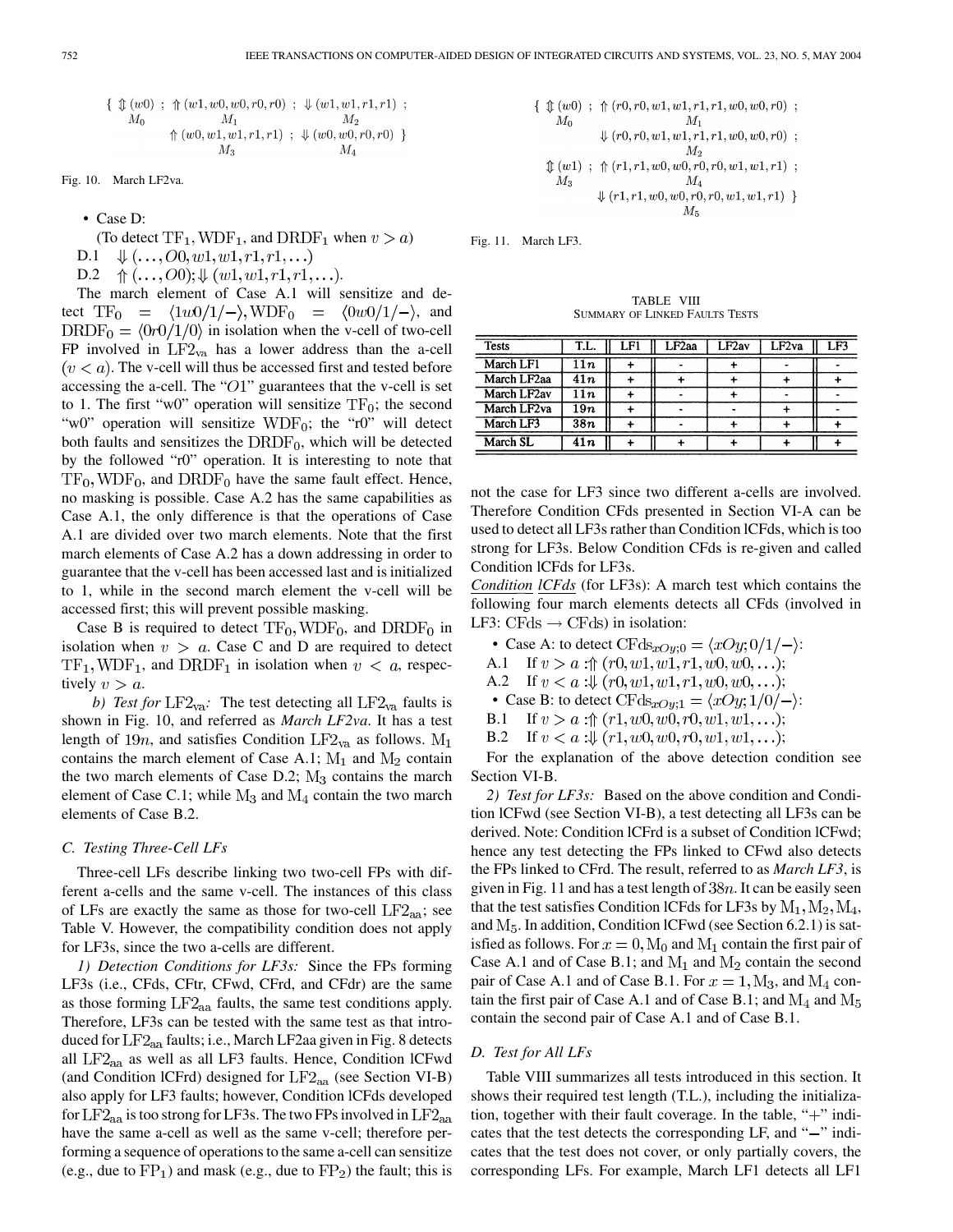$$
\{\begin{array}{c}\n\updownarrow (w0) \;\; ; \;\; \Uparrow (r0,r0,w1,w1,r1,r1,w0,w0,r0,w1) \;\; ; \\
M_0 \qquad \qquad M_1 \\\n\updownarrow (r1,r1,w0,w0,r0,r0,w1,w1,r1,w0) \;\; ; \\
\downarrow (r0,r0,w1,w1,r1,r1,w0,w0,r0,w1) \;\; ; \\
M_3 \qquad \qquad \Downarrow (r1,r1,w0,w0,r0,r0,w1,w1,r1,w0) \;\; \\\n\qquad \qquad M_4\n\end{array}
$$

Fig. 12. March SL.

faults and  $LF2_{av}$  faults; however, it does not detect (all) LF3 faults. The evaluation of each test is done by verifying whether the test satisfy the detection condition(s) of the corresponding linked fault (sub)class.

The table shows clearly that the test with highest fault coverage is March  $LF2_{aa}$ . The test is re-given in Fig. 12, and referred to as **March SL**: a test for *all static LFs*, based on two simple faults. March SL also detects all simple faults of Tables I and II [[9\]](#page-19-0). March SL covers all static, simple and LFs in single-port RAMs; see the scope shown in Fig. 1.

- All LF1s are detected. This is because Condition LF1 of Section VI-A is satisfied by  $M_1$  (as well as by  $M_2, M_3$ , and  $M_4$ ).
- All  $LF2_{aa}s$  are detected since March LF is the same as March LF2aa.
- All LF2<sub>av</sub>s are detected. Condition LF2<sub>av</sub> is satisfied by  $M_1$  (as well as by  $M_2, M_3$ , and  $M_4$ ).
- All  $LF2_{va}s$  are detected since Condition LF2va is satisfied.  $M_1$  contains the march element of Case C.1;  $M_2$ contains the march element of Case  $A.1$ ;  $M_3$  contains the march element of Case D.1; and  $M_4$  contains the march element of Case B.1.
- All LF3s are detected since Condition LF3 is satisfied.  $M_1$  contains the march element of Case A.1;  $M_2$  contains the march element of Case B.1;  $M_3$  contains the march element of Case A.2; and  $M_4$  contains the march element of Case B.2.

## VII. EVALUATION OF MARCH SL

This section first gives a quantitative analysis of the traditional tests regarding their capability in detecting LFs discussed in this paper. Thereafter, the test results of DPM screening done at Intel for advanced high speed caches will be presented; they will validate the high fault coverage of March SL against any existing memory test.

## *A. Analytical Evaluation*

Table IX summarizes the fault coverage of the most known memory tests for LFs. The test length of each test is given;  $n$ denotes the size of the memory,  $R$  denotes the number of rows and  $C$  denotes the number of columns. Note that there are two classes of test algorithms:

- 1)  $O(n)$  class: These are linear tests; they consist of test 1 through test 6 [\[5](#page-19-0)], [\[7](#page-19-0)], [\[12](#page-19-0)], [[22\]](#page-19-0).
- 2)  $O(n^2)$  class: These consist of two tests; the known Galpat and Walking  $1/0$ .
	- At the end of the table, March SL is added.

In the table, e.g., March C- detects 10 of 12 LF1 faults of Table IV, 10 of 24  $\text{LF2}_{\text{aa}}$  faults of Table V, 11 of 16  $\text{LF2}_{\text{av}}$  faults of Table VI, 9 of 18  $LF2_{va}$  faults of Table VII, and 10 of 24 LF3 faults. The total LFs detected by March C- is then 50 from 94. The table clearly shows that a test with a higher test length does not necessarily have a higher fault coverage for LFs. In addition, it shows that none of the tests can cover all considered LFs, and that the test scoring the best is March SR [[7\]](#page-19-0) with  $FC = 72/94$ , followed with PMOVI with a FC of  $63/94$ . Note that even with all traditional tests of Table IX, a 100% FC of LFs can not be reached. The newly introduced March SL, with a test length of  $41n$ , has a 100% linked fault coverage.

# *B. Industrial Evaluation*

The tests shown in Table IX have been implemented and applied to Intel advanced SRAM's chips. The SRAM memory considered in this experiment has a size of 512 KBytes, with a word size of  $B = 32$  bits, and is tested at 200 MHz. Each cell is a standard 6-transistor CMOS SRAM cell.

*1) Used Stress Combinations:* Each test has been applied using different stress combinations. A stress combination specifies the way the test is performed, and therefore they influence the sequence and/or the type of the memory operations. The used stresses are the address orders and the data-backgrounds.

The used addressing stresses consist of two types of addressing:

- 1) **Fast X (fx)**: Fast X addressing is simply incrementing or decrementing the address in such a way that each step goes to the next row. The sequence should proceed in the physical order of the word lines.
- 2) **Fast Y (fy)**: Fast Y addressing is simply incrementing or decrementing the address in such a way that each step goes to the next column. The sequence should proceed in the adjacent physical order of the bit lines.

A *data-background (DB)* is the pattern of ones and zeros as seen in an array of memory cells. The most common types of data-background are four: solid, checkerboard, column strip, and row strip. Fig. 13 illustrates the four DBs using a simple  $4 \times 4$  array. Each DBs is shown in with the base and the complement values.

*2) Test Results:* Table X lists the 40 total number of tests applied. A test consists of a base test (BT) (e.g., March C-) applied using a particular stress combination (SC). The total number of tests is 40; that is the sum of SCs for all 11 BTs. Note that Galpat and Walking  $1/0$  are each implemented two times in their  $O(n\sqrt{n})$  versions, which restrict the read operation actions only to the same column (e.g., GalColumn) or to the same row as the *base cell*. The column "#SC" gives the number of SCs each BTs is used with. In the table, the solid, the checkerboard, column strip and row strip data background are denoted as "s", "c", "cs", and "rs" respectively; while the addressing are denoted as "fx" and "fy." A " $+$ " in the table indicates that the corresponding SC is implemented, and a "-" denoted that it is not. For example, GalColumn is implemented using "fx-s."

All SCs have been implemented at high-voltage power supply. From a huge volume of SRAM chips tested at wafer level and low temperature, 1577 chips failed; 1343 chips do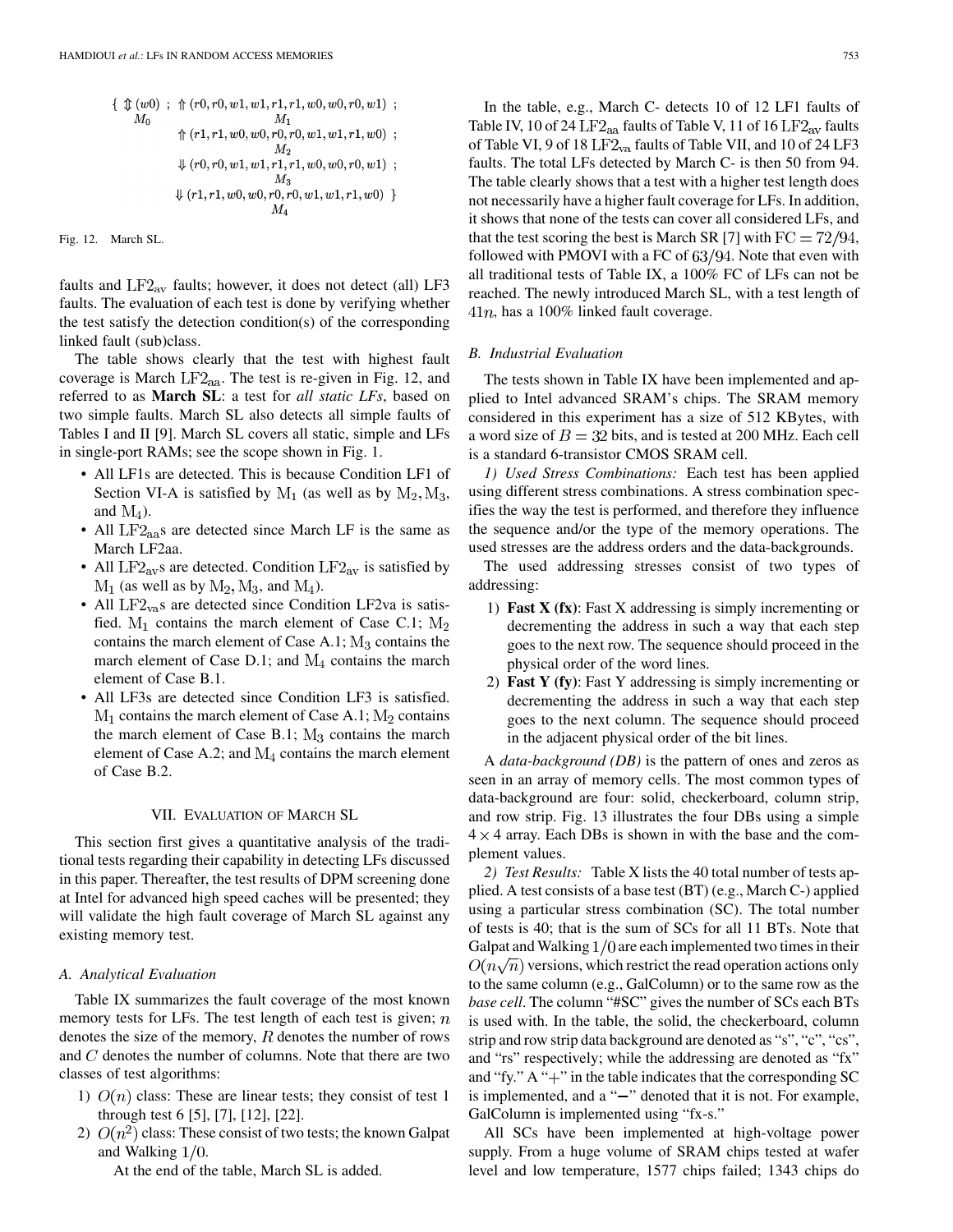| #                       | <b>Tests</b> | <b>Test Length</b> | LF1   | $LF2_{aa}$ | $LF2_{av}$ | LF2 <sub>va</sub> | LF3   | <b>Total FC</b> |
|-------------------------|--------------|--------------------|-------|------------|------------|-------------------|-------|-----------------|
|                         | Scan         | 4n                 | 8/12  | 4/24       | 8/16       | 3/18              | 4/24  | 27/94           |
| $\overline{2}$          | Mats+        | 5n                 | 8/12  | 0/24       | 8/16       | 1/18              | 0/24  | 17/94           |
| 3                       | $Mats++$     | 6n                 | 10/12 | 0/24       | 8/16       | 4/18              | 0/24  | 22/94           |
| $\overline{4}$          | March C-     | 10n                | 10/12 | 10/24      | 11/16      | 9/18              | 10/24 | 50/94           |
| 5                       | <b>PMOVI</b> | 13n                | 10/12 | 15/24      | 11/16      | 12/18             | 15/24 | 63/94           |
| 6                       | March SR     | 14n                | 10/12 | 16/24      | 13/16      | 15/18             | 18/24 | 72/94           |
| $\overline{\mathbf{z}}$ | Walking 1/0  | $8n+2nRC$          | 8/12  | 12/24      | 9/16       | 10/18             | 12/24 | 51/94           |
| 8                       | Galpat       | $6n+4nRC$          | 10/12 | 13/24      | 9/16       | 14/18             | 13/24 | 59/94           |
| -9                      | March SL     | 4 in               | 12/12 | 24/24      | 16/16      | 18/18             | 24/24 | 94/94           |

TABLE IX ANALYTICAL COMPARISON OF THE MEMORY TESTS.

|   |             |   |   | Solid       |              | Complement |          |   |   |             |   |   | Column Strip     |          |          |          | Complement                 |
|---|-------------|---|---|-------------|--------------|------------|----------|---|---|-------------|---|---|------------------|----------|----------|----------|----------------------------|
|   | Base        |   |   |             |              |            |          |   |   | <b>Base</b> |   |   |                  |          |          |          |                            |
| 0 | 0           | 0 | 0 |             |              |            |          |   | o |             | 0 |   |                  |          | 0        |          | 0                          |
| 0 | 0           | 0 | 0 |             | 1            | 1          | 1        | 1 | 0 | 1           | 0 | 1 |                  | 1        | $\Omega$ | 1        | $\mathbf{0}$               |
| 0 | 0           | 0 | 0 |             | 1            | 1          | 1        | 1 | 0 | 1           | 0 | 1 |                  | 1        | $\Omega$ | 1        | $\mathbf 0$                |
| 0 | 0           | 0 | 0 |             | 1            | 1          | 1        |   | 0 |             | 0 | 1 |                  | 1        | $\Omega$ | 1        | 0                          |
|   |             |   |   |             |              |            |          |   |   |             |   |   |                  |          |          |          |                            |
|   | <b>Base</b> |   |   | Chekerboard |              | Complement |          |   |   | Base        |   |   | <b>Row Strip</b> |          |          |          |                            |
| 0 | 1           | 0 |   |             |              | 0          |          | 0 | 0 | 0           | 0 | 0 |                  |          |          |          |                            |
| 1 | 0           | 1 | 0 |             | $\mathbf{0}$ | 1          | 0        | 1 | 1 |             | 1 | 1 |                  | 0        | $\Omega$ | $\Omega$ | $\Omega$                   |
| 0 | 1           | 0 | 1 |             | 1            | 0          | 1        | 0 | 0 | 0           | 0 | 0 |                  | 1        |          | 1        |                            |
| 1 | 0           | 1 | 0 |             | $\mathbf{0}$ | 1          | $\Omega$ | 1 | 1 |             | 1 | 1 |                  | $\Omega$ | $\Omega$ | $\Omega$ | Complement<br>$\mathbf{0}$ |

Fig. 13. Common data-backgrounds.

| #              | <b>Base Test</b> | $_{\#}$<br><b>Stress combination</b> |    |   |           |    |   |   |           |    |
|----------------|------------------|--------------------------------------|----|---|-----------|----|---|---|-----------|----|
|                | (BT)             | <b>SCs</b>                           | fx |   |           |    |   |   |           |    |
|                |                  |                                      | s  | c | <b>CS</b> | rs | s | c | <b>CS</b> | rs |
|                | GalColumn        |                                      | ∔  |   |           |    |   |   |           |    |
| $\overline{c}$ | GalRow           |                                      |    |   |           |    |   |   |           |    |
| 3              | March C-         |                                      |    |   |           |    |   |   |           |    |
| 4              | Mats+            | $\overline{2}$                       |    |   |           |    |   |   |           |    |
| 5              | $Mats++$         | $\overline{2}$                       | ٠  |   |           |    |   |   |           |    |
| 6              | <b>PMOVI</b>     | 8                                    |    |   |           |    |   |   | ÷         |    |
|                | <b>Scan</b>      |                                      |    |   |           |    |   |   |           |    |
| 8              | March SL         | 8                                    |    |   |           |    | ۰ |   | ۰         |    |
| 9              | March SR         | 8                                    |    |   |           |    |   |   |           |    |
| 10             | WalkColumn       |                                      |    |   |           |    |   |   |           |    |
| 11             | <b>WalkRow</b>   |                                      |    |   |           |    |   |   |           |    |

TABLE X LIST OF USED STRESS COMBINATIONS

fail all SCs (i.e., 40) while 201 chips do not. From now one, we will only concentrate on SRAM chips that do not fail all SCs since they are the most important.

Since the data base of the test results is very large, it has to be simplified for analysis purposes. Therefore, we will first consider the fault coverage of each BT. The fault coverage of an BT is the *union* of the fault coverages of its corresponding SCs. A die belongs to the union if at least one SC of that BT found the die to be faulty. For example,  $Mats$  is implemented using fx-s (i.e., Fast X, solid data-background) and fy-s; the fault is considered detected if at least one of the two implementations of Mats+ detects the fault.

Table XI shows the intersections and the union of the 11 BTs. A die belongs to the intersection of two BTs if both BTs found the die to be faulty, and belongs to the union of two BTs, if at least one of the two BTs found the die to be faulty. The first column in each table gives the BT number; the second the column name of the BT. The column "FC" lists the fault coverage of the corresponding BT; the column "UFs" gives number of unique faults (UFs) each BT detects. Unique faults are faults that are only detected once with a single test; e.g., GalRow detects nine unique faults that are not detected with any other test. The intersection and the union of each pair of BTs is shown in the rest of the table. The numbers on the diagonal give the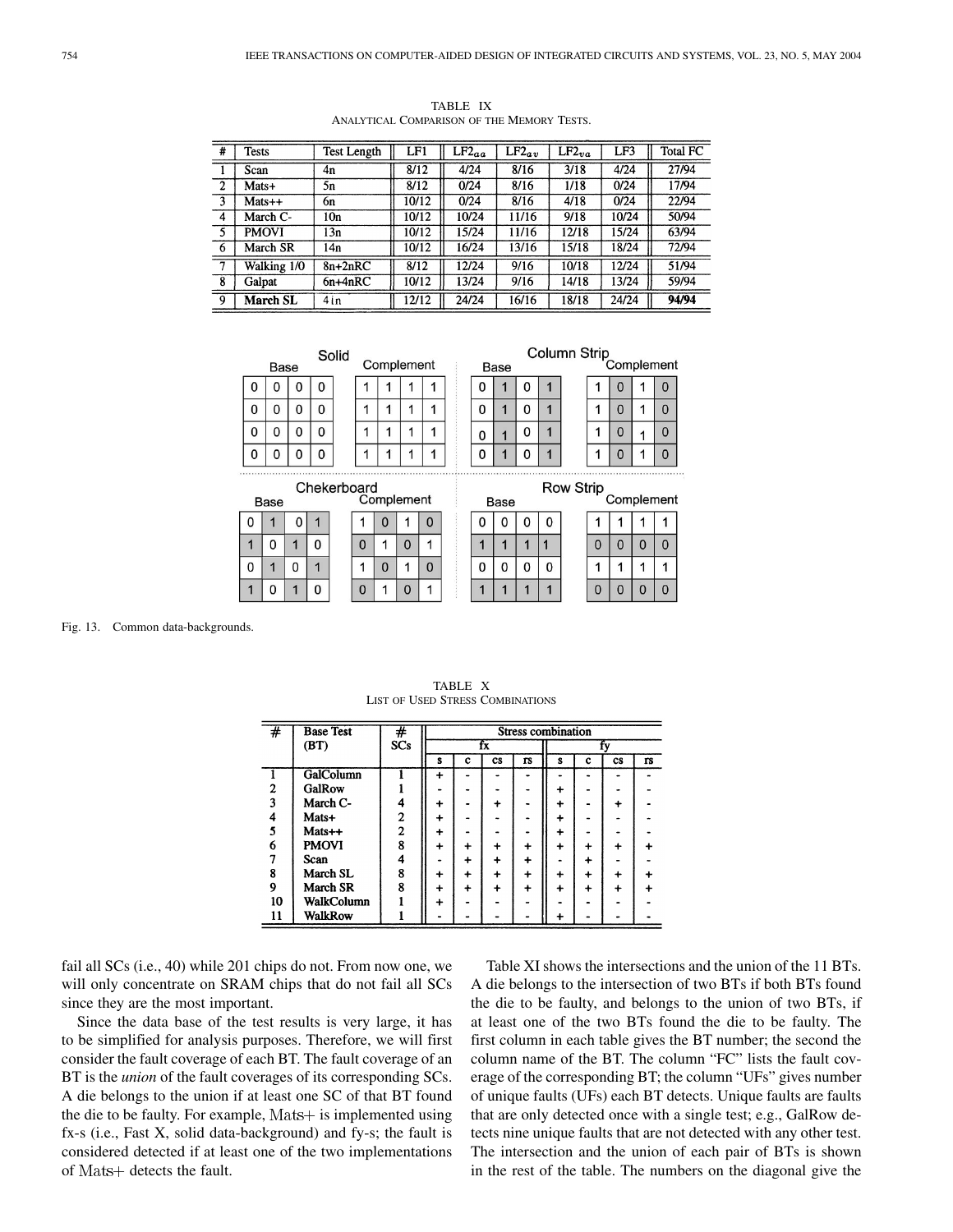| $^{\#}$ | <b>Test</b>   | FC  | UFs |     |     |     |     |     |     |     |     |     | 10  | 11               |
|---------|---------------|-----|-----|-----|-----|-----|-----|-----|-----|-----|-----|-----|-----|------------------|
|         | GalColumn     | 164 | 0   | 164 | 152 | -64 | 159 | 163 | 162 | 155 | 163 | 153 | 160 | 151              |
| 2       | <b>GalRow</b> | 176 | 9   | 188 | 176 | 167 | 162 | 165 | 167 | 154 | 166 | 154 | 148 | 166              |
| 3       | March C-      | 183 | 0   | 183 | 192 | 183 | 174 | 177 | 79  | 165 | 182 | 166 | 160 | 168              |
| 4       | MATS+         | 175 | 0   | 180 | 189 | 184 | 175 | 173 | 173 | 162 | 175 | 160 | 156 | 162              |
|         | $MATS++$      | 177 | 0   | 178 | 188 | 183 | 179 | 177 | 75  | 164 | 76  | 162 | 160 | 164              |
| 6       | <b>PMOVI</b>  | 181 |     | 183 | 190 | 185 | 183 | 183 | 181 | 164 | 79  | 164 | 158 | 168              |
|         | Scan          | 168 |     | 177 | 190 | 186 | 181 | 181 | 185 | 168 | 165 | 160 | 155 | 155              |
| 8       | March SL      | 185 | 3   | 186 | 195 | 186 | 185 | 186 | 187 | 188 | 185 | 167 | 159 | 167              |
| 9       | March SR      | 170 |     | 181 | 192 | 187 | 185 | 185 | 187 | 178 | 188 | 170 | 152 | 154              |
| 10      | WalkColumn    | 160 | 0   | 164 | 188 | 183 | 179 | 177 | 183 | 173 | 186 | 178 | 160 | $\overline{147}$ |
|         | WalkRow       | 168 | O   | 181 | 178 | 183 | 181 | 181 | 181 | 181 | 186 | 184 | 181 | 168              |

TABLE XI INTERSECTION AND UNIONS OF BTS (TOTAL DETECTED FAULTY CHIPS IS 201)

TABLE XII BTS DETECTING UNIQUE FAULTS

| BT           | FC  | $\#$ UFs |
|--------------|-----|----------|
| GalRow       | 176 | Q        |
| <b>PMOVI</b> | 181 |          |
| Scan         | 168 |          |
| March SL     | 185 | ٩        |
| March SR     | 170 |          |

fault coverage (FC) of the BTs, which are also listed in the column "FC;" e.g., Mats+ has  $FC = 175$ . The part above the main diagonal shows the intersection for each BT pair, while the part under the diagonal lists the union of each BT pair; for example, the intersection of March C- and PMOVI is 179 and their union is 185. Remember that the FC presented in Table XI for each BT presents the union of the fault coverages of its corresponding SCs. Based on the data of the table, one can conclude the following:

- Total number of faulty chips detected: 201.
- The best BTs, in terms of FC, is March SL. However, this is a strong conclusion since not all BTs used the same SCs.
- There are 15 unique faults, detected by 5 tests listed in Table XII with their FC and the number of unique faults (# UFs) each detects.

It has been shown that LFs can not be covered with any of the traditional tests, therefore March SL has been designed to target LFs. The detected UFs by March SL are (probably) LFs. Other BTs detecting UFs need more detailed analysis. These BTs detect faults that can not be explained using the well-known fault models. This means that additional fault models and/or fault classes exist. By analyzing each failed test for UFs, new fault models will be introduced; this methodology has also been used in our previous work [\[10](#page-19-0)] to introduce March RAW; which is in use in the production test at Intel and has been shown to be very effective. Failure analysis can also be used for better understanding of the underlying defect causing such SF behavior. A new test(s) with a shorter test length, targeting the detected UFs and replacing the nonlinear empirical tests, can be constructed and used for further test purposes, instead of expensive ones.

Some BTs detect supersets of faults of other BTs. For example: GalColumn detects a superset of WalkColumn.

TABLE XIII LIST OF BTS DETECTING SUPERSETS OF OTHER ONES

| RТ                   | Covered BTs                 |
|----------------------|-----------------------------|
| GalColumn            | WalkColumn                  |
| March $\overline{C}$ | Mats++, WalkColumn, WalkRow |
| $MATS++$             | WalkColumn                  |
| <b>PMOVI</b>         | WalkRow                     |
| March SL             | $Mats+$                     |

TABLE XIV SCS INTERSECTIONS AND UNIONS FOR MARCH SL

| SC                         | fx-c | $tx$ -cs | $fx-rs$ | $fx-s$ | fy-c | $fy-cs$ | fy-rs | $f_{y-S}$ |
|----------------------------|------|----------|---------|--------|------|---------|-------|-----------|
| $(f_{\rm X,C})$            | 175  | 173      | 172     | 172    | 173  | 174     | 173   | 172       |
| (fx, cs)                   | 178  | 176      | 173     | 172    | 173  | 175     | 173   | 172       |
| (fx, rs)                   | 176  | 176      | 173     | 172    | 171  | 172     | 172   | 172       |
| (fx,s)                     | 177  | 178      | 175     | 174    | 171  | 173     | 171   | 172       |
| (fy,c)                     | 181  | 182      | 181     | 182    | 179  | 179     | 178   | 177       |
| $({\rm fy, cs})$           | 183  | 183      | 183     | 183    | 182  | 182     | 178   | 178       |
| (fy,rs)                    | 182  | 183      | 181     | 183    | 181  | 184     | 180   | 178       |
| $(\mathrm{fy},\mathrm{S})$ | 182  | 183      | 180     | 181    | 181  | 183     | 181   | 179       |

Table XIII summarizes the BTs detecting supersets of faults of other ones. The initial 11 BTs of Table X can therefore be reduced to seven BTs while achieving the same fault coverage; that means that the BTs covered by other ones can be removed.

- The best union pair of BTs, in terms of FC, is the union of March SL and GalRow with  $FC = 195$ .
- An analysis (not shown here) reveals that the optimal BT set required for 100% FC consists only of five BTs shown in Table XII.

*3) Effect of Stresses on March SL:* Table XIV shows the effect of the stresses on March SL. The first column lists the use SC; e.g., (fx, c) denotes Fast X addressing and Checkerboard data-background. The rest of the table prints the effect of the impact of the stresses on the FC. The main diagonal, which is printed in bold, gives the FC of each SC; the part above the main diagonal lists the intersection of each pair of SCs, while the part below the diagonal lists the unionof each pair of SCs. Remember that the maximal FC that have been achieved with all SCs for March SL is  $FC = 185$ . Based on the data of Table XIV, the following can be concluded:

- The (fy, cs) is the most effective SC detecting  $182/185$ .
- The union of (fy, cs) and (fy, rs) is the most effective SC pair union detecting  $184/185$  faults.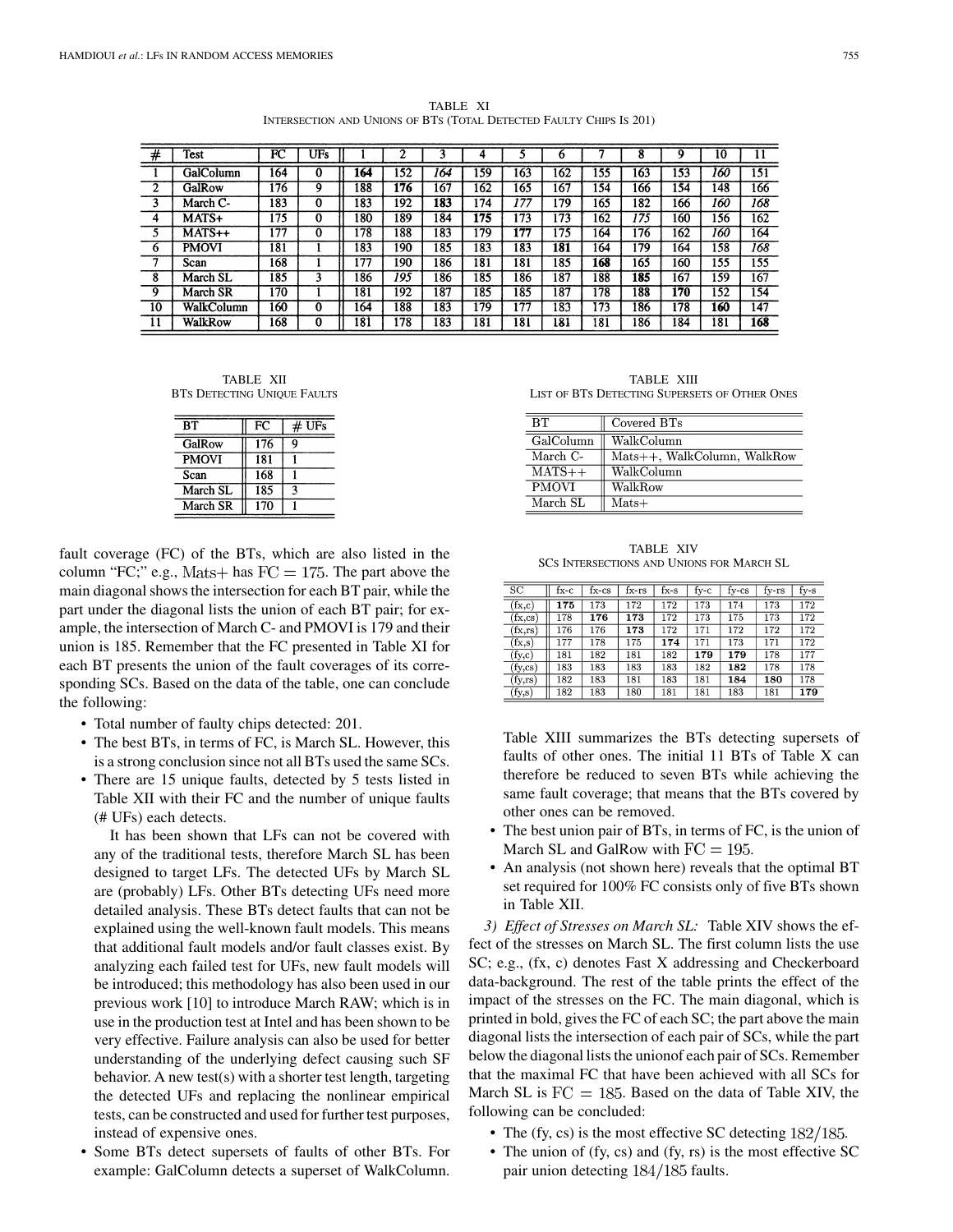- <span id="page-19-0"></span>• The  $(fx, cs)$  covers the superset of  $(fx, rs)$ ; and the  $(fy, cs)$ covers that of (fy, c).
- An analysis (not shown here) reveals that a least three SCs are required in order to detect  $185/185$  faults; these can be one of the following three triple of SCs:  $[(fx, cs), (fx, s), (fy, rs)], [(fx, cs), (fx, s), (fy, s)],$  or  $[(fx, s), (fy, cs), (fy, rs)],$

#### VIII. CONCLUSION

In this paper, a complete analysis for LFs in RAMs has been presented based on the FP concept. After having giving the whole space of simple faults, a precise definition of LFs has been introduced and used to establish their whole fault space, by assuming that a LF is a combination of two simple faults. This space has been divided, based on the number of cells required in the LF, into five (sub)classes. Thereafter, a methodology to design tests for each (sub)class has been introduced, by first developing detection conditions, and then compiling them into tests. The result is a set of five linear march tests. An analytical evaluation of five tests reveals that one of the tests has also the capability to detect all other linked fault (sub)classes. This test, which is named as *March SL*, can be thus used to cover all single-port, static, LFs in RAMs.

Finally, March SL has been evaluated analytically as well as industrially. The preliminary test results show that it has a high fault coverage as compared with the other traditional tests. In addition, they show that March SL detects some unique faults (probably LFs) that can not be detected with any other tests, which indicates the superiority of March SL. Moreover, the test results show that there are some detected unique faults which cannot be explained with the traditional fault models. Such fault remain still to be explained; this will allow eliminating the nonlinear algorithms that detect such faults with linear optimized tests for specific faults.

#### **REFERENCES**

- [1] M. S. Abadir and J. K. Reghbati, "Functional testing of semiconductor random access memories," *ACM Comput. Surveys*, vol. 15, no. 3, pp. 175–198, 1983.
- [2] R. D. Adams and E. S. Cooley, "Analysis of a deceptive read destructive memory fault model and recommended testing," in *Proc. IEEE North Atlantic Test Workshop*, 1996, pp. 27–32.
- [3] Z. Al-Ars and A. J. van de Goor, "Impact of memory cell array bridges on the faulty behavior in embedded drams," in *Proc. ofAsian Test Symp.*, 2000, pp. 282–289.
- [4]  $\rightarrow$  "Static and dynamic behavior of memory cell array opens and shorts in embedded DRAMs," in *Proc. Design Automation Test Eur.*, 2001, pp. 496–503.
- [5] M. A. Breuder and A. D. Friedman, *Diagnosis and Reliable Design of Digital Systems*. Woodland Hills, CA, USA: Computer Science, 1976.
- [6] R. Dekker, F. Beenaker, and L. Thijssen, "A realistic fault model and test algorithm for static random access memories," *IEEE Trans. Computer-Aided Design*, vol. 9, pp. 567–572, June 1990.
- S. Hamdioui and A. J. van de Goor, "Experimental analysis of spot defects in SRAMs: Realistic fault models and tests," in *Proc. 9th Asian Test Symp.*, 2000, pp. 131–138.
- [8]  $\rightarrow$  "Efficient tests for realistic faults in dual-port SRAMs," *IEEE Trans. Comput.*, vol. 51, pp. 460–473, May 2002.
- [9] S. Hamdioui, "RAM-LFs-Testing Research Project," Delft Univ. Technol., Comput. Eng. Lab. Tech. Rep., Delft, The Netherlands, 2002.
- [10] S. Hamdioui, Z. Al-Ars, and A. J. van de Goor, "Testing static and dynamic faults in random access memories," in *Proc. VLSI Test Symp.*, 2002, pp. 395–400.
- [11] V. K. Kim and T. Chen, "On comparing functional fault coverage and defect coverage for memory testing," *IEEE Trans. Computer-Aided Design*, vol. 18, pp. 1676–1683, Nov. 1999.
- [12] M. Marinescu, "Simple and efficient algorithms for functional RAM testing," in *Proc. IEEE Int. Test Conf.*, 1982, pp. 236–239.
- [13] M. Nicolaidis, A. C. Alves, and H. Bederr, "Testing complex coupling faults in multiport memories," *IEEE Trans. on VLSI Systems*, vol. 3, no. 1, pp. 59–71, Mar. 1995.
- [14] R. Nair, "Efficient test algorithms for testing semiconductor random access memories," *IEEE Trans. Comput.*, vol. C-28, pp. 572–567, Mar. 1978.
- [15] C. A. Papachristou and N. B. Saghal, "An improved method for detecting functional faults in random access memories," *IEEE Trans. Comput.*, vol. C34, pp. 110–116, Mar. 1985.
- [16] *The National Roadmap for Semiconductors*, 2000. Semiconductor Industry Association.
- [17] D. S. Suk and S. M. Reddy, "A march test for functional faults in semiconductor random access memories," *IEEE Trans. Comput.*, vol. C30, pp. 982–985, Dec. 1981.
- [18] A. J. van de Goor and Z. Al-Ars, "Functional fault models: A formal notation and taxonomy," in *Proc. IEEE VLSI Test Symp.*, 2000, pp. 281–289.
- [19] A. J. van de Goor *et al.*, "March LA: A test for linked memory faults," in *Proc. Eur. Design Test Conf.*, 1999, p. 627.
- [20] A. J. van de Goor and A. Paalvast, "Industrial evaluation of DRAM SIMM tests," in *Proc. IEEE Int. Test Conf.*, 2000, pp. 426–435.
- [21] A. J. van de Goor *et al.*, "March LR: A test for realistic linked faults," in *Proc. IEEE VLSI Test Symp.*, 1996, pp. 272–280.
- [22] **-**, *Testing Semiconductor Memories, Theory, and Practice.* Gouda, The Netherlands: ComTex, 1998.



**Said Hamdioui** (S'99–M'01) received the M.S.E.E. and Ph.D. degrees (both with honors) from the Delft University of Technology, Delft, The Netherlands, in 1997 and 2001, respectively.

He is currently with the Delft University of Technology. He interned with Intel Corporation for over two years, while pursuing and after receiving the Ph.D. degree, and was responsible for developing new low-cost and efficient test algorithms for advanced Intel singe-port and multiport cache designs. He has published about 25 papers in the

area of testing. His research interests concern fault modeling, failure analysis, fault simulation, memory testing, test design, DFT, BIST, BISR, etc.

Dr. Hamdioui was the recipient of the European Design Automation Association (EDAA) Award for 2003.



**Zaid Al-Ars** (M'03) received the M.S. degree in electrical engineering with honors from the Delft University of Technology, Delft, the Netherlands, in 2000. He is working toward the Ph.D. degree in electrical engineering at the same university in cooperation with Infineon Technologies, Munich, Germany, where he is currently based.

He has published numerous papers in the field of electrical defect simulation, fault modeling, and test generation in memory devices. His research project involves systematic fault analysis, and test generation

and optimization for commodity as well as embedded DRAM products.